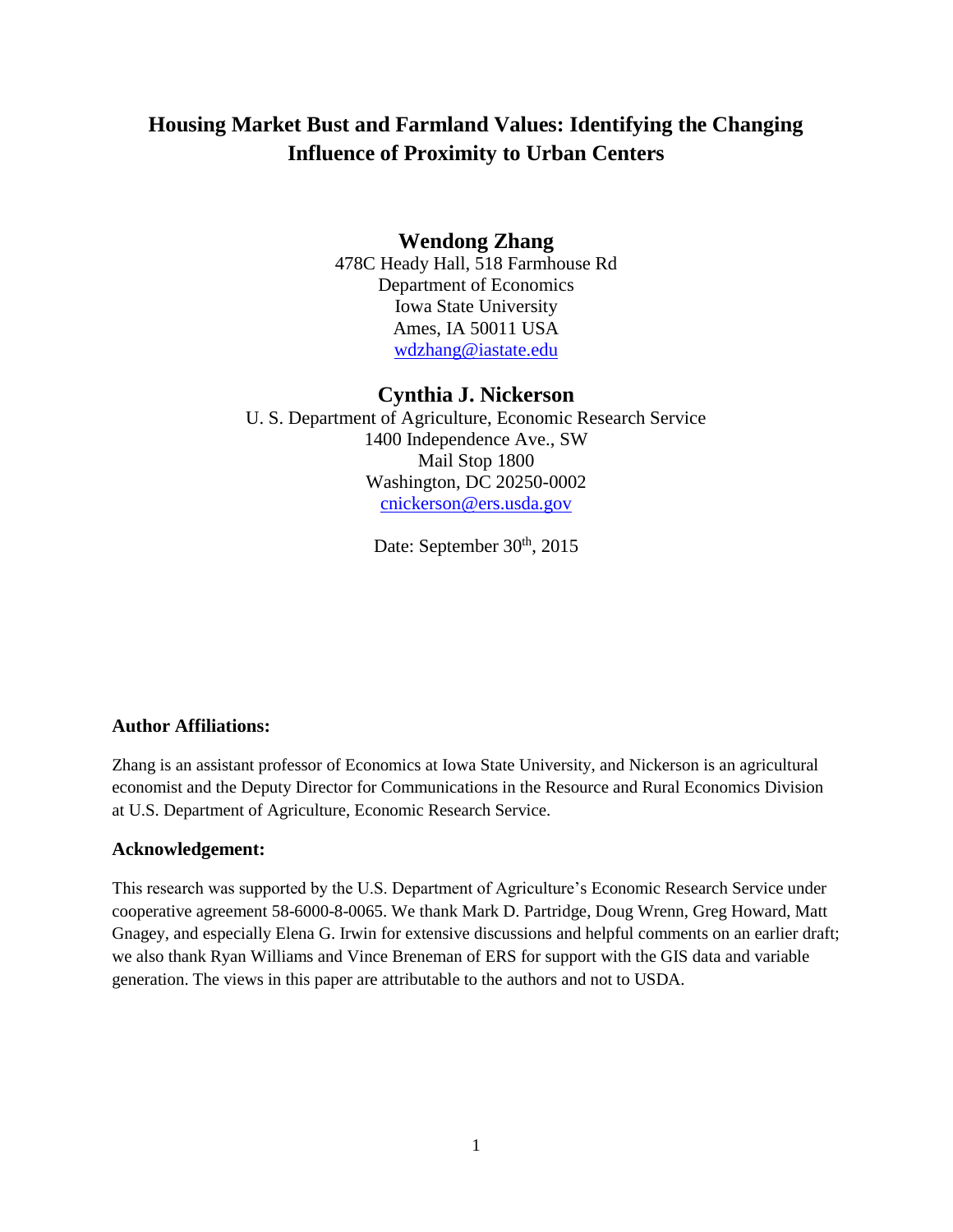# **Housing Market Bust and Farmland Values: Identifying the Changing Influence of Proximity to Urban Centers**

Date: September 30<sup>th</sup>, 2015

### **Abstract (100 words max):**

This article estimates the impact of the 2007-2008 residential housing market bust on farmland values, using parcel-level farmland sales data from 2001-2010 for a 50-county region under urbanization pressure in western Ohio. Hedonic model estimates reveal that farmland was not immune to the residential housing bust; the portion of farmland value attributable to proximity to urban areas was almost cut in half shortly after the bust in 2009-2010. Nonetheless, farmland prices remained relatively stable in the 2000s, likely due to increased demand for agricultural commodities. Our results are robust to different assumptions about the structure of the unobserved spatial correlation.

## **JEL Codes:**

Q15, R14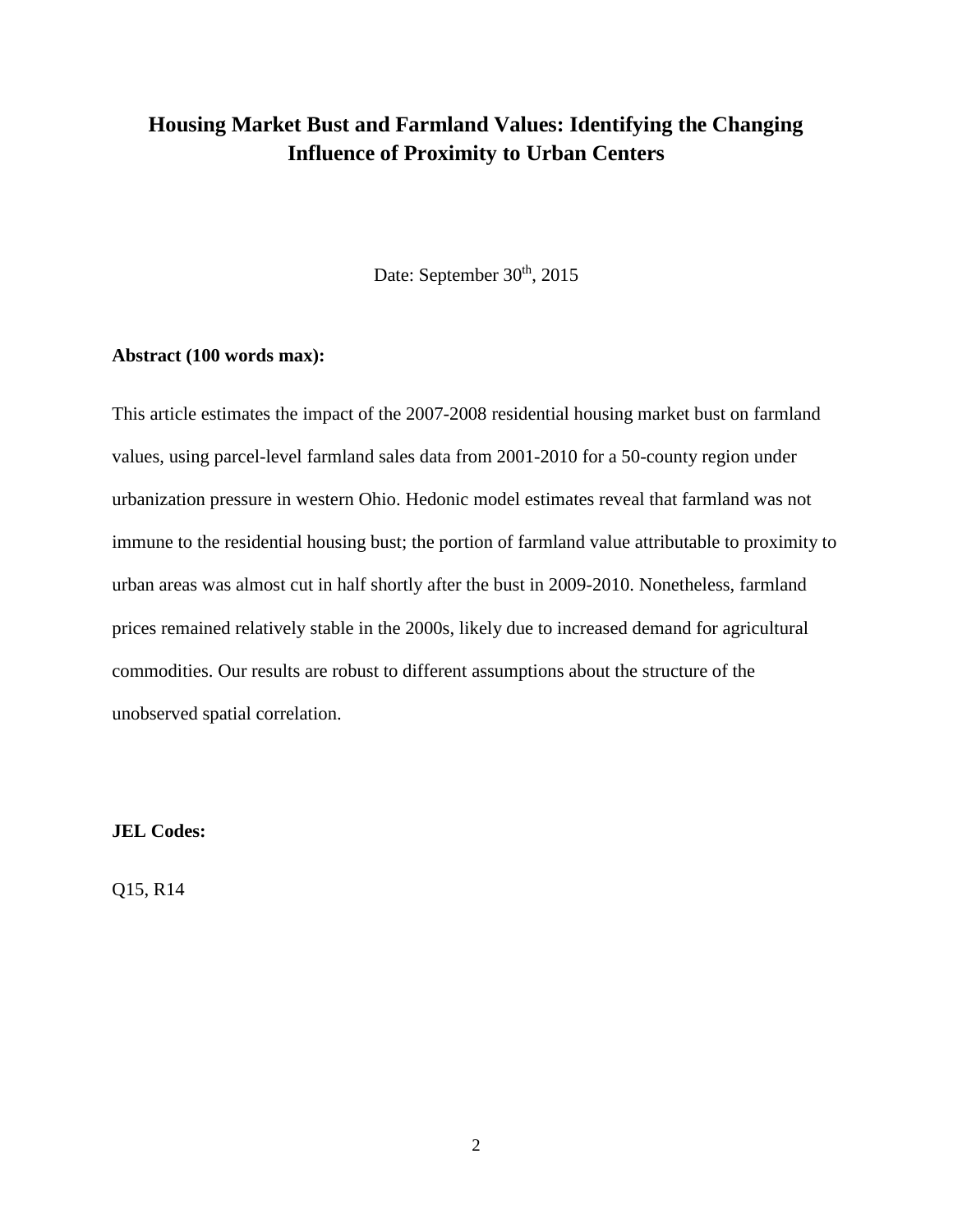#### **I. Introduction**

 The recent residential housing market bust and subsequent economic recession led to a dramatic decline in urban land and housing values across the U.S. According to Standard & Poor's Case-Shiller repeat sales price index, residential property values in major metropolitan areas declined by about 40% between 2007 and the end of 2008. Although farmland near urban areas derives some of its value from factors affecting urban land values, a corresponding dip was not evident in farmland prices. Survey data reveals that in many states, farm real estate values modestly increased rather than decreased over 2007 – 2009 (Nickerson et al. 2012). These trends raise a question about the relationship between urban and farmland markets: what was the magnitude, if any, of the drag imposed by the urban residential housing market downturn on surrounding farmland values? It is possible that favorable changes in factors that positively influence farmland values – including historically low interest rates that increase the attractiveness of farmland as an investment, and increasing demands for commodities (e.g., Schnitkey and Sherrick 2011) – may have masked declines attributable to the residential housing market bust. Understanding how farmland values respond to fluctuations in urban land markets is of perennial policy interest. About one-fourth of farmland is subject to urban influences, and because farmland values represent over 80 percent of the value of farm sector assets, changes in farmland values can affect the health of the farm sector and farm household wellbeing (Nickerson et al. 2012).

Farmland in close proximity to urban areas typically sells for a premium relative to farmland farther away from urban areas - as demand for developable land induces developers to bid above the agricultural production value of land closest to urban areas (Capozza and Helsley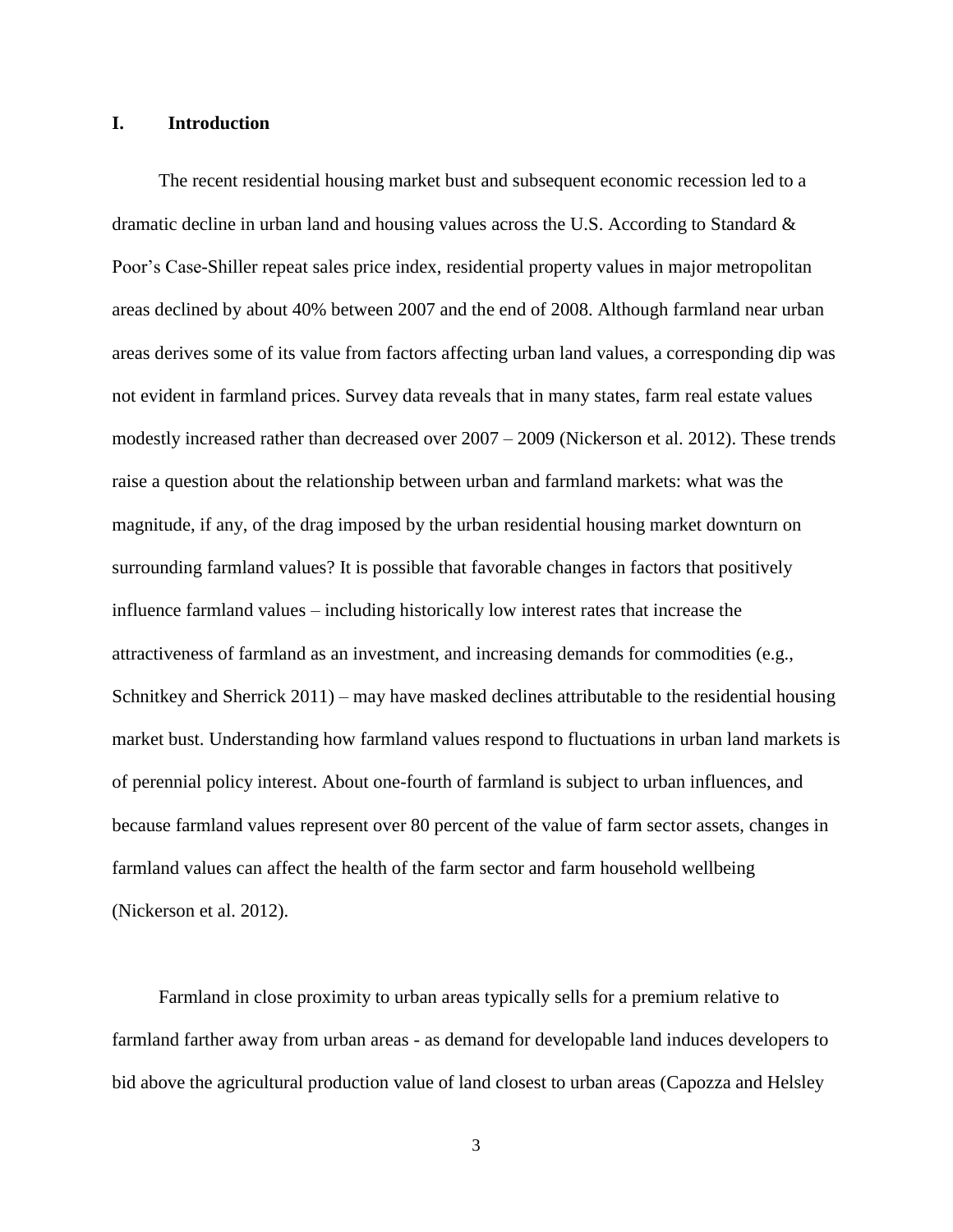1989). Many empirical studies have shown that in urbanizing areas the demand for developable land for residential or commercial uses is the most significant nonfarm factor affecting farmland values (e.g., Livanis et al. 2006; Hardie et al. 2001; Shi, Phipps and Colyer 1997; Cavailhes and Wavresky 2003; Plantinga et al. 2002; Ma and Swinton 2012). Most of these studies use aggregate county level data, which generate a very coarse representation of the spatial extent and magnitude of such urban influence on farmland values. Guiling et al. (2009) and Tsoodle et al. (2007) are two more recent studies that use parcel-specific data to measure urban influences on farmland values. Guiling et al. (2009) used a farm parcel's distance to the closest city as a proxy for future development pressure, to estimate the size of the effect of urban proximity on farmland values in Oklahoma. Tsoodle et al. (2007) used distances to multiple city centers to proxy the impacts of urban pressure on Kansas farmland values from 1996 to 2004. Studies of the impacts on land markets of the housing boom and bust have been limited to residential land and structure values, and have not quantified the impact on surrounding farmland that could be developed (Ihlanfeldt and Mayock 2014; Kuminoff and Pope 2013; Cohen, Coughlin, and Lopez 2012).

 The aim of this article is to test for a structural change in farmland values due to the 2007-2008 urban housing market bust. We hypothesize that the urban housing market bust imposed significant downward pressure on urban demands for developable land and hence the urban premium that accrues to farmland near urban areas. This article uses parcel-level, arms-length agricultural land sales data from 2001 to 2010, a period which encompasses the housing market bust, for a 50-county region of western Ohio - almost all of which is subject to some degree of urban influence. This unique dataset allows us to parse the data into pre (2000-2006) and post (2009-2010) time periods, and develop a measure of "urban premium" that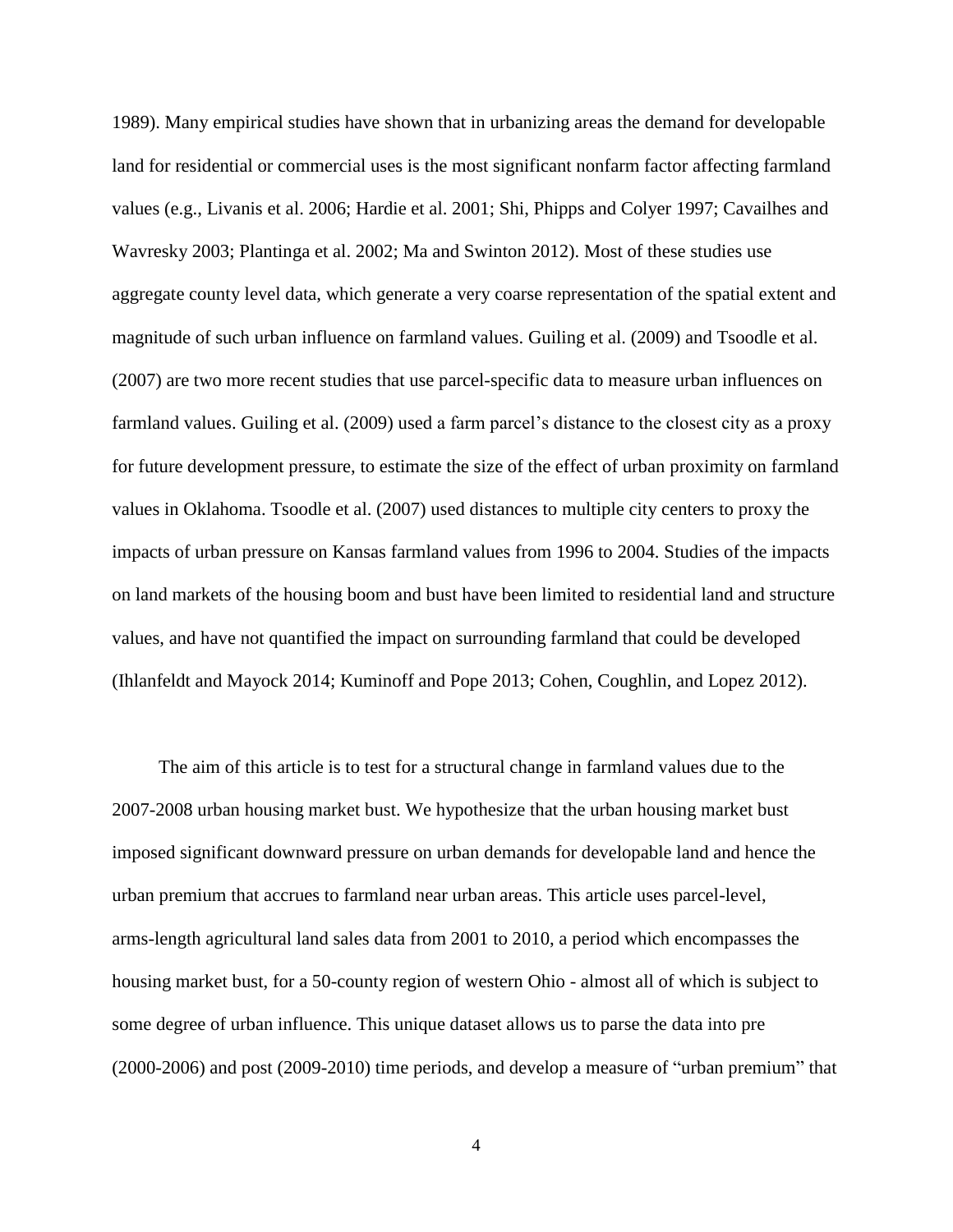quantifies for each farmland parcel the total dollar value arising from proximity to multiple urban areas relative to a hypothetical rural parcel. We use this urban premium measure to investigate the structural change in the effects of urban proximity on surrounding farmland values due to the recent housing market bust.

 A common challenge in land value studies arises from unobserved characteristics that are spatially correlated, which can lead to inefficient coefficient estimates, or even bias the coefficient estimates of our proximity measures if the two are correlated. Because the structure and sources of this correlation are inherently unknown to the researcher, no one model can be known with certainty to correctly control for this unobserved component. Instead, maintained assumptions are required for identification and the model results are dependent on the validity of these maintained assumptions. In such cases, results that are robust to multiple model specifications provide convincing evidence of a structural change in the effect of urban proximity on farmland values. We use two main model specifications – a spatial fixed effects model delineated by census tracts, and a spatial error model with a nearest-neighbor spatial weights matrix – and a variety of alternative specifications of these two models to test the stableness of our results. Both types of models control for the effects of unobserved characteristics, but make different assumptions about the structure of the unobserved correlation and have different interpretations of the estimates.

 The two main models both provide evidence that the portion of farmland values attributable to the urban premium declined by about 50 percent due to the recent housing market bust. On average, the urban premium for parcels under urban influence relative to a hypothetical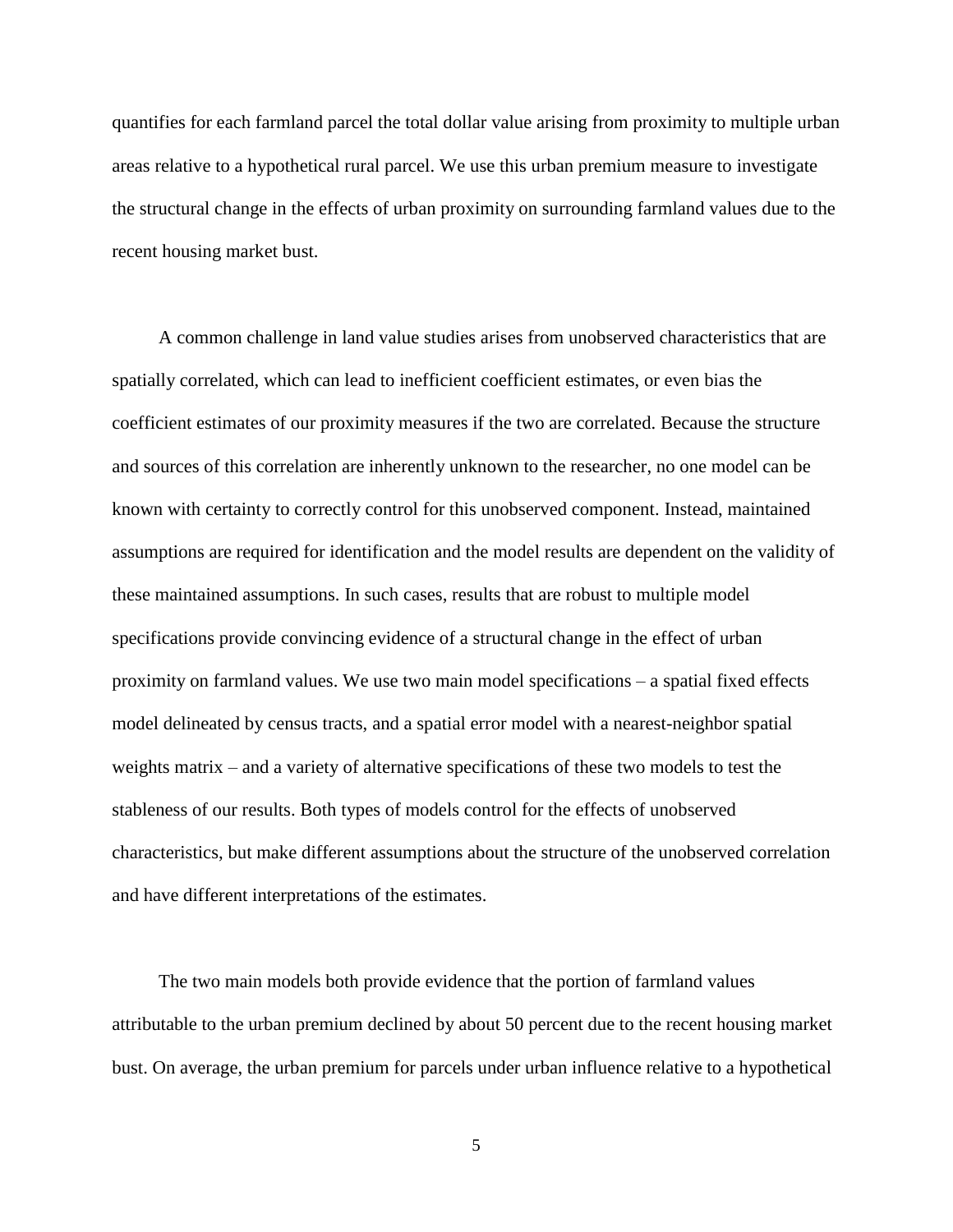parcel not subject to urban influence, declined from about 40% of per-acre farmland prices to roughly 20% across the two periods. The decline in urban premium due to the housing market bust was greater for parcels closest to cities. In addition, the results illustrate the importance of incorporating influences from multiple urban centers, in regions like western Ohio. Results from the spatial fixed effects and spatial error models reveal that the average urban premium would be underestimated by 17- 34 percent before 2007 if measures accounting for multiple urban centers are omitted. This suggests multiple urban centers represent a significant portion of the urban premium, at least in periods of strong housing market growth. We also note that because census tract fixed effects may absorb part of the effect of proximity to urban areas, our estimates of the urban premium are likely underestimated in this model. However, the estimates from the spatial error model are only slightly higher, suggesting that any underestimation is not large.

 Overall, this study makes at least two contributions to the farmland valuation literature. First, to our knowledge, this paper offers the first analysis of the magnitude of the structural break in the effect of urban influence on surrounding farmland values due to the recent housing market bust – yielding new insights into the impacts of changes in competing land markets on farmland values. In addition, this paper develops a parcel-level measure of urban premium that explicitly accounts for the influences of multiple urban centers and shows that not accounting for the effects of multiple urban centers can result in a substantial undervaluation of the urban premium, at least in areas that are subject to significant urban influences such as Ohio.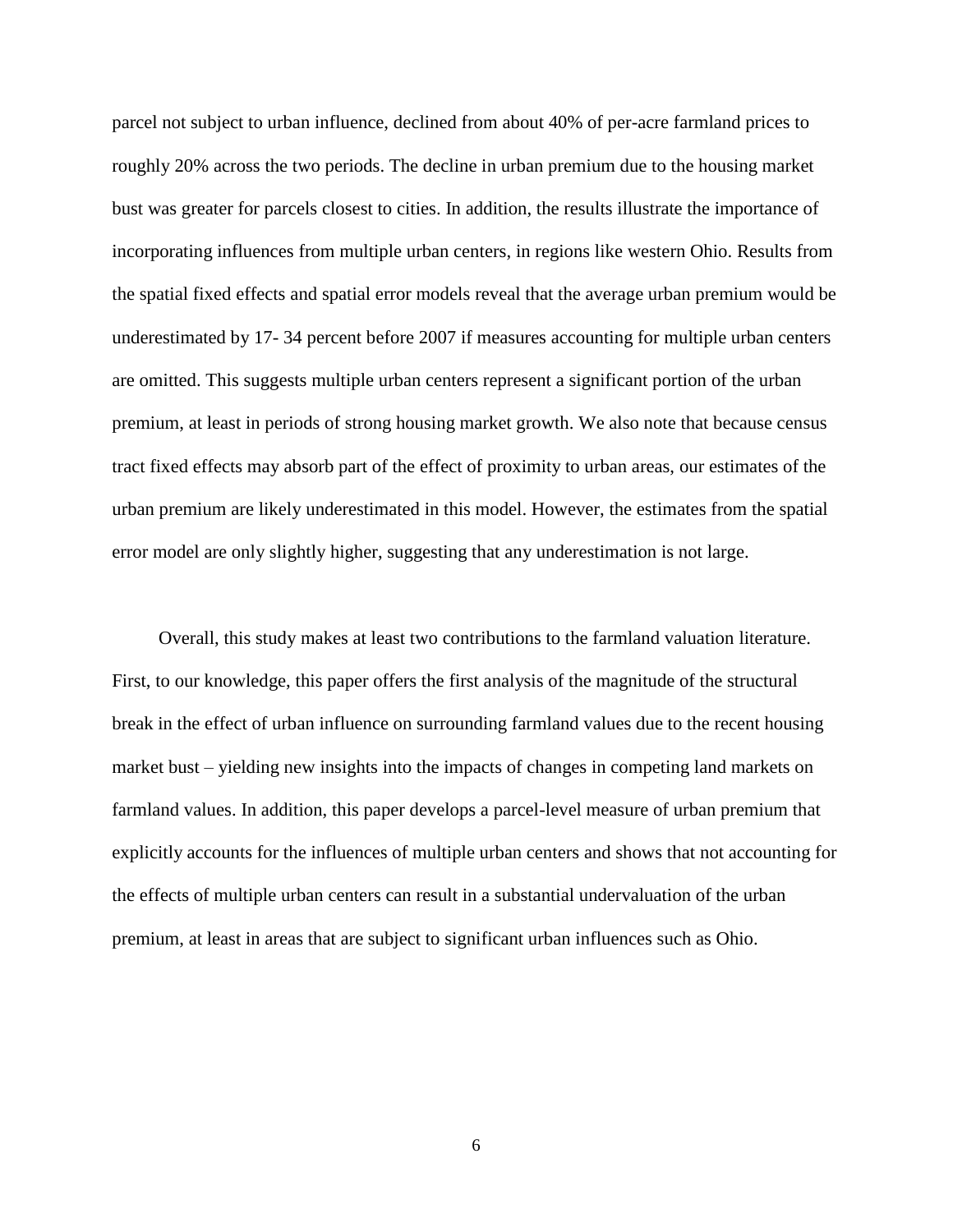### **II. Conceptual Framework**

 Among the most influential theories that help explain the value of land is Ricardo's economic theory of rent (Ricardo 1817). Ricardo's key insight was that land which differs in quality and which is limited in supply generates rents that arise from the productive differences in land quality or in differences in location. The valuation of farmland subject to urban influence dates back to a model developed by Von Thünen in 1826, which posits that rent differentials for farmland also arise both from the value of commodities produced and the distance from central markets. In this model the Ricardian rent is a decreasing function of the distance to the urban center, and land closer to the urban center earns higher rents because of reduced transportation costs. Farmland value is comprised of the net present value of economic returns to land. The model is written as

$$
V_{it} = E_t \sum_{s=t}^{\infty} \frac{R_{is}}{(1+\delta)^{s-t}}
$$
 (1)

In this formulation, the value of agricultural land parcel  $i$  in year  $t$   $V_{it}$  is defined as the expected annual returns to farmland *R* discounted at rate  $\delta$ . In many regions, farmland can earn returns not just from agricultural production and government payments, but also from "non-farm" sources such as hunting and fishing. Principal among the non-farm sources of returns for farmland in close proximity to urban areas is the expected future rent increases arising from expected returns from future development for residential or commercial uses. Capozza and Helsley's (1989) seminal work laid the theoretical foundation for this literature and showed how the value of expected future rent increases could be quite large, especially near rapidly growing cities.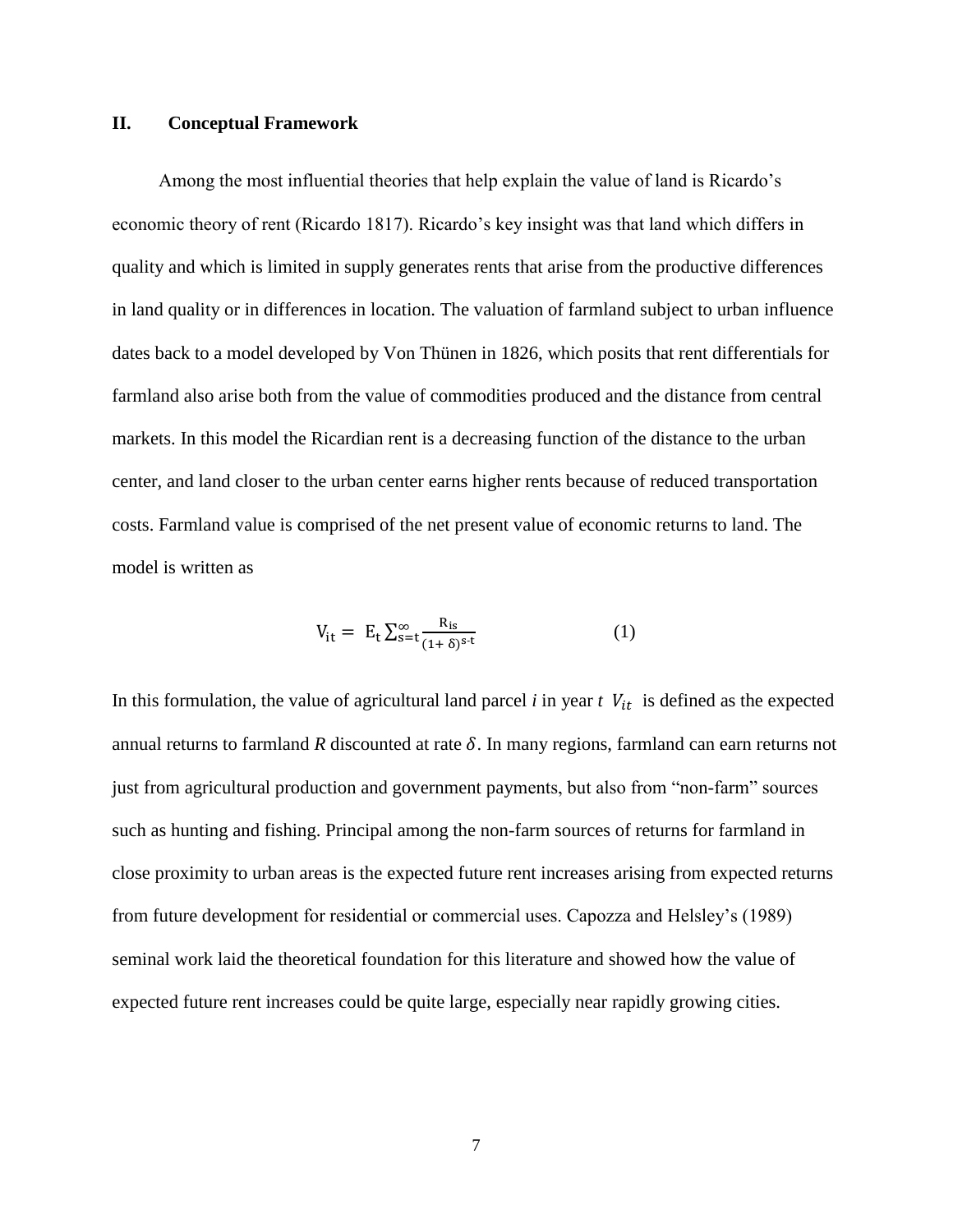The study region – western Ohio – is fairly homogenous in climatic conditions and opportunities for fishing or hunting opportunities, and hence little variation in generating recreational income is expected among the parcels. The area faces significant development pressure however, so we focus on returns arising from the option value of future land conversion from agricultural use to urban uses. Following Capozza and Helsley (1989), the value of an agricultural parcel *i* in year *t* under urban influence can be defined as

$$
V_{it} = \sum_{s=t}^{t^*} \frac{R_A(A_{is})}{(1+\delta)^{s-t}} + \sum_{s=t^*}^{\infty} \frac{R_U(U_{is})}{(1+\delta)^{s-t}}, \qquad t \in [0, t^*],
$$
 (2)

where  $t^*$  is the optimal timing of land use conversion from agricultural use to residential or commercial uses,  $R_A$  is the agricultural land rent, and  $R_U$  is the urban land rent net of conversion costs. The first term represents the present value of agricultural rents up to  $t^*$ , which depends on the parcel-specific variables affecting agricultural productivity  $A_{is}$  such as soil quality, slope of the parcel, and proximity to agricultural market channels such as ethanol plants and grain elevators. The second term captures the present value of returns to urban development from the optimal conversion time onward, which depends on the location-specific urban influences variables  $U_{is}$  such as proximity to nearby cities, surrounding urban population, size of nearby multiple urban centers, and access to highway ramps and railway stations<sup>i</sup>. The recent housing market bust may delay the optimal timing of conversion to an urban land use and greatly diminish the urban option conversion value of agricultural land relative to the preceding period of high housing demand. As a result, a declining significance of the urban influence variables  $U_{is}$  in shaping surrounding farmland values is expected between the two periods.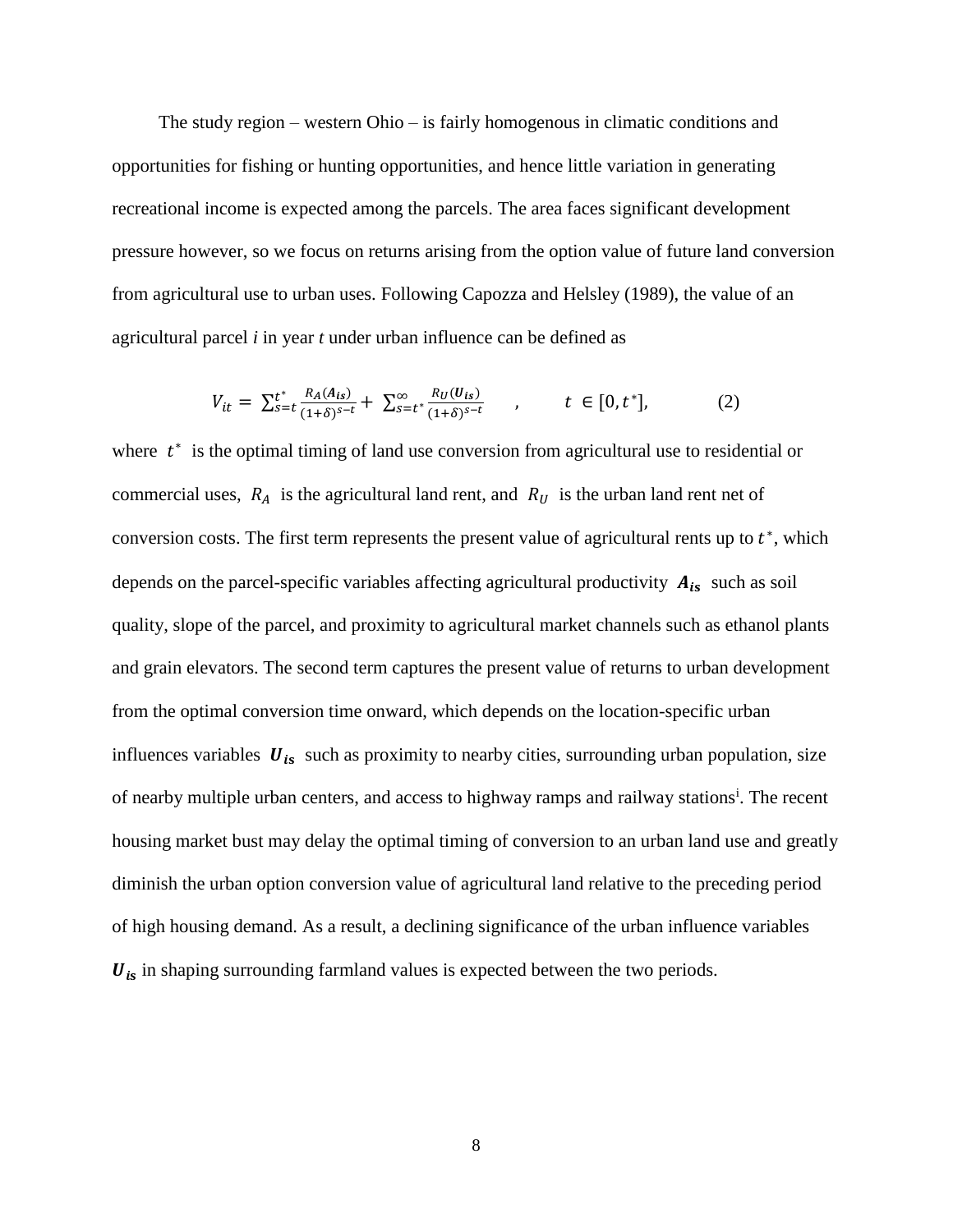#### **III. Econometric Procedures**

#### **a. The hedonic price method**

Hedonic models are a revealed preference method based on the notion that the price of a good or parcel in the marketplace is a function of its attributes and characteristics. With Rosen's (1974) seminal work as a backdrop, the hedonic price method has become the workhorse model in studies of real estate values (e.g., Palmquist 1989), and the determinants of farmland values. Numerous applications of hedonic models applied to farmland markets have examined the marginal value of both farm and non-farm characteristics of farmland, including soil erodibility (e.g., Palmquist and Danielson 1989), urban proximity (e.g., Shi, Phipps and Colyer 1997), wildlife recreational opportunities (e.g., Henderson and Moore 2006), zoning (e.g., Chicoine 1981), and farmland protection easements (e.g., Nickerson and Lynch 2001). The farmland returns  $R_{it}$  in equation (2) can be approximated by a linear combination of parcel attributes and location characteristics. Hedonic models are commonly specified in log-linear form<sup>ii</sup>, which is defined as

$$
log(V_{it}) = \beta_0 + \beta_A' A_{it} + \beta_U' U_{it} + \tau_t + \varepsilon_{it} \quad , \tag{3}
$$

where  $\tau_t$  is time fixed effects which captures the temporal variations in returns and discount factor, the  $\beta$ 's are coefficients to be estimated, and  $\varepsilon_{it}$  is a normally distributed error term. Agricultural land values  $V_{it}$  are approximated by the nominal sale prices per acre of the agricultural land without structures.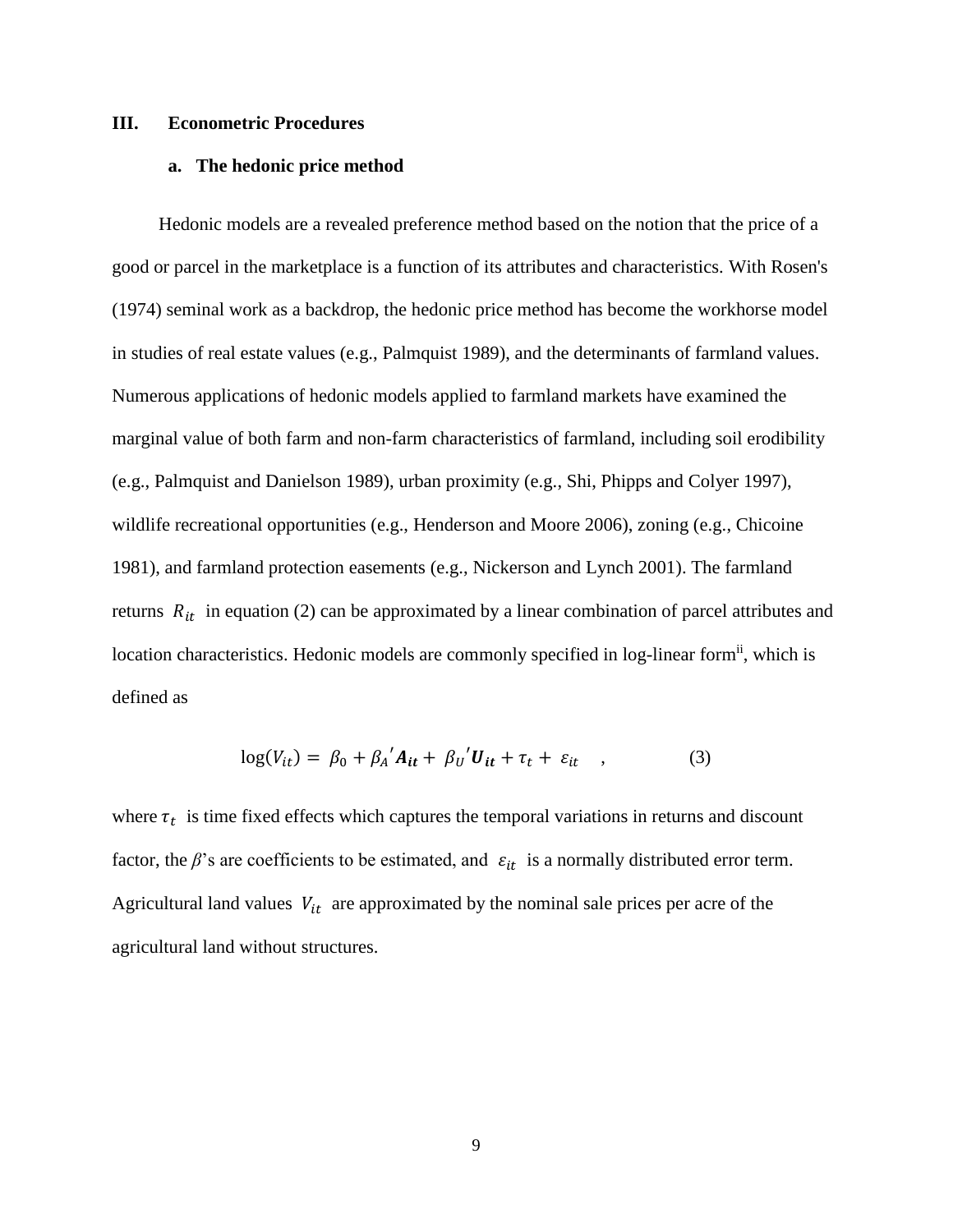In this hedonic setting, agricultural land is regarded as a differentiated product with a bundle of agricultural quality and location characteristics, and each characteristic is valued by its implicit price.

#### **b. Addressing the potential for unobserved spatial correlation**

Despite its popularity, the hedonic pricing method suffers from a number of well-known econometric problems. Most prominent among them in land value models is the potential for spatial autocorrelation arising from unobserved characteristics. Our particular concern is unobserved variables that may be systematically correlated with distances to urban areas, which could lead to biased estimates of the implicit prices of the key observed proximity attributes we use to construct the urban premium measure (Irwin 2002).<sup>iii</sup> For example, distance to, type and size of industrial facilities, rural employment centers, or input suppliers may all influence farmland prices and also may be correlated with distance to urban areas even if they are not co-located with an urban area.

The true structure and sources of this spatial correlation are inherently unknown to the researchers, and there is ongoing debate in the literature about how to best deal with this potential problem (e.g., Kuminoff, Parameter and Pope 2010; Anselin and Arribas-Bel 2013). A spatial error model explicitly models the spatial dependence amongst error terms, and if correctly specified, controls for the observed spatial correlation among neighboring farmland parcels (e.g., Anselin and Arribas-Bel 2013). However, this approach has been criticized (e.g., Gibbons and Overman 2012; McMillen 2010) since it makes strong, *a priori* assumptions about the true structure of the error terms and the form of the spatial weights matrix is often exogenously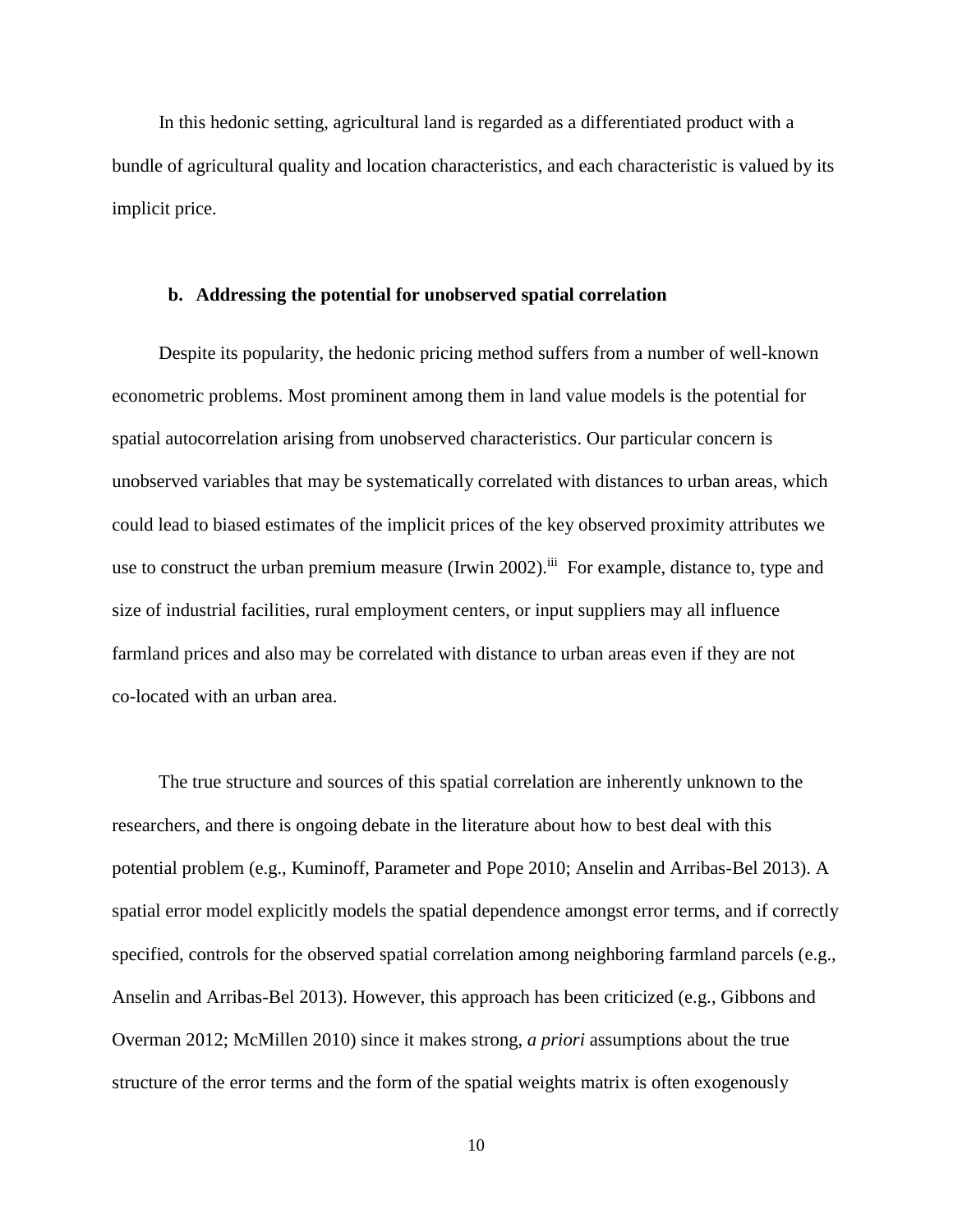imposed. As a practical alternative that makes fewer assumptions about the error structure, many researchers have embraced the spatial fixed effects model (Kuminoff, Parameter and Pope 2010). This model incorporates fixed effects that correspond to the scale of the unobserved variables that give rise to spatial correlation, such as census tracts. However, despite the advantage of requiring fewer assumptions, a spatial fixed effects approach has several limitations in the context of this paper. The fixed effects serve as another measure of location, so the model potentially only yields a partial estimate of the total urban effect by capturing part of the unobserved characteristics that are attributable to urban influence. In addition, it does not control for unobserved spatial correlation that varies within census tracts. It could also introduce spurious spatial error when the unobserved characteristics do not correspond well to the census tract administrative boundaries (Anselin and Arribas-Bel 2013). Given this ongoing debate and the unknown nature of the true error structure, we use both the spatial fixed effects and spatial error models as our main model specifications, and examine the extent to which our results are robust across these specifications.

In the first model, we incorporate into the hedonic model the spatial fixed effects delineated at census tract levels and denoted as  $\theta_j$  (where the subscript *j* represents the census tract):

$$
\log(V_{it}) = \beta_0 + \beta_A' A_{it} + \beta_U' U_{it} + \tau_t + \theta_j + \varepsilon_{it}
$$
 (4)

In contrast, a spatial error model addresses the spatial dependence by incorporating a spatial weight matrix in modeling the error term:

$$
\log(V_{it}) = \beta_0 + \beta_A' A_{it} + \beta_U' U_{it} + \tau_t + \varepsilon_{it}
$$
, with  $\varepsilon = \rho W \varepsilon + u$ , (5)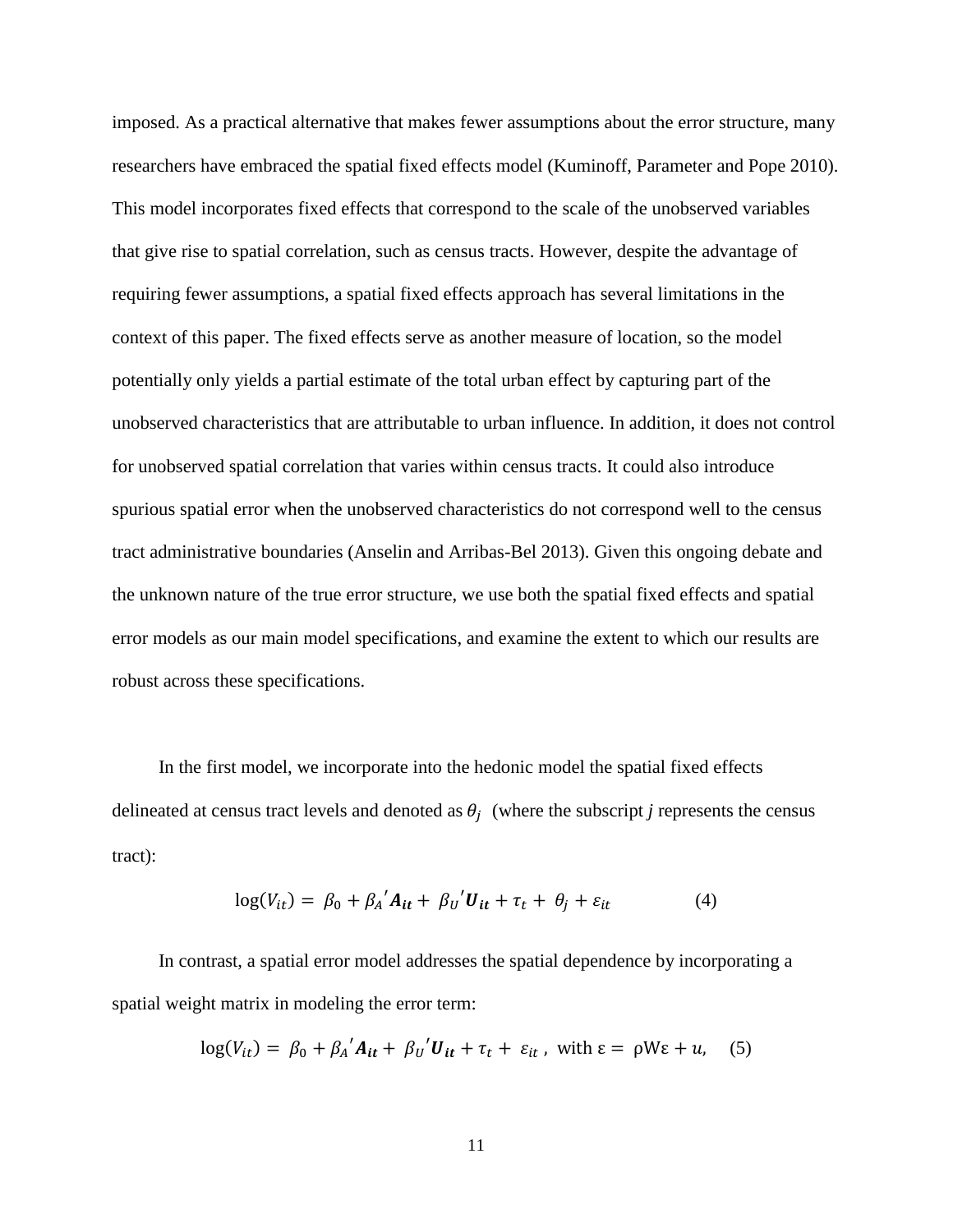where W is an  $n \times n$  spatial weight matrix, the scalar  $\mathsf{P}$  is the spatial autocorrelation coefficient, and u is a spatially uncorrelated error term. In this paper, we use a row-standardized k-nearest-neighbor spatial weight matrix, a common formulation which assumes spatial dependence decays with distance.

#### **c. Construction of urban premium**

To quantify the structural break in the effect of urban influences on surrounding farmland values induced by the housing market bust, we develop a parcel level measure of an "urban premium". This metric quantifies for each parcel, relative to a hypothetical agricultural land parcel with no urban influence, the total dollar value resulting from being located closer to urban areas. This urban premium measure consists of four distinct parts: the value derived from (a) being closer to the nearest city with at least  $40,000$  people<sup>iv</sup> than the reference parcel, (b) the incremental distance to the second nearest city<sup>v</sup>, (c) the surrounding urban population within  $25$ miles of the parcel centroid, and (d) the total weighted population of the three nearest cities captured in a gravity population index. The latter three parts represent the additional value derived from proximity to multiple urban centers. With these measures, we are able to quantify the difference in the urban premium before and after the housing market bust. To construct this metric for the fixed effects and spatial error models, the coefficients in the following equations (6a) and (6b) are used, respectively:

$$
\log(V_{it}) = \beta_0 + \beta_A' A_{it} + \beta_{U\_boom} 'U_{it} + \beta_{U\_burst} 'U_{it} * D_{t\_burst} + \tau_t + \theta_j + \varepsilon_{it} \quad , \quad (6a)
$$

$$
\log(V_{it}) = \beta_0 + \beta_A' A_{it} + \beta_{U\_boom} 'U_{it} + \beta_{U\_bust} 'U_{it} * D_{t\_burst} + \tau_t + \varepsilon_{it} \quad , \quad (6b)
$$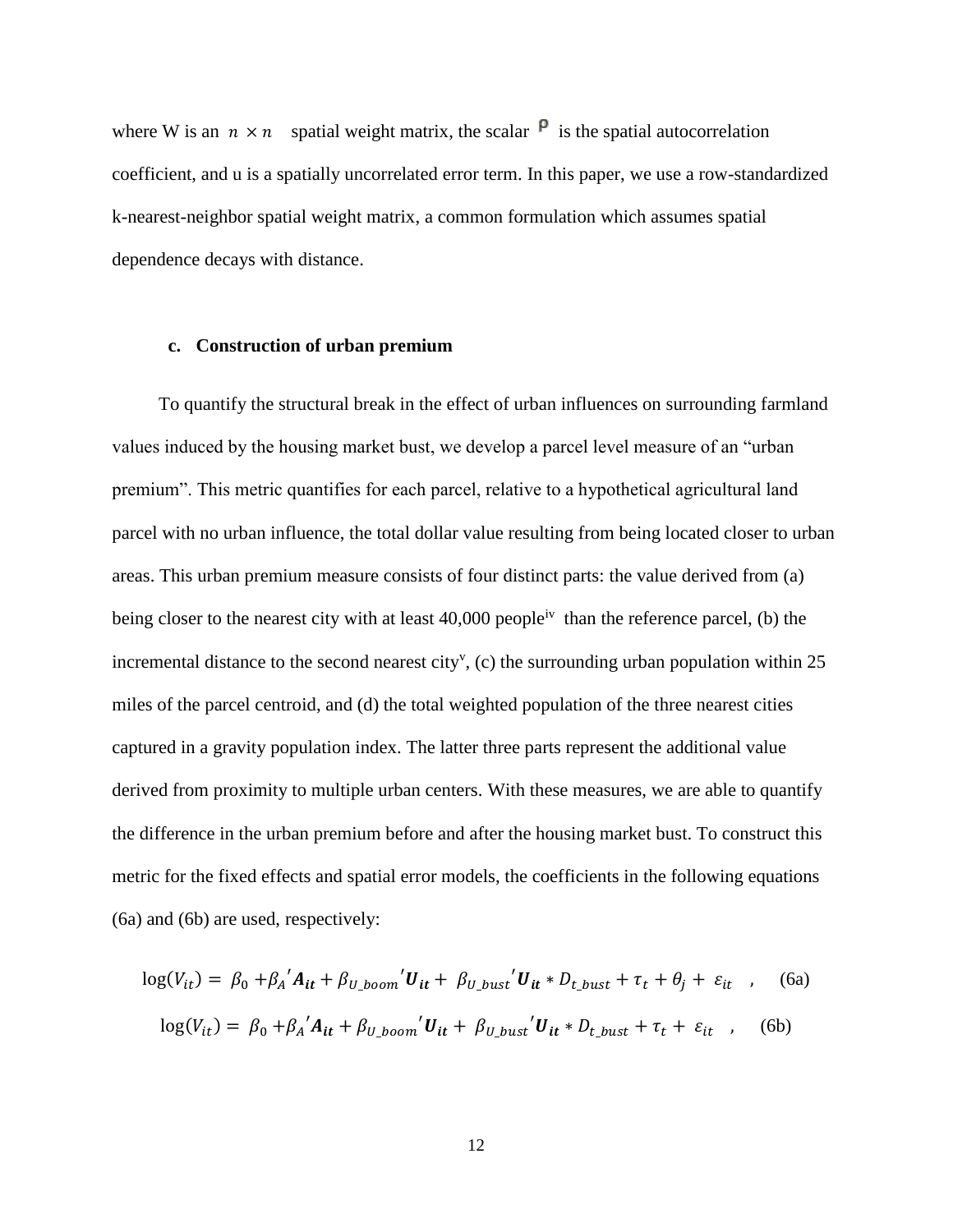where in both cases  $D_{t\_burst}$  is a binary time dummy indicating that the parcel is sold after the housing market bust. Our main specification uses 2001 to 2006 as the pre (boom) period, and 2009 to 2010 as the post (bust) period. The pre- and post- periods were determined based on changes in the residential housing price indexes in Cleveland and Cincinnati metropolitan areas. These indexes exhibited rapid declines through the end of 2008, and a relative leveling off in 2009 and 2010 (Lincoln Institute of Land Policy 2012). The years 2007 and 2008 are treated as a transition period and thus parcels sold in these years are not included in the regression.

 The parcel level urban premium is calculated as the difference between the predicted prices using actual distance and population variables  $U_{it}$  for each parcel i and the predicted prices for the reference parcel under no urban influence. We use semiparametric regressions to determine the thresholds beyond which the positive coefficients of urban influence variables become insignificant<sup>vi</sup>, and use these thresholds as the distance for the reference parcel with no urban influence. Specifically, the distance and population variables for the reference rural parcel  $\bar{U}$  are 60 miles for *the distance to nearest city*, 40 miles for *the incremental distance to the second nearest city*, and zero for surrounding urban population and gravity index. For all parcels, the values defining the reference rural parcel are the same, and thus  $\overline{U}$  do not vary by parcel.

Mathematically, for each parcel using either the spatial error or fixed effects approach, the urban premium is calculated as the difference between the predicted prices  $\exp(\log(\widehat{P_{tt}(U_{tt})}) +$  $\widehat{\sigma_{\epsilon}^2}$  are  $\sigma_{\epsilon}^2$  and influence variables  $U_{it}$ , and the predicted prices  $\exp(\overline{\log(P_{it}(\bar{U}))} +$  $\widehat{\sigma_{\epsilon}^2}$ /2) if the urban influence variables for parcel *i* are replaced by that for the rural parcel  $\overline{U}$ . That is, for the spatial error model,  $\widehat{\beta_0}$ ,  $\widehat{\beta_A}$ ,  $\widehat{\beta_{U_{bowst}}}$ ,  $\widehat{\beta_{U_{bust}}}$ ,  $\widehat{\tau_t}$ , and  $\widehat{\sigma_\epsilon^2}$  are the corresponding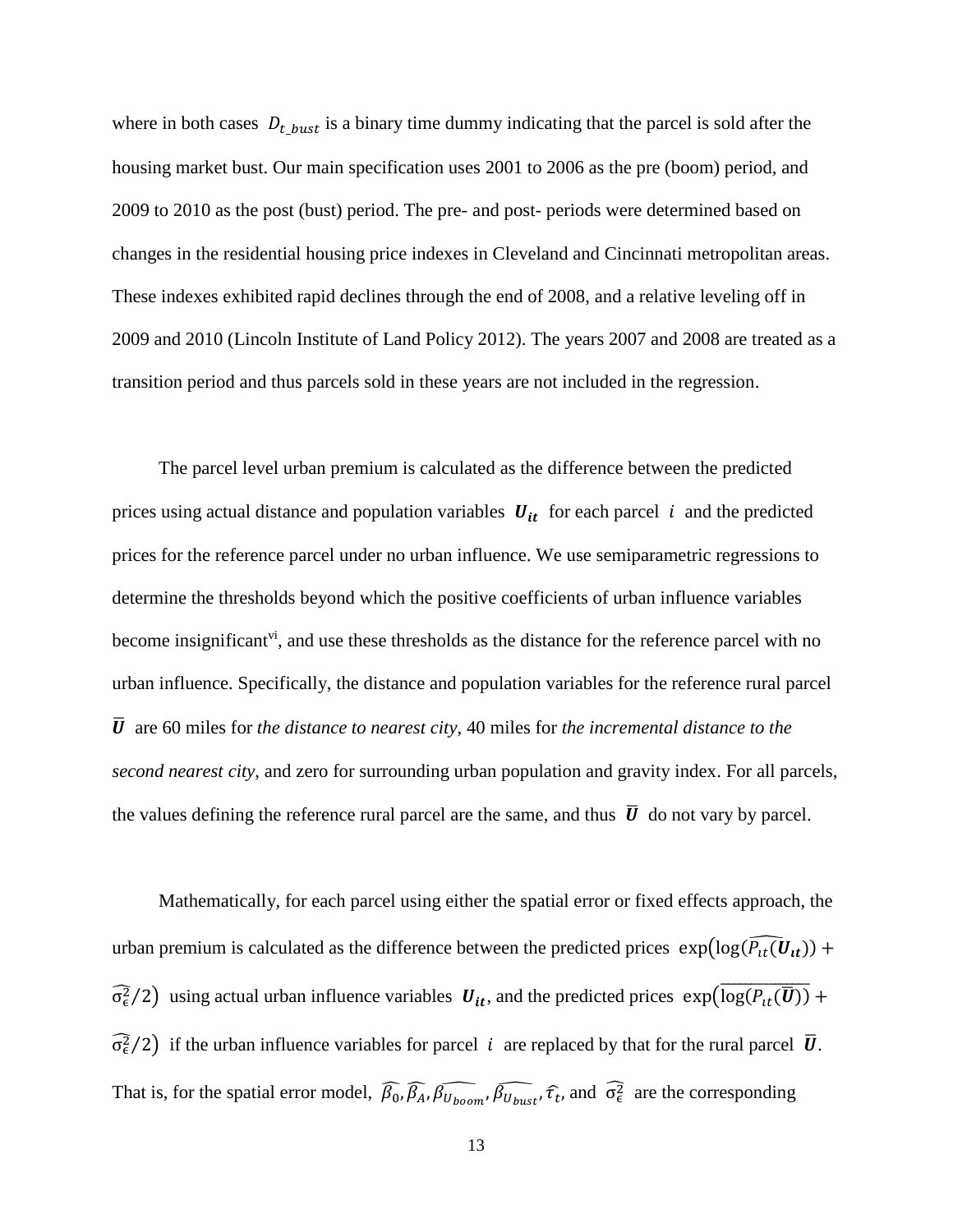regression coefficients and the mean squared error (MSE) from equations (6b) and the urban premium is calculated as follows:

$$
\widehat{\log(P_{it})} = \widehat{\beta_0} + \widehat{\beta_A}^{\prime} A_{it} + \widehat{\beta_{U_{boom}}}^{\prime} U_{it} + \widehat{\beta_{U_{burst}}}^{\prime} U_{it} * D_{t\_burst} + \widehat{\tau_t} \quad (7a)
$$
  

$$
\overline{\log(P_{it})} = \widehat{\beta_0} + \widehat{\beta_A}^{\prime} A_{it} + \widehat{\beta_{U\_boom}}^{\prime} \overline{U} + \widehat{\beta_{U\_burst}}^{\prime} \overline{U} * D_{t\_burst} + \widehat{\tau_t} \quad (7b)
$$

urban premium =  $\exp(\log(\widehat{P_{tt}(\boldsymbol{U_{tt}})}) + \widehat{\sigma_{\epsilon}^2}/2) - \exp(\overline{\log(P_{tt}(\boldsymbol{\overline{U}}))} + \widehat{\sigma_{\epsilon}^2}/2)$  (8)

To calculate the urban premium using the spatial fixed effects model estimates, the regression coefficients and MSE from (6a) are used and  $\hat{\theta}_1$  is included in equation (8).

#### **IV. Data**

 Western Ohio hosts the vast majority of the state's agricultural land and provides an excellent laboratory to study structural change in the determinants of farmland values precipitated by the residential housing bust. Ohio's metropolitan areas were hit hard in the housing market bust and accompanying recession, as evidenced by the sharp decline in residential housing prices in its metropolitan areas in 2007 and 2008 (Lincoln Institute of Land Policy 2012). To analyze the impact of the housing market bust on farmland values, we used data on 21,342 agricultural land sales that occurred over 2001-2010 in 50 western Ohio counties. The data were obtained from county assessors' offices and from a private data vendor.

 The sample was further screened to eliminate 4,583 farmland parcels under no or little urban influences: parcels were dropped if they were both outside the Core Based Statistical Area counties<sup>vii</sup> and more than 10 miles away from the edge of the nearest city (with a population at least 40,000 people). Farmland parcels that were not sold at arm's length<sup>viii</sup> were also dropped.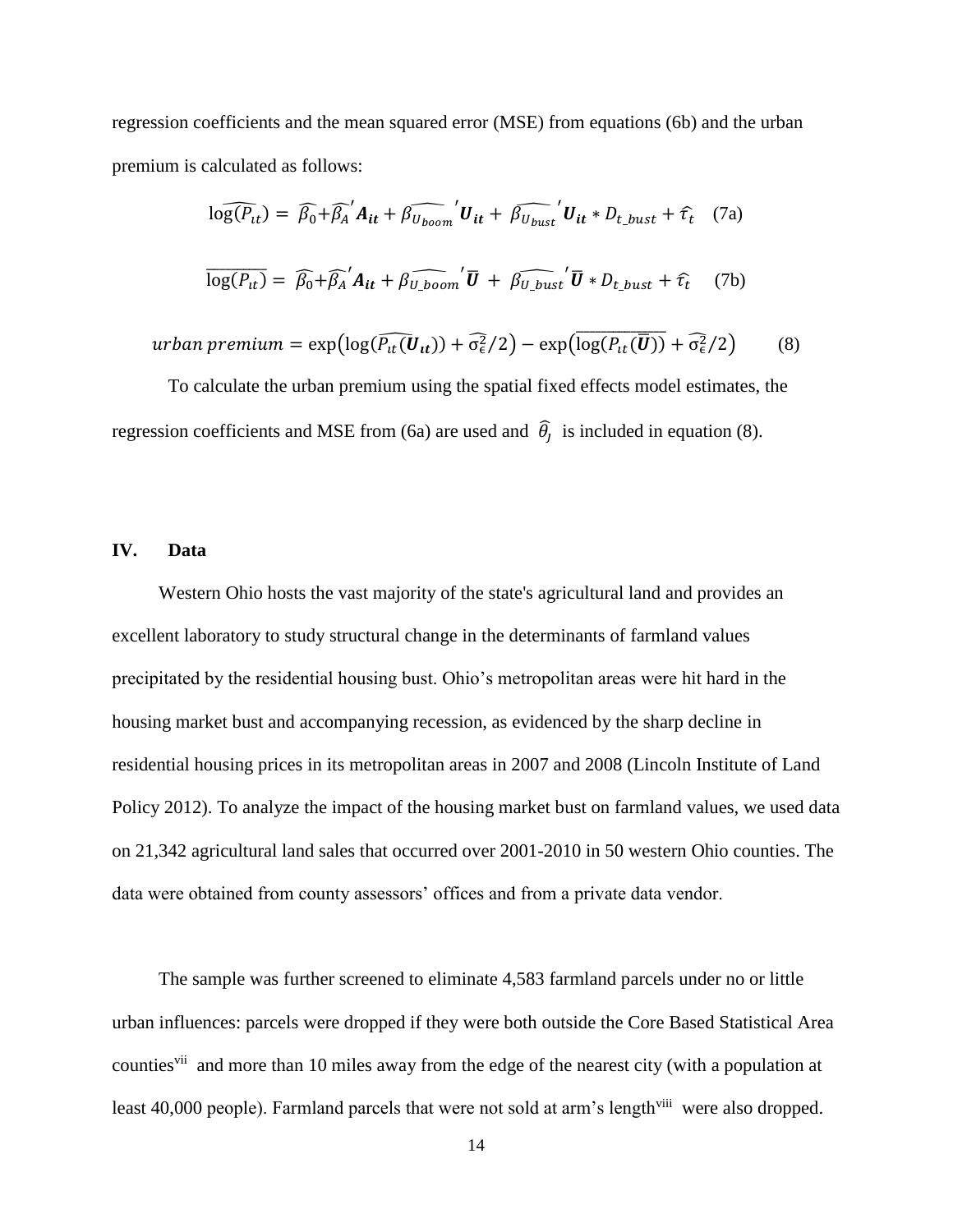These farmalnd parcel sale records were merged with georeferenced parcel boundaries, or were geocoded based on property addresses using ArcGIS when georeferenced parcel boundaries were not available<sup>ix</sup>. In the models, parcels were treated as sold during the pre (boom) period if sold in 2001-2006, and in the post (bust) period if sold in 2009-2010.

 Construction of the dependent variable is a common problem in farmland value studies, given that sale prices reflect the value of both land and buildings including farm structures, residential dwellings, or both (Nickerson and Zhang 2014). Because we do not have data on the quantity and quality of buildings, we constructed a sales price for farmland only to use as the dependent variable. Similar to Guiling et al. (2009) who subtracted the value of buildings from farmland sales prices, we calculated the sales price for farmland only as the original sales price times the ratio of the percentage of *appraised value of land only* over *total appraised value of land and buildings*. 1,343 parcels were dropped when the estimated sales price for farmland only was above \$20,000/acre or below \$1,000/acre. Figure 1 shows a plot of the filtered sample consisting of 12,432 parcel transactions. As is evident from the figure, these data are widely distributed over the entire region. The farmland prices with and without structures are plotted in Figure 2 and the drastic decline experienced in the residential housing markets is not evident. The average nominal farmland sale prices without structures stayed fairly constant around \$4,500 per acre over the 2000 decade, varying between 1.2% and 8.5% annually<sup>x</sup>.

 Data on parcel attributes and location characteristics were obtained largely from the U.S. Department of Agriculture Natural Resources Conservation Service's GeoSpatial Data Gateway (USDA GeoSpatial Data Gateway, 2012), including the Census TIGER/Line Streets, National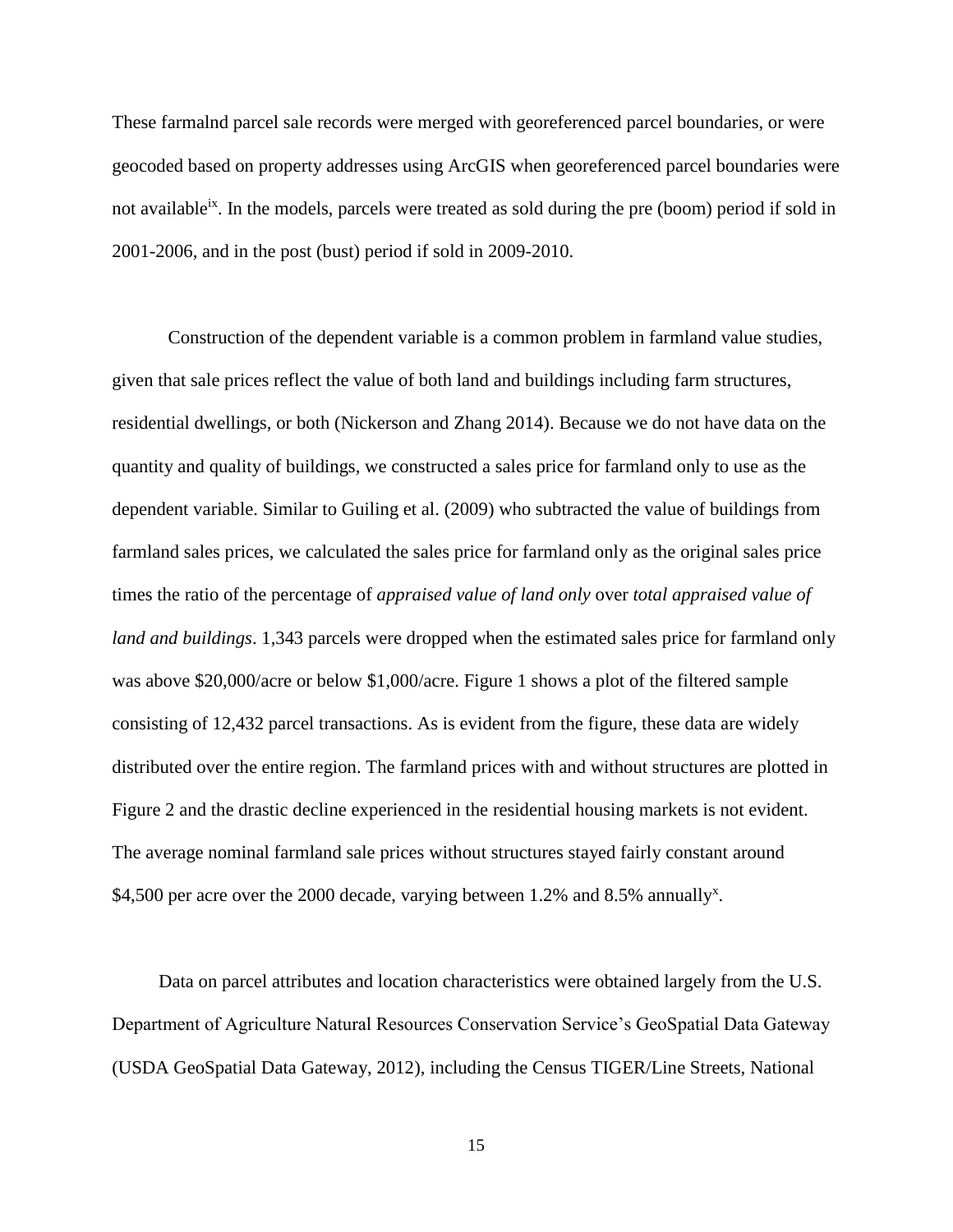Elevation Dataset, National Land Cover Dataset (NLCD), and Soil Survey Spatial Data (SSURGO). Additional data on locations of cities and towns in Ohio were obtained from the Ohio Department of Transportation (2012). We also used Census Block Shapefiles with 2010 Census Population and Housing Unit Counts (U.S. Census TIGER/Line, 2012) to calculate the surrounding urban population. Data on ethanol plants, grain elevators and agricultural terminal ports were obtained from the Ohio Ethanol Council (2012), the Farm Net Services (2012) and the Ohio Licensed Grain Handlers List (2012). Using these data and ArcGIS software, we were able to create the parcel attributes and location characteristics. Table 1 reports summary statistics for these variables.

 Several variables in Table 1 require explanation. First, the variable *National Commodity Crops Productivity Index (NCCPI)* measures the potential productivity of the soil, where more desirable soil properties, landscape features and climatic conditions lead to larger values of *NCCPI* (see Dobos et al. (2008) for details). The *percentage of prime farmland* variable uses SSURGO data and is calculated as the percentage of the parcel's land area that is considered prime for most kinds of field crops. The grain elevators and agricultural terminals were in operation before the start date of this study, and thus the distances to these two types of agricultural delivery points are constant over the study period. However, all of the six ethanol plants in western Ohio did not start operations until 2008. As a result, we assume the positive value of proximity to ethanol plants did not get capitalized before 2007 and thus the variable *distance to nearest ethanol plant* is interacted with a post 2008 time dummy.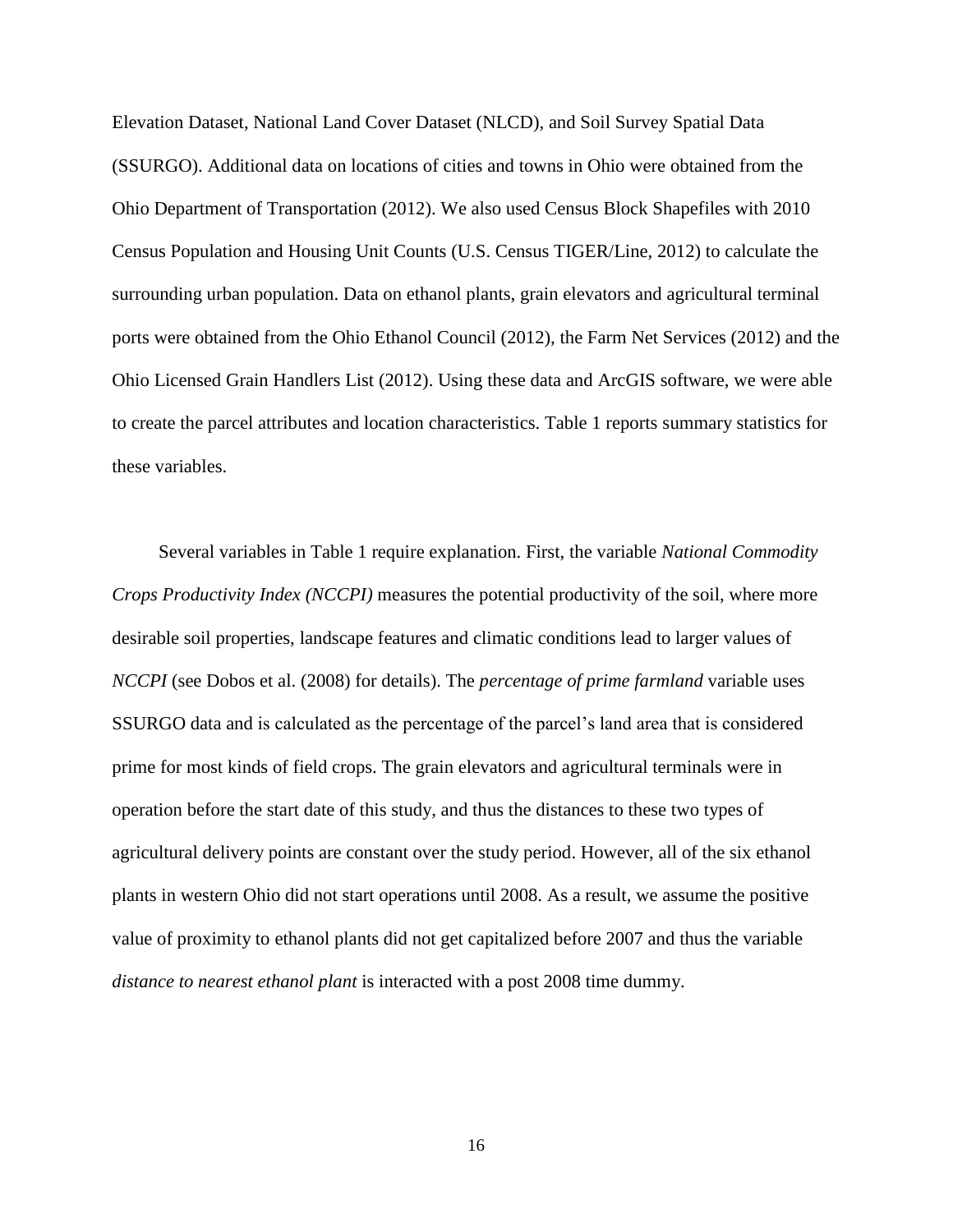Several measures of urban influences are considered: *distance to nearest city center* captures the future rent increases from urban development. *Surrounding urban population within 25 mile radius* also represents nearby demand for future land conversion to urban uses. The *incremental distance to second nearest city* is a measure commonly used in housing and labor market studies on Central Place Theory and urban hierarchy to capture the additional value of influences from multiple urban centers (e.g., Partridge et al. 2008). The *incremental distance to second nearest city*, the *surrounding urban population*, and the *gravity index* account for the aggregate urban influences resulting from multiple urban centers. The *gravity index* is calculated as the weighted average of population divided by distance squared for the nearest three cities following Shi, Phipps and Colyer (1997). Together, these four measures capture the most salient aspects of urban influences and are used to construct the urban premium described in section III.c. Some additional measures related to urban influences are also considered as controls. *The percentage of building area within a parcel* is included to capture any unobserved value of farm structures and houses that may remain in our "land only" measure of sales price. Because farm houses tend to be old and farm buildings generally do not increase the attractiveness of a parcel for urban residential housing, this variable is excluded in the construction of the urban premium. Th*e distance to the nearest highway on-ramp* and *the distance to the nearest railway station* represent the additional value of being in close proximity to the interstate network and railway system, respectively. Variables on proximity to road networks are relatively homogenous among parcels and across time in our study region; in addition, they are shown to have a minor impact compared to the four main urban influence variables described earlier in this paragraph. As a result, these two road network proximity variables are not used to construct the urban premium.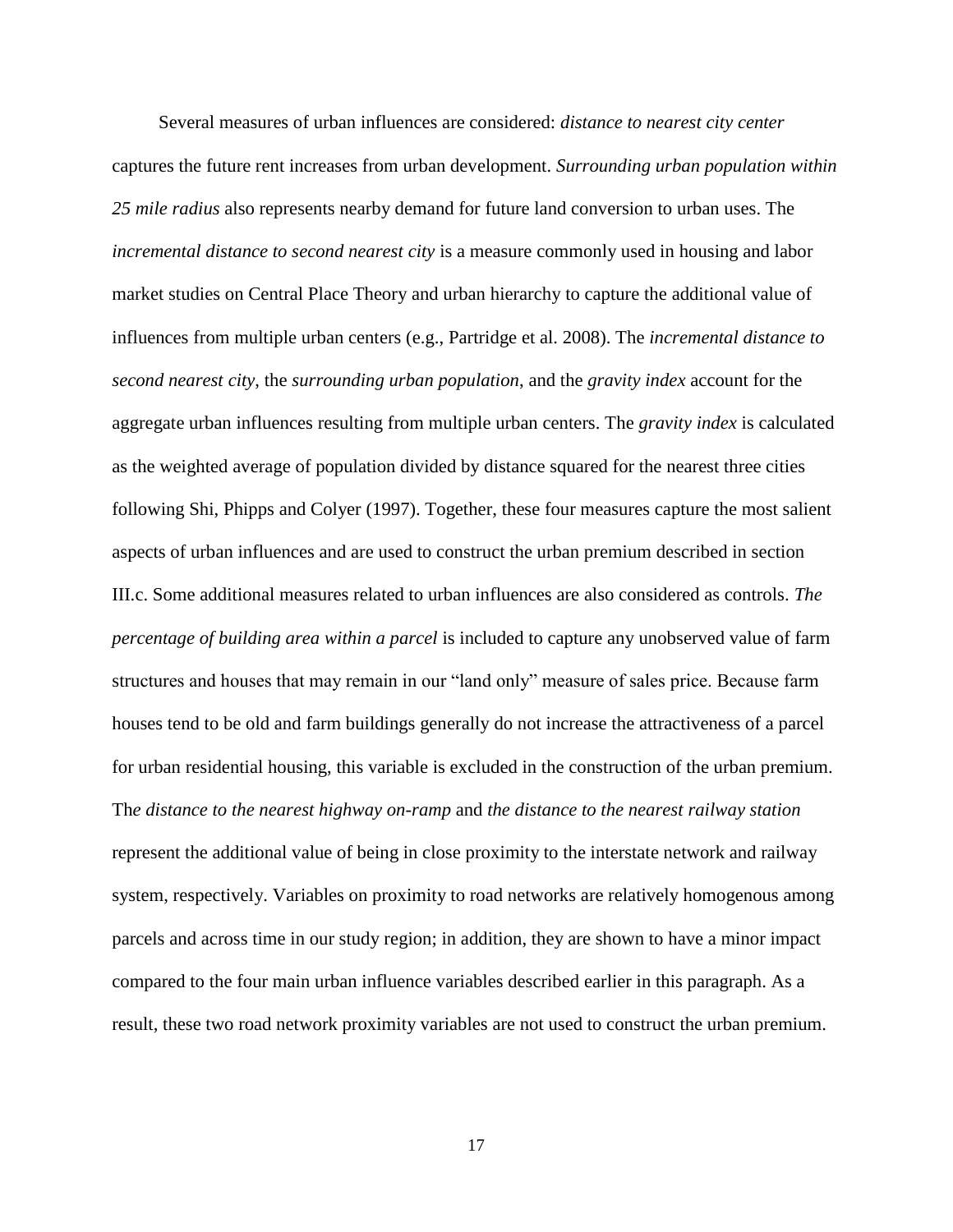### **V. Results and Discussion**

 Table 2 presents the results of our tests for structural change in the effect of urban influence using our two approaches: a spatial fixed effects model with 505 census tract fixed effects, and a spatial error model with a two-nearest-neighbor spatial weights matrix. The key variables are the urban influence variables such as *distance to nearest city* and their interactions with the post-2008 dummy. The *post-2008 dummy* is defined to be 1 if the parcel is sold after 2008. The interaction terms include the four urban influence variables mentioned in section III.c. Compared to the effects before 2007, the coefficients of these interaction terms indicate the significance and the magnitude of the structural break in the effects of urban influence after the housing market bust. The *distance to nearest city center* is also interacted with dummies for whether the parcel is within or beyond 10 miles from the boundary of an urbanized area with at least 40,000 people<sup>xi</sup>. This term allows assessing whether the marginal effect of distance to city is significantly different for parcels within 10 miles of the boundary of population centers, which previous research suggests is a point beyond which the effect of urban influences on farmland values is much less evident (Nickerson et al. 2012).

 Table 2 reveals that the spatial fixed effects and spatial error models yield qualitatively similar results – the significant decline in the effects of urban influence variables after the housing market bust, and this similarity confirms that this identified structural change is not a spurious effect. The significant spatial fixed effects and spatial autocorrelation coefficients confirm the presence of spatial dependence. For brevity's sake, we discuss the results from panel A – the spatial fixed effects model in the following discussion.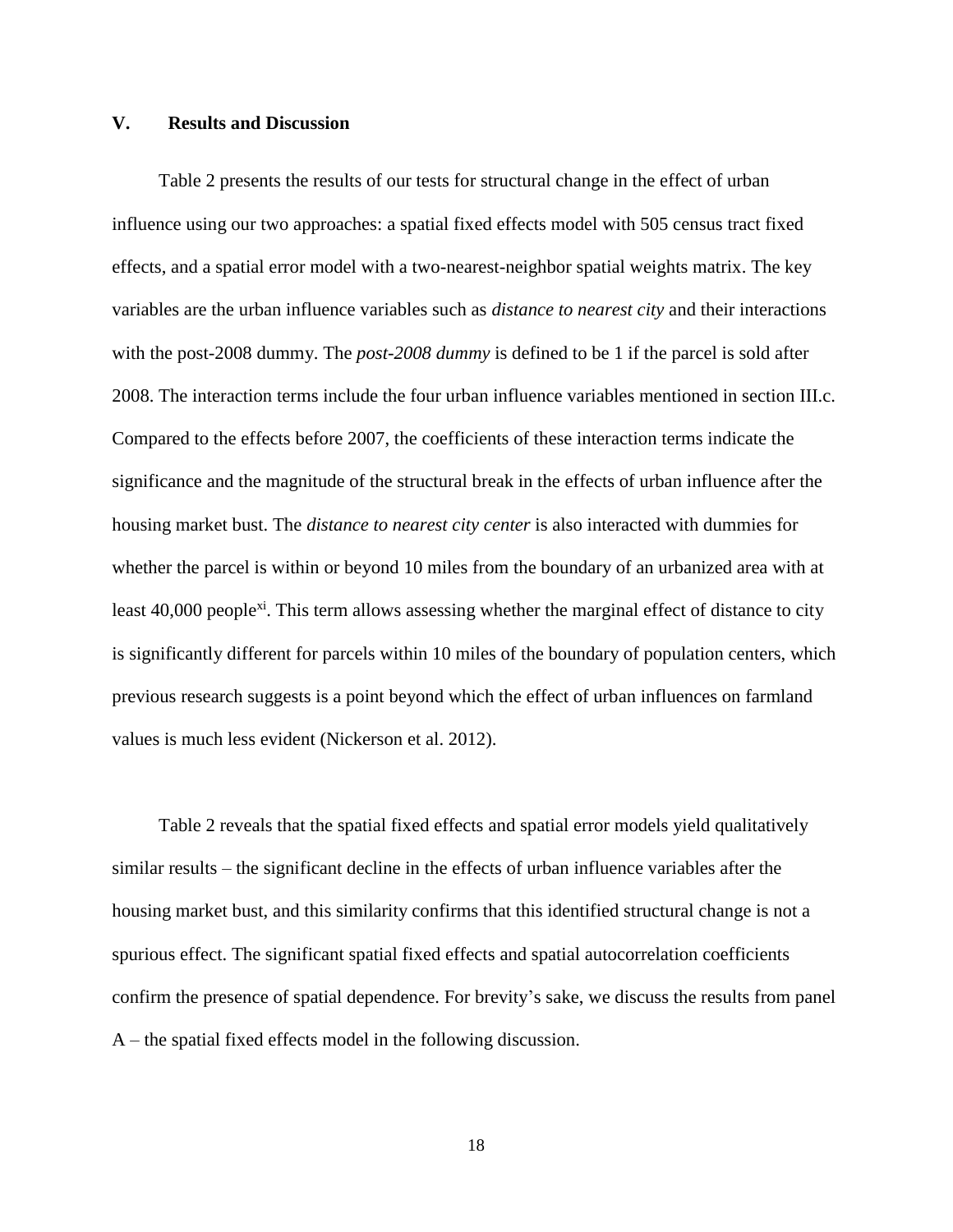Several points are notable regarding the urban influence variables and their effects. Before 2007, all of the coefficients of the four major urban influence variables are significant at the 1% level, confirming previous findings that urban influence is the most important non-farm factor shaping farmland values in areas facing urbanization pressures. The biggest of these contributors is *the distance to nearest city center*, whose effect is almost twice as big as that of *incremental distance to second nearest city center*. The findings indicate that before 2007 surrounding farmland values per acre increase by 0.88% for each one-mile reduction in distance to the nearest city center, which is comparable to the findings of previous studies (e.g., Ma and Swinton 2012). All else equal, the positive benefit per acre resulting from being closer to the nearest city declined from a significant effect of \$30.92 per mile before 2007 to an insignificant \$12.97 per mile after the housing market bust, an almost 60 percent reduction. In addition, the effects of multiple urban centers are no longer significant after  $2007<sup>xii</sup>$ . In 2009 and 2010, the only urban influence variable that is still significant is the surrounding urban population. One limitation of our data is that the number of observations dropped from 9,079 in 2001-2006 to only 1,517 in 2009-2010, which may play a role in the insignificance in the bust period.

To better understand the magnitude of the structural change, we use the regression results in Table 2 to develop estimates of urban premiums following the methods illustrated in section III.c (see Table 3). The four main urban influence variables are included in the construction of the urban premium even if their coefficients are statistically insignificant. From Table 3, we observe that before 2007 relative to the reference parcel not subject to urban influence, the agricultural parcels subject to urban influence on average enjoy a \$1,947 per acre urban premium, or 43% of the per-acre sales price (without structures). However, after 2008, a sizeable reduction in the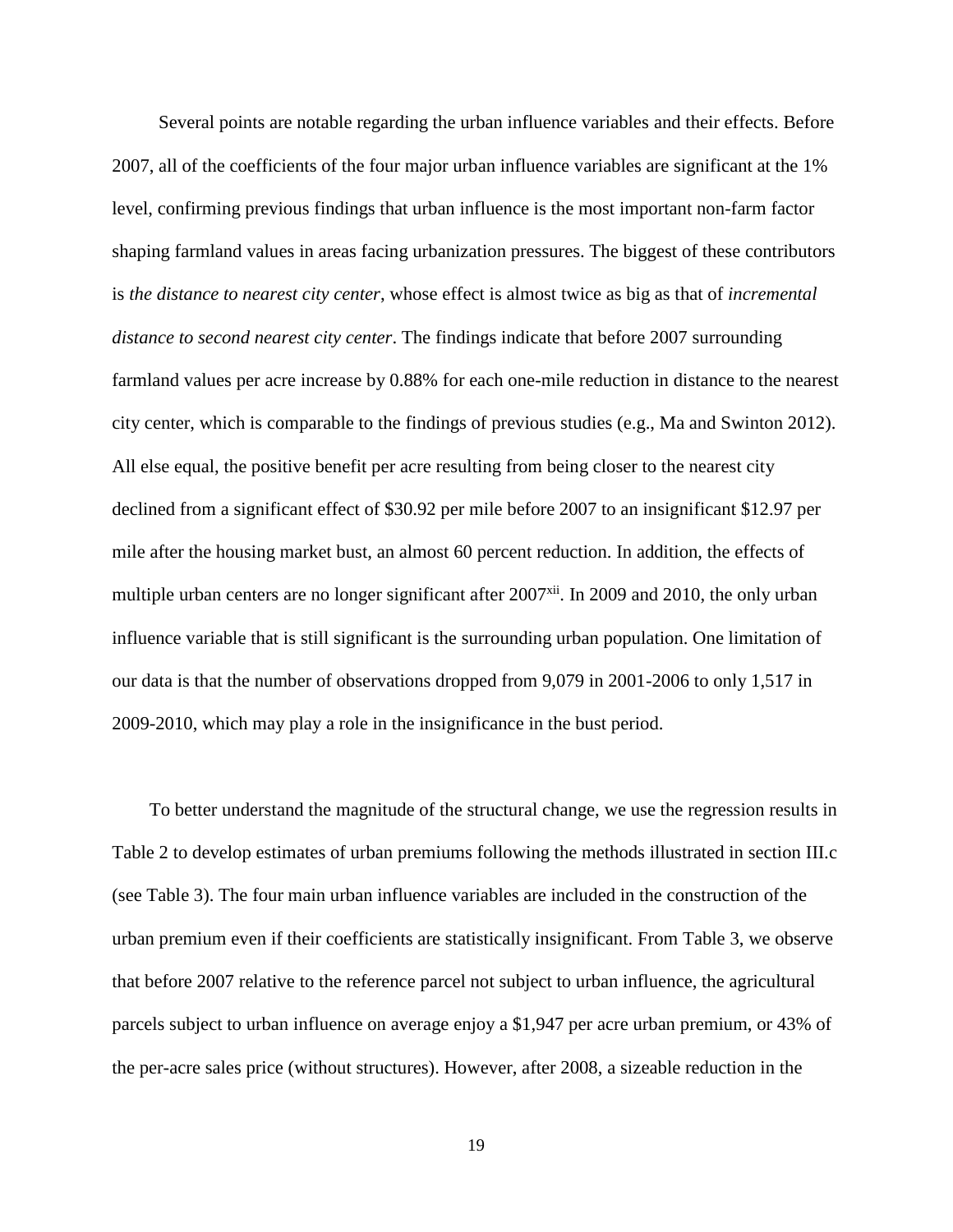urban premium occurred: it declined to \$1,021 per acre on average, or 23% of the average per-acre sales price. The urban premium estimate for the spatial fixed effects model is lower than that in the spatial error model. This may be due to the census tract fixed effects approach underestimating the urban premium by absorbing part of the urban effect (Abbott and Klaiber 2011). However, the similar magnitudes across these two panels reveal that this potential underestimation is not large.

 We also find that, as expected, the urban premium is on average higher for parcels in closer proximity to urban centers. In addition, the housing market bust has a greater impact on parcels closer to urban centers than those farther away, and resulted in some convergence of the size of the urban premium between these two groups. The difference in the size of the urban premium for parcels within 10 miles of the nearest city center was an estimated \$1,835 greater than that for parcels at least 30 miles away from urban centers before 2007, on average, and this difference shrank to \$1,001 after the housing market bust (Table 3) $x$ iii.

 The stableness of the results is tested using multiple robustness checks shown in Table 4. Different specifications and different samples are used to construct these robustness checks, which largely yield similar results as the main specifications in Table 2 (where results differ, we discuss the implications for the urban premium calculations below). Models I-V test the robustness of the spatial fixed effects model while models VI-VII are based on the spatial error model specification. Model I and model VII only includes *the distance to nearest city center* to investigate the significance and contribution of the other three measures of multiple urban influences in the total urban premium. Model II uses the log of nominal farmland prices with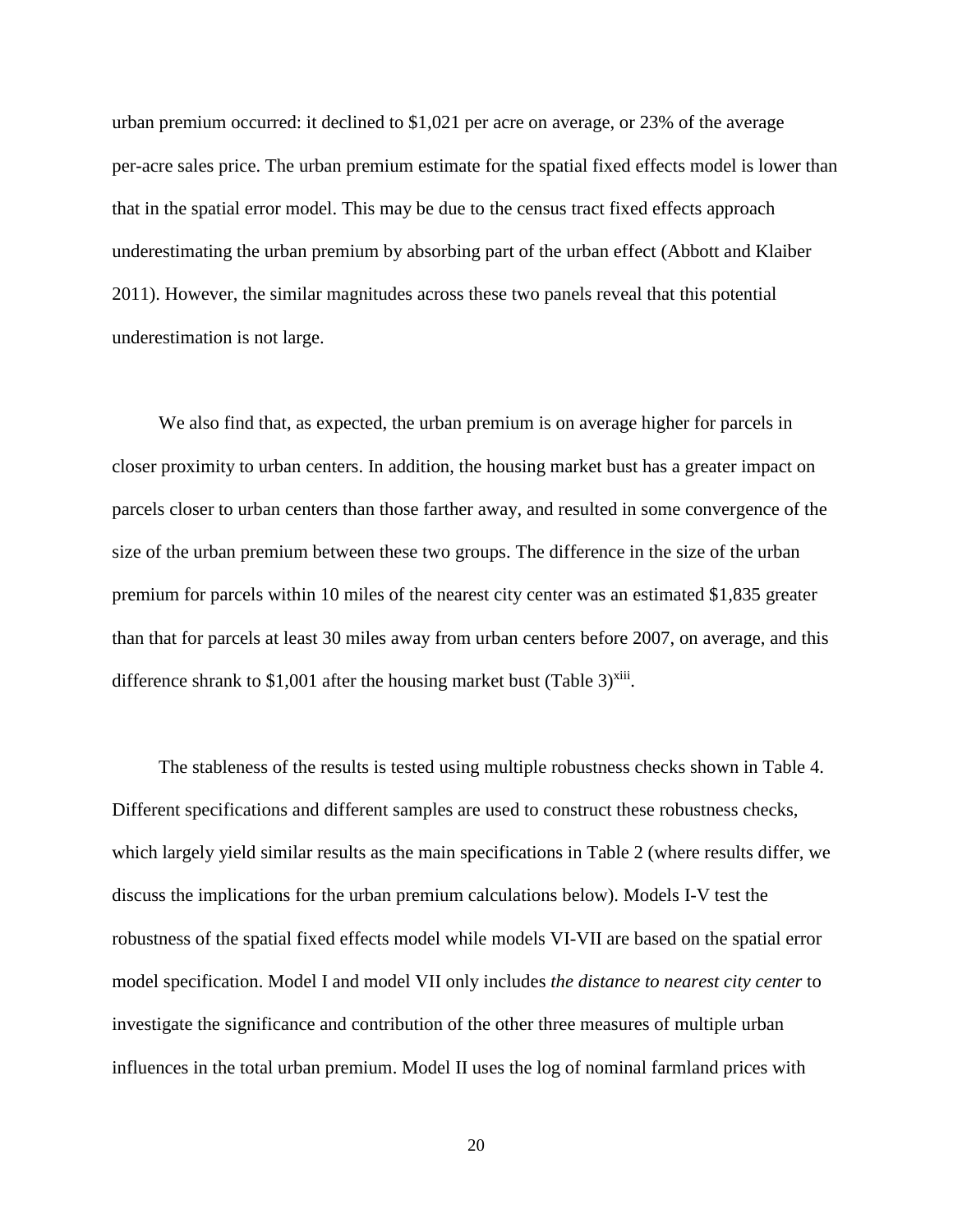structures as the dependent variable. Model III uses county fixed effects rather than census tract fixed effects. Model IV tests our assumption of the years 2007-2008 being a transition period by using parcels sold in 2008 as the post period group; and model V assumes the housing market bust happened in 2005 rather than 2007-2008 to examine the possibility of falling urban influence due to factors other than the housing market bust, such as preference changes. Model VI uses four nearest neighbors in the spatial weights matrix. Additional robustness checks for the spatial fixed effects model, including fixed effects at the census block group or township level, using a log-log specification, and other specifications are included in Appendix A1(a). Spatial error model robustness checks are shown in appendix A2(a), including the spatial error counterparts for models II, IV and V (columns  $(a)-(c)$ ), and different specifications of the spatial weight matrix (columns  $(d)-(g)$ ).

Measures of urban premiums across different specifications shown in Table 5 are fairly robust: both the spatial fixed effects and spatial error models show that agricultural land parcels experienced, on average, a 40-50% decline in urban premium after the housing market bust. In addition, a comparison of models I and VII in Table 5 with Table 3 reveals that not accounting for the joint effects of proximity to multiple urban centers may significantly underestimate the size of the urban premium, at least in periods of strong housing market growth in regions such as Ohio. Before 2007, excluding the three measures capturing multiple urban center effects would reduce the total urban premium by 16% (from \$1,947 to \$1,627 per acre, on average) using the spatial fixed effects results and by 32% (from \$2,042 to \$1,394 per acre, on average) using the spatial error model results. The effect of excluding proximity to multiple urban centers is smaller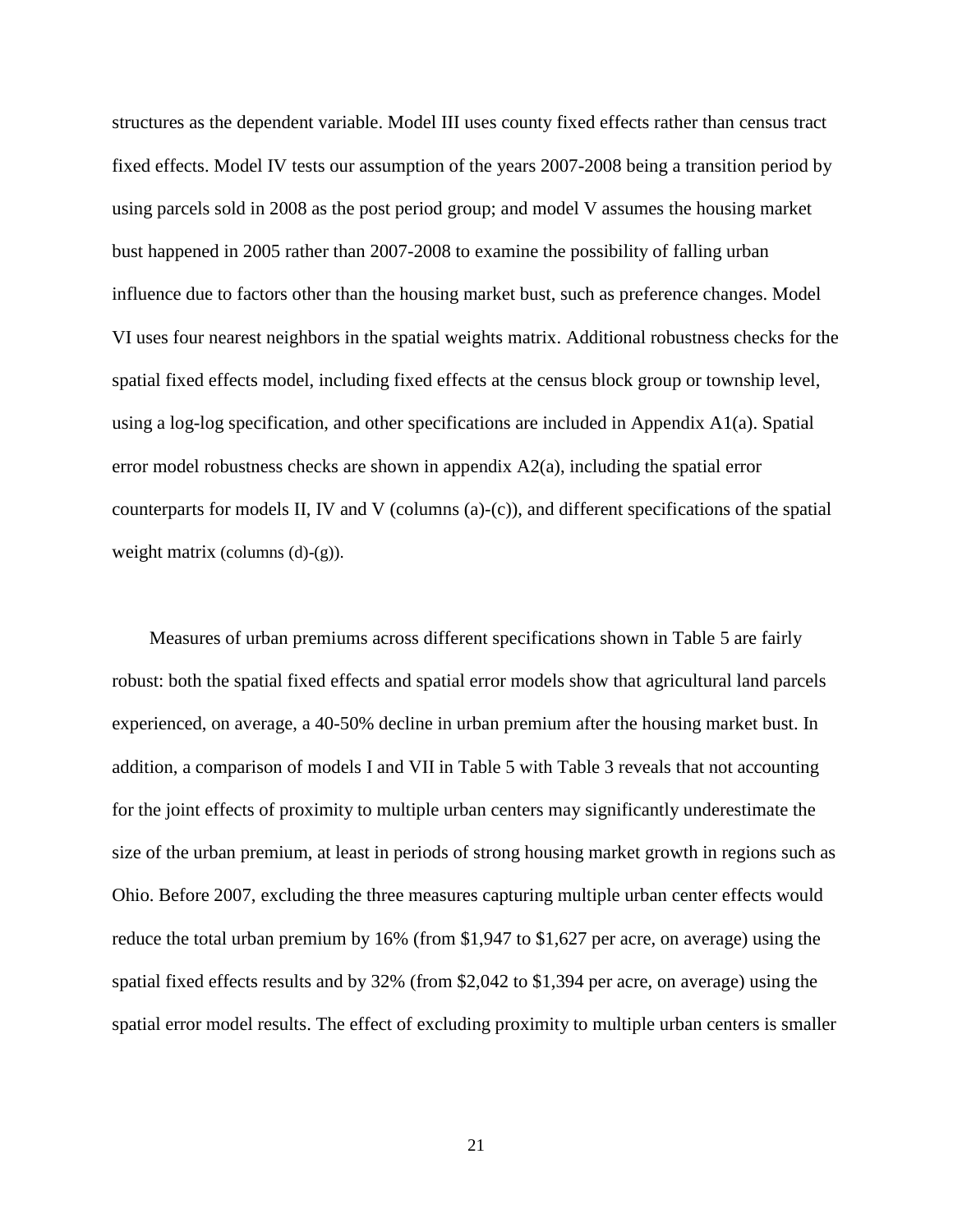in the bust period, and would result in estimates of the urban premium that are 6% and 16% lower in the fixed effects and spatial error models, respectively.

Several other points are worth noting from the comparison across different specifications shown in Table 5. First, although the urban premium is much higher in model II that includes the value of structures in the dependent variable, the urban premium accounts for a similar proportion of price (46%) as models in Table 2 using prices without structures. Second, model VI and additional robustness checks in Tables A2 reveal that the spatial error model results are consistent across different specifications of the spatial weights matrix. Third, the estimate of urban premium using county fixed effects results (model III) is 15% higher than the estimate based on the census tract fixed effects model. This may arise from differences in the magnitude of the coefficient on the *distance to nearest city center,* which is 30% higher in the county fixed effects model (Table 4, model III) than that in the census tract fixed effects model (see Table 2, panel A). This higher estimate could result from omitted characteristics at the subcounty level; however, it may also be due to an underestimation of the total urban effect by our census tract fixed effects model.<sup>xiv</sup> Fourth, model IV reveals no significant decline in urban influence in the year 2008 compared to 2001-2006, validating our assumption that there is a time lag before the housing market bust starting from early 2007 transmitted into related surrounding farmland markets. Finally, model V reveals that there is no significant change in the effects of the most important influence variable *the distance to nearest urban center* if we assume the housing market bust happened in 2005. This supports the notion that there were no fundamental demand concerns other than the housing market bust in 2007 that could result in a downward trend in urban influences on farmland values since 2001.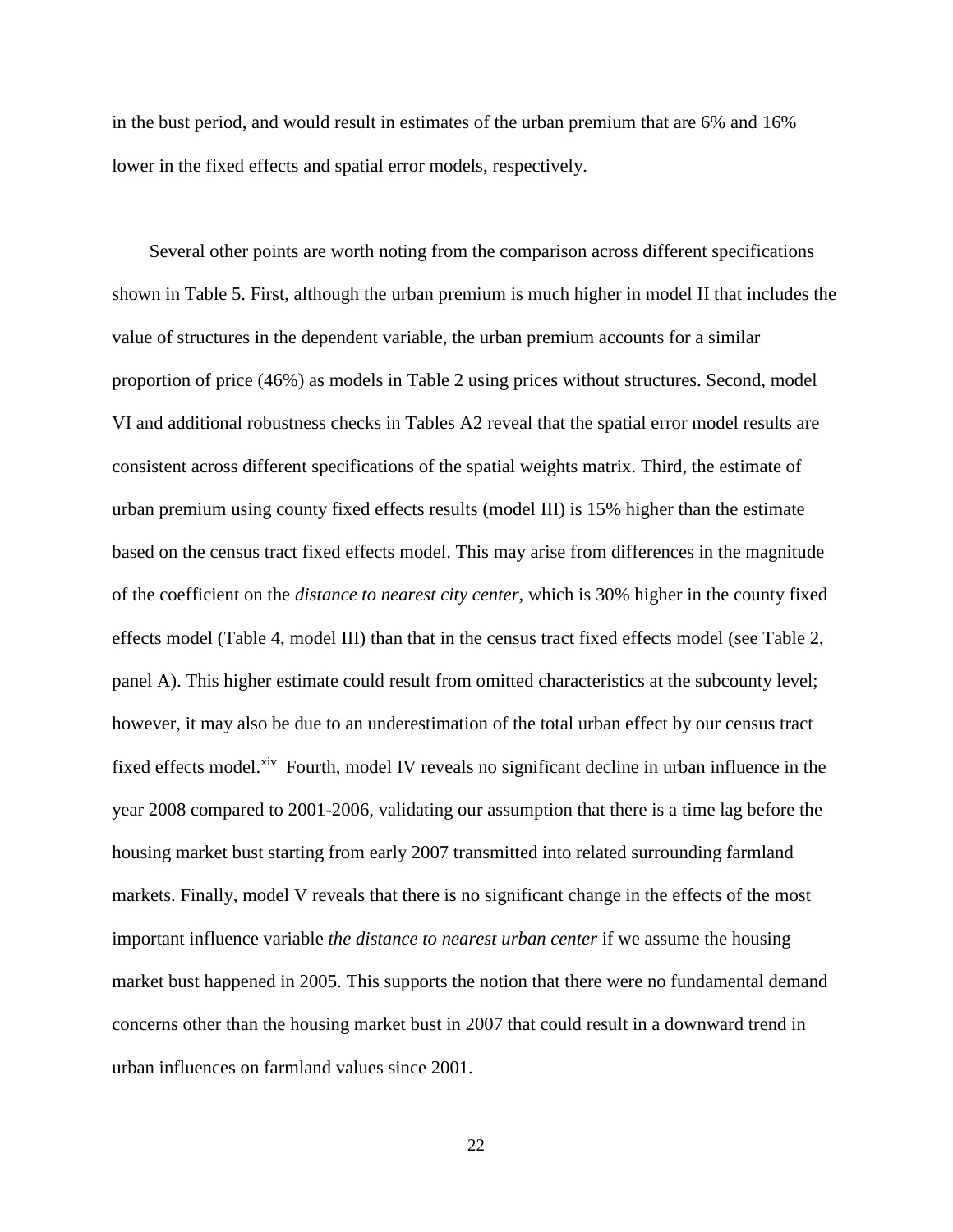The standard hedonic price method assumes linear parameterization and fixed functional form, which may introduce bias when the functional form for explanatory variables is not correct. To address this potential misspecification bias, we ran two additional robustness checks. The first adopts a log-log specification rather than the log-linear form used in all previous regressions, and the results for the fixed effects model are shown in Tables A1 column (d) in the appendix. The second involves propensity score matching (PSM), which does not assume a particular functional form for the price function (Heckman and Navarro 2004). To implement matching, we constructed treatment and control groups based on distances to nearest city center, and ran several difference-in-difference regressions and regular regressions on the matched sample using different matching algorithms and different definitions of proximity to urban centers<sup>xv</sup>. Although the magnitude of urban premium is not the same, these two robustness checks both yield qualitatively similar conclusions as the main specifications that the value of being close to urban areas significantly declined due to the recent housing market bust.

#### **VI. Conclusion**

 Farm real estate is a significant source of value in the farm sector balance sheet and in the typical farm household investment portfolio. Because changes in farm real estate values have significant implications for farm sector health and farm household wellbeing, understanding the key determinants of changes in U.S. farmland prices are of perennial interest to policymakers. With nearly one-quarter of U.S. farmland estimated to be subject to urban influences, the effects of changes in demand for residential housing markets on farmland values are of particular interest – especially in light of the significant housing market bust in 2007-2008 in which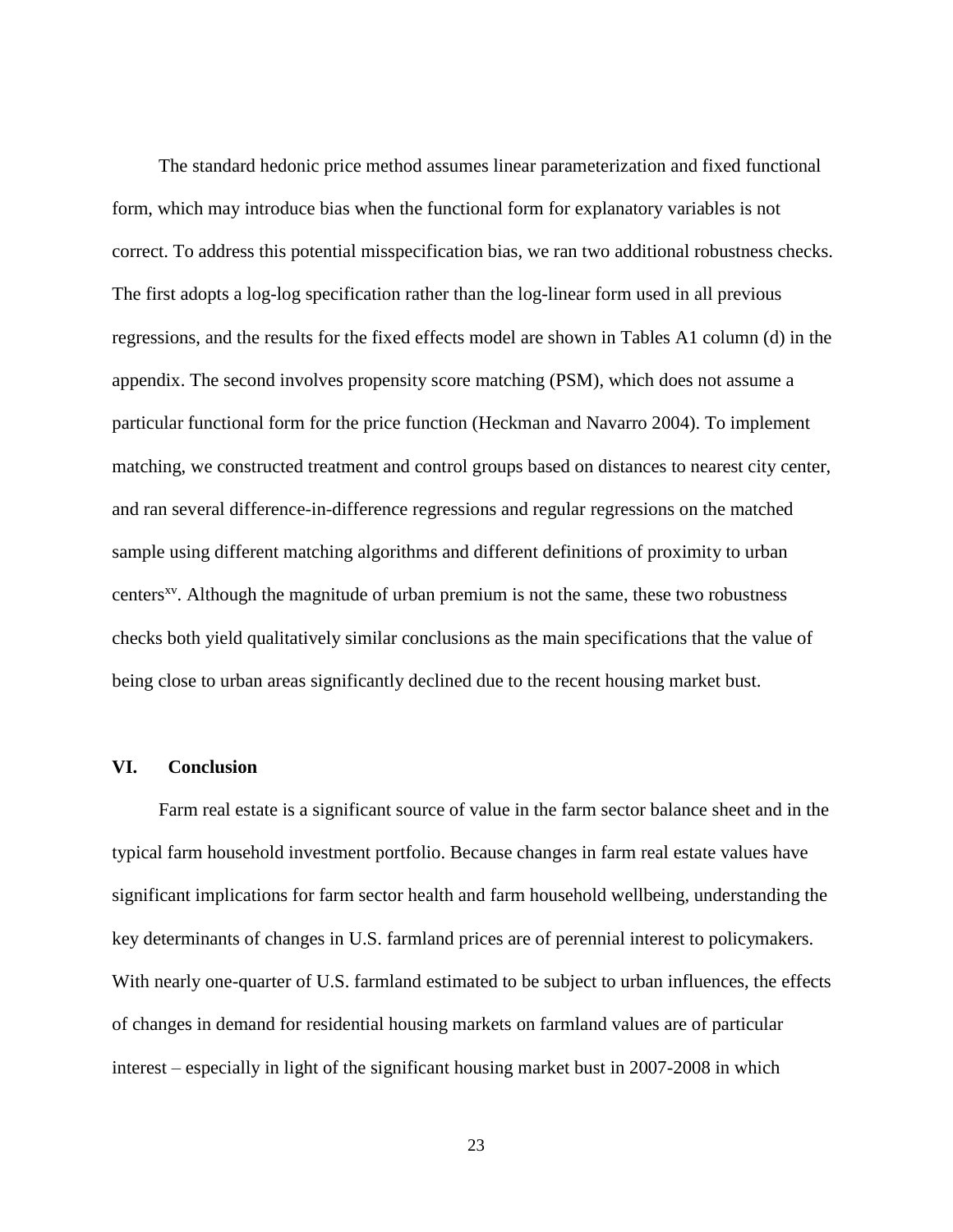housing values fell by 40% in major metropolitan areas. To our knowledge our study provides the first empirical evidence that farmland values near urbanizing areas were not immune to the effects of the urban housing market bust. Farmland values were more greatly affected in our study area than the modest decline suggested by simple trend analysis.

 Using a hedonic modeling approach and farmland parcel sales data in western Ohio, this paper estimates the magnitude of the value of proximity to urban areas (the "urban premium") to have declined from more than 40 percent to about 20 percent of farmland values shortly after the residential housing market bust. The two main model specifications, a spatial fixed effects model and a spatial error model, yield similar results, suggesting that the unobserved characteristics giving rise to spatial correlation are adequately controlled by either approach. Our results also demonstrated that not accounting for proximity to multiple urban centers can underestimate the value of the urban premium by 16-32 percent, at least in periods of strong residential housing market growth and regions like Ohio. Furthermore, a variety of robustness checks including the use of propensity score matching yield similar conclusions that the effects of urban proximity declined substantially in 2009-2010.

 Despite the decline in the significance and magnitude of the urban premium after 2008, farmland prices remained relatively steady over our study period - a trend that has been noted in other parts of the U.S. (Nickerson et al. 2012). Increased commodity demands over this period appear to have contributed to the stability of farmland prices in western Ohio; the significant effect of *proximity to ethanol plant after 2008*, for example, indicates that proximity to new commodity buyers may have substantially obscured the impact on farmland values of the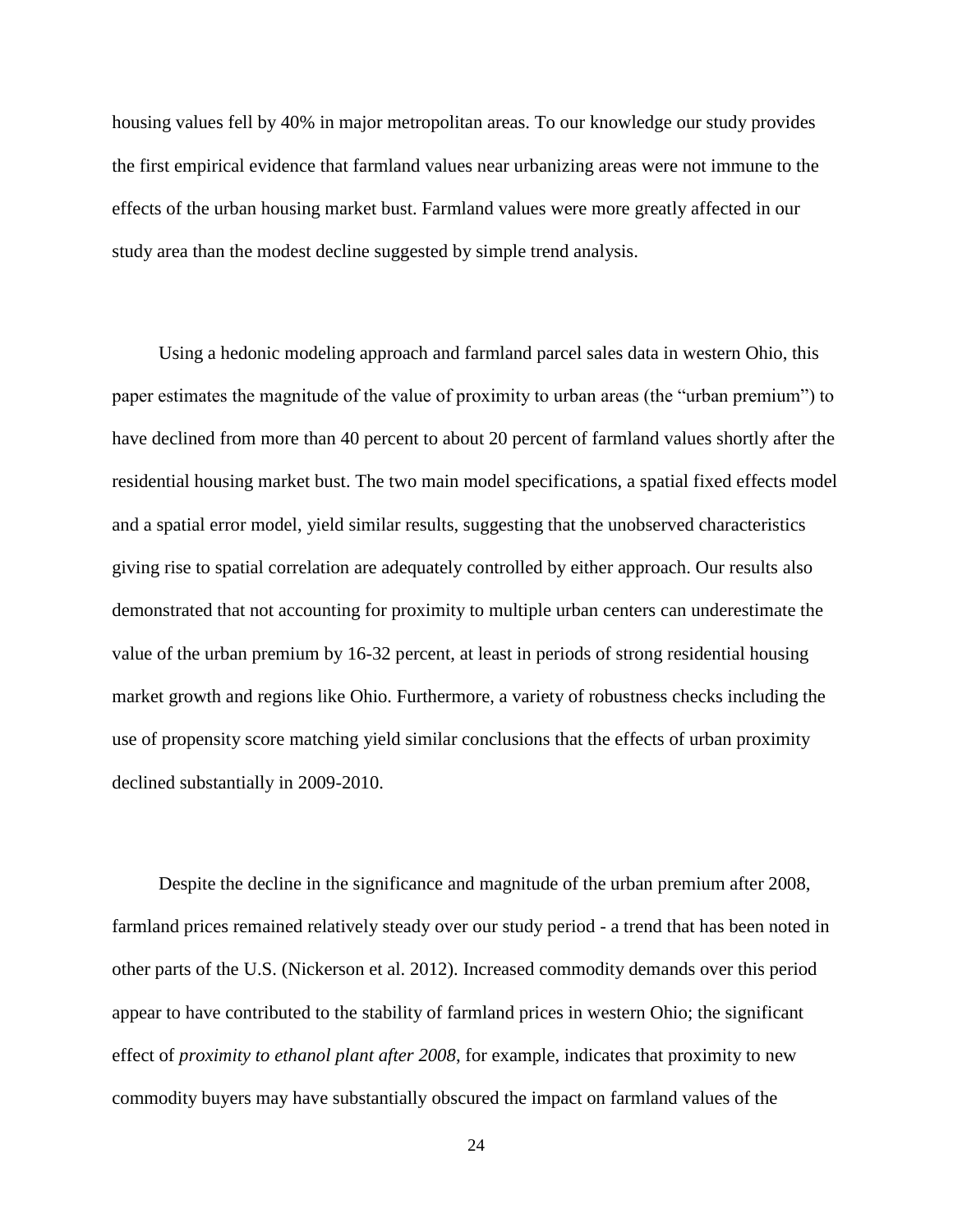downturn in the urban residential housing market. These findings suggest that farmland values – and, hence, farm sector and farm household wealth – would have increased substantially after 2006 had the housing bust not occurred. Our findings of a significant decline in the impacts of urban influences in 2009 and 2010 are short-run effects, and do not necessarily suggest urban influences are much less important for surrounding farmland parcel values in the long run.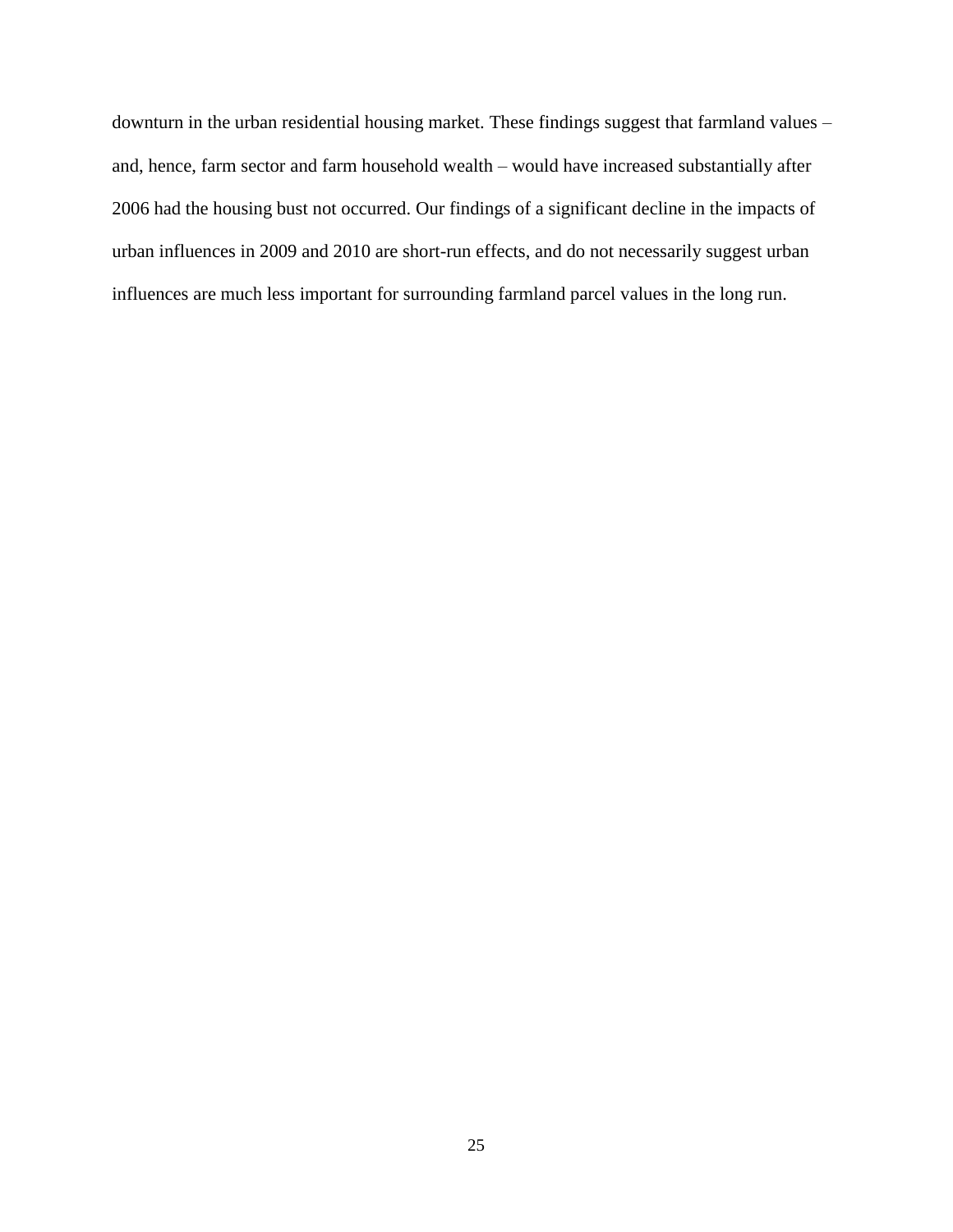## **References:**

Abbott, J. K. and H. A. Klaiber. 2011. "An Embarrassment of Riches: Confronting Omitted Variable Bias and Multiscale Capitalization in Hedonic Price Models." *The Review of Economics and Statistics* 93(4): 1331-42.

Anselin, L., and D. Arrisbas-Bel. 2013. "Spatial Fixed Effects and Spatial Dependence in a Single Cross-Section." *Papers in Regional Science* 92(1): 3-17.

Capozza, D. R., and R.W. Helsley. 1989. "The Fundamentals of Land Prices and Urban Growth." *Journal of Urban Economics* 26(3): 295-306.

Cavailhes, J., and P. Wavresky. 2003. "Urban Influences on Periurban Farmland Prices." *European Review of Agricultural Economics* 30: 333-57.

Chicoine, D. L. 1981. "Farmland Values at the Urban Fringe: An Analysis of Sale Prices." *Land Economics* 57(3): 353-62.

Cohen, J.P., C. C. Coughlin, D. A. Lopez. 2012. "The Boom and Bust of U.S. Housing Prices from Various Geographic Perspectives." *Federal Reserve Bank of St. Louis Review* 94(5): 341-67.

Dobos, R.R., H.R. Sinclair, Jr., and K.W. Hipple. 2008. "User Guide National Commodity Crop Productivity Index (NCCPI) Version 1.0." available at: <ftp://ftp-fc.sc.egov.usda.gov/NSSC/NCCPI/NCCPI userguide.pdf>

Farm Net Services. Farm Equipment and Agriculture Business Directory. 2012. "Ohio Grain Elevators," available at: <http://www.farmnetservices.com/farm/GrainElevators/OHIOGRAINELEVATORS/660.html>

Gibbons, S., and H. G. Overman. 2012. "Mostly Pointless Spatial Econometrics?" *Journal of Regional Science* 52(2): 172-91.

Guiling, P., B.W. Brorsen, and D. Doye. 2009. "Effect of Urban Proximity on Agricultural Land Values." *Land Economics* 85: 252-64.

Hardie, I., T. Narayan, and B. Gardner. 2001. "The Joint Influence of Agricultural and Nonfarm Factors on Real Estate Values: An Application to the Mid-Atlantic Region." *American Journal of Agricultural Economics* 83(1): 120-32.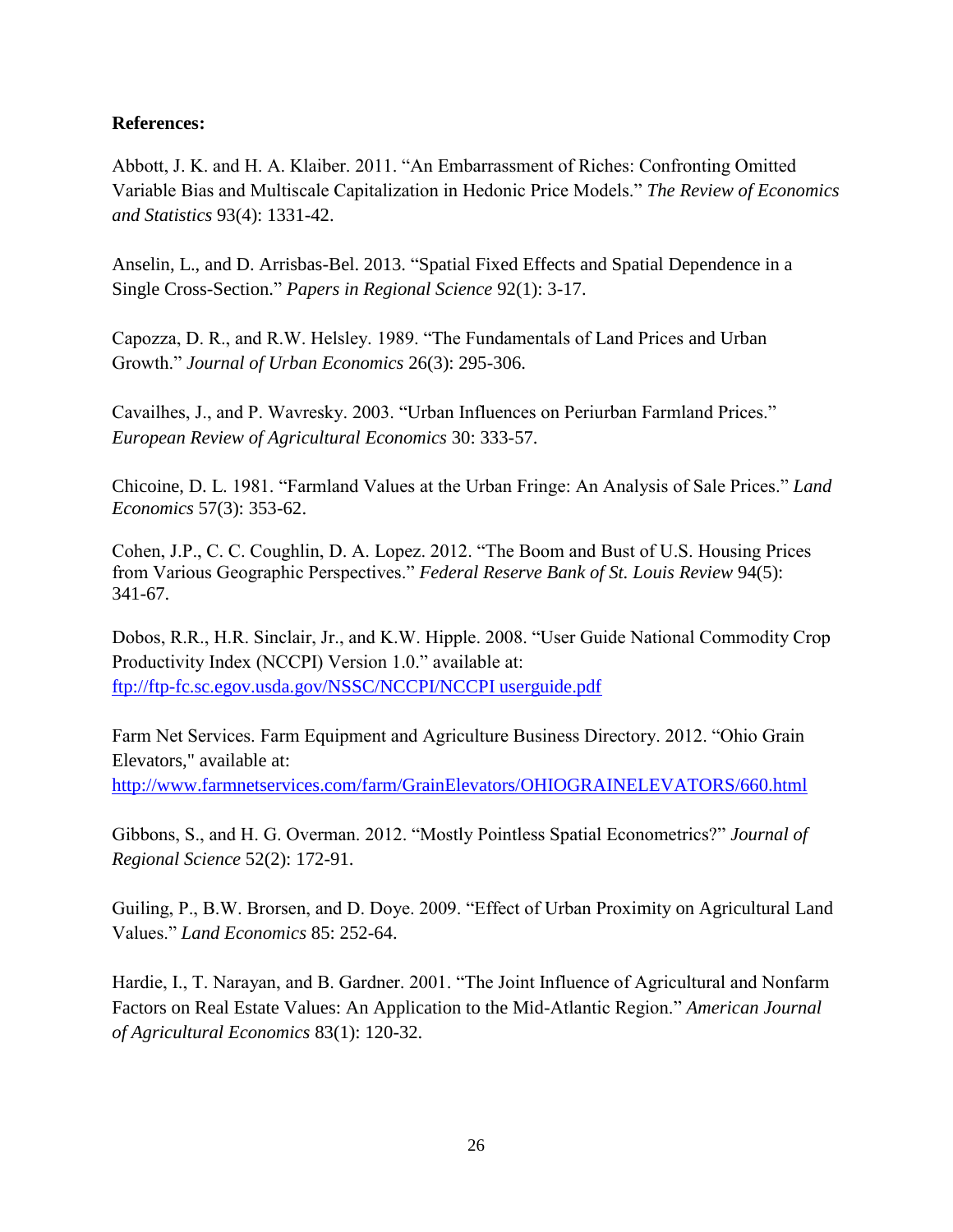Heckman, J., and S. Navarro. 2004. "Using Matching, Instrumental Variables, and Control Functions to Estimate Economic Choice Models." *the Review of Economics and Statistics* 86(1): 30-57.

Ihlanfeldt, K., and T. Mayock. 2014. "Housing Bubbles and Busts: The Role of Supply Elasticity." *Land Economics* 90(1): 79-89.

Irwin, E.G. 2002. "The Effects of Open Space on Residential Property Values." *Land Economics* 88:444-456.

Kelejian, H.H., and I.R. Prucha. 2010. "Specification and Estimation of Spatial Autoregressive Models with Autoregressive and Heteroskedastic Disturbances." *Journal of Econometrics* 157: 53-67.

Kuminoff, N.V., C.F. Parmeter, and J.C. Pope. 2010. "Which Hedonic Models Can We Trust to Recover the Marginal Willingness to Pay for Environmental Amenities?" *Journal of Environmental Economics and Management* 60:145–160.

Kuminoff, N. V., and J. C. Pope. 2013. "The Value of Residential Land and Structures during the Great Housing Boom and Bust." *Land Economics* 89(1): 1-29.

Lincoln Institute of Land Policy. 2012. "Land and Property Values in the U.S." available at: <http://www.lincolninst.edu/subcenters/land-values/metro-area-land-prices.asp>

Livanis, G., C. Moss, V. Breneman, and R.Nehring. 2006. "Urban Sprawl and Farmland Prices." *American Journal of Agricultural Economics* 88: 915-29.

Ma, S., and S.M. Swinton. 2012. "Hedonic Valuation of Farmland Using Sale Prices versus Appraised Values." *Land Economics* 70(9): 1-15.

Nickerson, C. J., and L. Lynch. 2001. "The Effect of Farmland Preservation Programs on Farmland Prices." *American Journal of Agricultural Economics* 83(2): 341-51.

Nickerson, C. J., M. Morehart, T. Kuethe, J. Beckman, J. Ifft, and R. Williams. 2012. "Trends in U.S. Farmland Values and Ownership." EIB-92. U.S. Department of Agriculture - Economic Research Service.

Nickerson, C. J., and W. Zhang. 2014. "Modeling the Determinants of Farmland Values in the U.S." Chapter 5 In *The Oxford Handbook of Land Economics*, ed, J. Duke and J. Wu, Oxford University Press. *In press*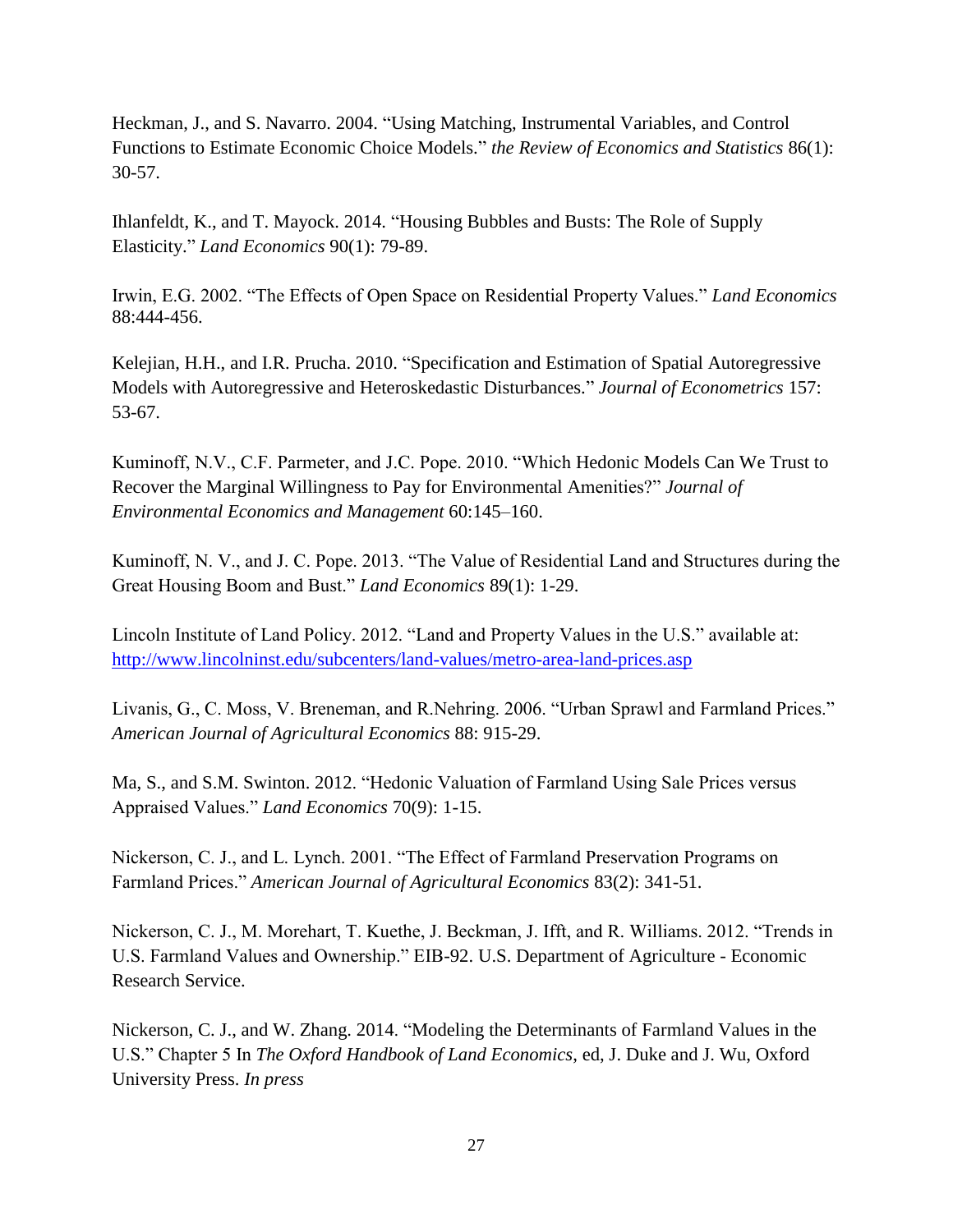Ohio Department of Agriculture, Grain Warehouse Program. 2012. "Ohio Licensed Commodity Handlers." available at:<http://www.agri.ohio.gov/divs/plant/grain/plnt-gs-GrainHandlers.pdf>

Ohio Department of Transportation, ESRI/Statewide Digital Data (Environmental Systems Research Institute Data). 2012. "Active Rails, Airports, Cities and Townships." available at: <http://www.dot.state.oh.us/Divisions/Planning/TechServ/prodservices/Pages/ESRIDwnLds.aspx>

Ohio Ethanol Council. 2012. "Ohio Ethanol Industry Quick Facts." available at: <http://ohethanol.com/ohioethanol>

Partridge M. D., D. S. Rickman, K. Ali and M. R. Olfert. 2008. "Lost in Space: Population Dynamics in the American Hinterlands and Small Cities." *Journal of Economic Geography* 8:727–57.

Palmquist, R., and L.E. Danielson. 1989. "A Hedonic Study of the Effects of Erosion Control and Drainage on Farmland Values." *American Journal of Agricultural Economics* 71(1): 55-62.

Palmquist, R.B. 1989. "Land as a Differentiated Factor of Production: A Hedonic Model and its Implications for Welfare Measurement." *Land Economics* 65: 23-28.

Pasha, H. A.. 1996. "Suburban Minimum Lot Zoning and Spatial Equilibrium." *Journal of Urban Economics* 40: 1-12

Plantinga, A. J., R.N. Lubowski, and R. N. Stavins. 2002. "The Effects of Potential Land Development on Agricultural Land Prices." *Journal of Urban Economics* 52: 561-581.

Ricardo, D. 1996. *The Principles of Political Economy and Taxation*. Amherst, HY: Prometheus Books [originally published in 1817].

Rosen, S. 1974. "Hedonic Prices and Implicit Markets: Product Differentiation in Pure Competition." *Journal of Political Economy* 82(1): 34-55.

Rubin, R.A. 1988. "Estimation of Regression Coefficients in the Presence of Spatially Autocorrelated ErrorTerms." *The Review of Economics and Statistics* 70(3): 466-474.

Schnitkey, G.D., and B.J. Sherrick. 2010. "Income and Capitalization Rate Risk in Agricultural Real Estate Markets." *Choices: The Magazine of Food, Farm, and Resource Issues* 26(2).

Shi, Y., T. Phipps, and D. Colyer. 1997. "Agricultural Land Values under Urbanizing Influences." *Land Economics* 73: 90-100.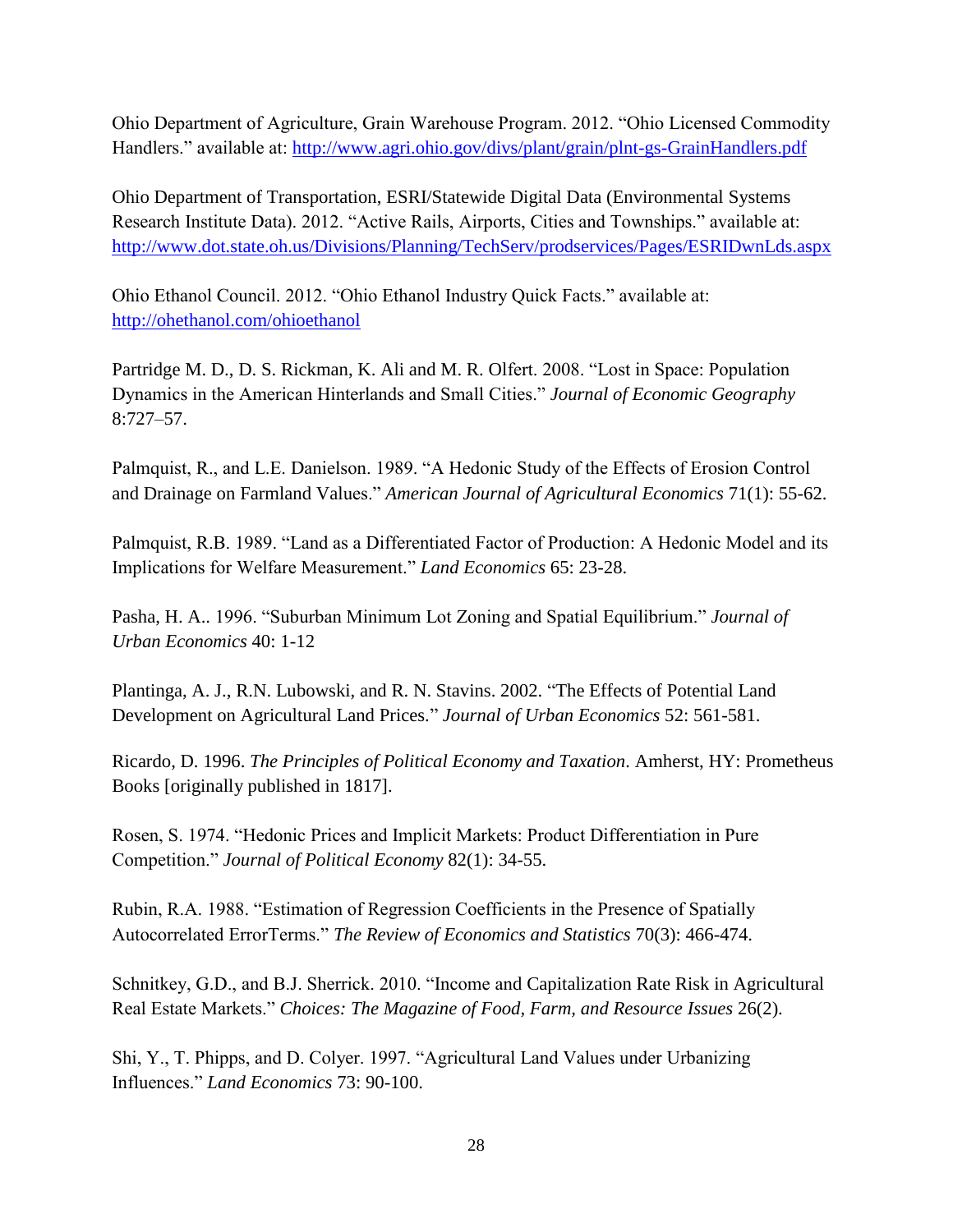Tsoodle, L.J., A.M. Featherstone, and B. B. Golden. 2007. "Combining Hedonic and Negative Exponential Techniques to Estimate the Market Value of Land." *Agricultural Finance Review* 67(2): 225-239.

U.S. Census TIGER/Line. 2012. "Census Block Shapefiles with 2010 Census Population and Housing Unit Counts." available at: <http://www.census.gov/geo/www/tiger/tgrshp2010/pophu.html>

U.S. Department of Agriculture, Natural Resources Conservation Service. 2012. "GeoSpatial Data Gateway." Available at:<http://datagateway.nrcs.usda.gov/GDGHome.aspx>

Von Thunen, J. 1826. *The Isolated State*. English translation by C.M. Wartenberg republished by Pergamon Press in 1966.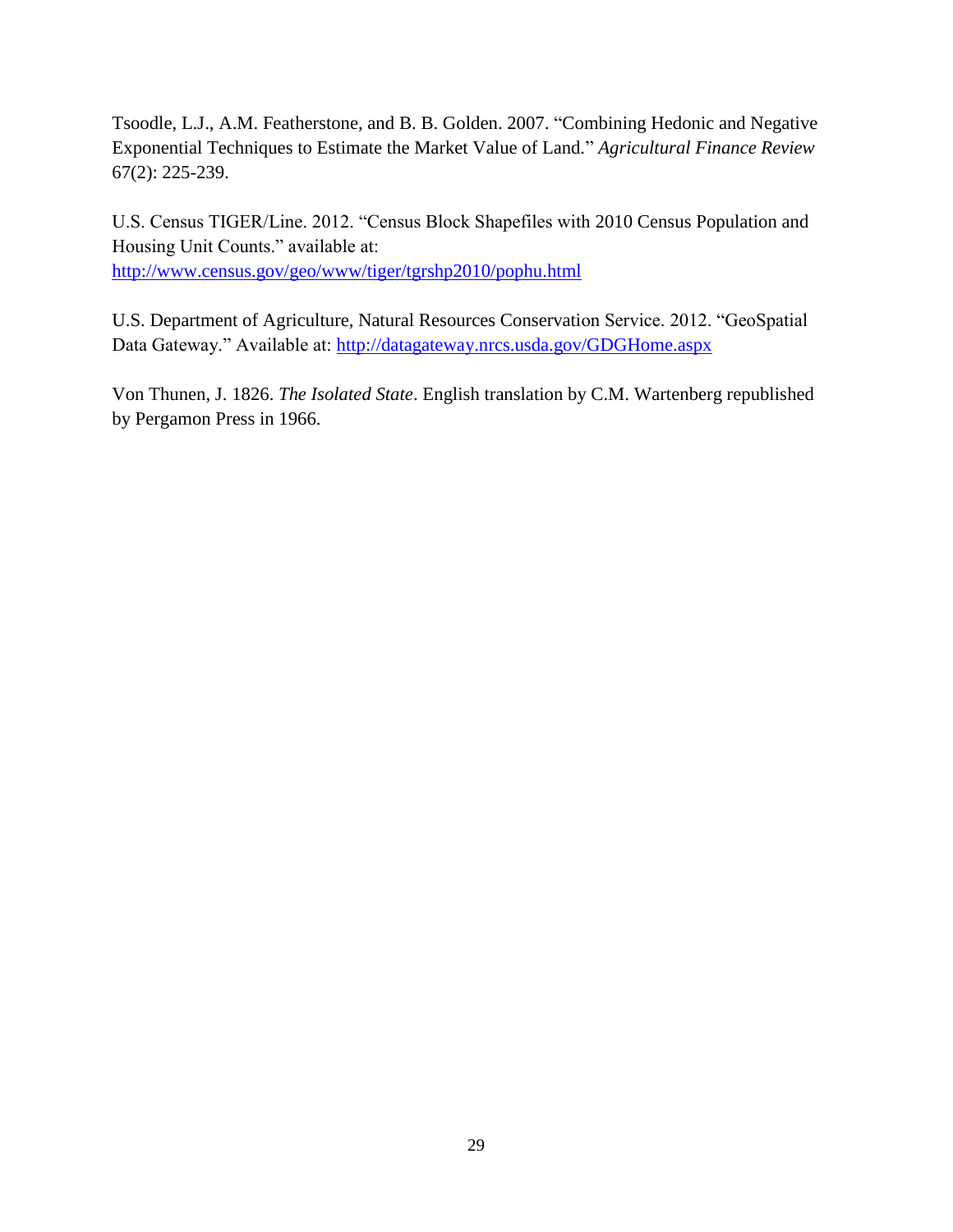# **Tables:**

|                                                                             | Unit           | <b>Mean</b> | Std. Dev. | Min.             | Max.     |
|-----------------------------------------------------------------------------|----------------|-------------|-----------|------------------|----------|
| <b>General Parcel Attributes</b>                                            |                |             |           |                  |          |
| Sales price per acre (with structures)                                      | <b>Dollars</b> | 7374.65     | 6037.55   | 1106.2           | 31260.4  |
| Sales price per acre (without structures)                                   | <b>Dollars</b> | 4456.96     | 3497.43   | 1000.16          | 19999.71 |
| Log of sales price per acre (without structures)                            | <b>Dollars</b> | 8.16        | 0.68      | 6.91             | 9.90     |
| Assessed land value                                                         | <b>Dollars</b> | 87623.2     | 176807.4  | $\boldsymbol{0}$ | 5878840  |
| Assessed improvement value                                                  | <b>Dollars</b> | 32599.7     | 59357.8   | $\boldsymbol{0}$ | 1428250  |
| Assessed land value % of total assessed                                     | $\%$           | 72.87%      | 29.96%    | 5.38%            | 100.00%  |
| <b>Total acres</b>                                                          | Acres          | 46.83       | 64.68     | 0.14             | 2381     |
| Sale year                                                                   | Year           | 2004.96     | 2.67      | 2001             | 2010     |
| <b>Agricultural Profitability Influence Variables</b>                       |                |             |           |                  |          |
| National Commodity Crops Productivity Index                                 | Number         | 5739.35     | 1571.55   | $\boldsymbol{0}$ | 8800.8   |
| Cropland % of parcel                                                        | $\%$           | 54.49%      | 37.80%    | 0.00%            | 100.00%  |
| Prime soil % of parcel                                                      | $\%$           | 37.52%      | 36.18%    | 0.00%            | 100.00%  |
| Steep slope $(< 15$ degrees, 15-25, 25-40, >40)                             | Multinomial    | 0.42        | 0.71      | $\mathbf{0}$     | 3        |
| Distance to nearest ethanol plant                                           | Miles          | 29.65       | 13.89     | 0.55             | 69.84    |
| Distance to nearest grain elevator                                          | Miles          | 8.18        | 6.88      | 0.03             | 55.27    |
| Distance to nearest other agricultural terminal <sup>xvi</sup>              | Miles          | 31.37       | 14.66     | 0.13             | 74.62    |
| Forest area % of parcel                                                     | %              | 16.38%      | 26.84%    | 0.00%            | 100.00%  |
| Wetland area % of parcel                                                    | $\%$           | 0.34%       | 2.92%     | 0.00%            | 100.00%  |
| <b>Urban Influence Variables</b>                                            |                |             |           |                  |          |
| Distance to nearest city center with over 40,000                            | Miles          | 22.56       | 10.57     | 0.12             | 57.39    |
| people                                                                      |                |             |           |                  |          |
| Distance to nearest city center * dummy of sale<br>after 2008               | Miles          | 7.36        | 12.37     | $\boldsymbol{0}$ | 55.13    |
| Incremental distance to second nearest city center                          |                |             |           |                  |          |
| with at least 40,000 people                                                 | Miles          | 15.10       | 13.72     | 0.01             | 63.59    |
| Incremental distance to second nearest city                                 | Miles          | 4.68        | 10.24     | $\boldsymbol{0}$ | 63.57    |
| center * dummy of sale after 2008                                           |                |             |           |                  |          |
| Total urban population within 25 miles                                      | Thousands      | 312.83      | 236.60    | 64.77            | 1187.38  |
| Total urban population * dummy of sale after<br>2008                        | Thousands      | 89.24       | 176.58    | $\boldsymbol{0}$ | 1184.37  |
| Gravity index of three nearest cities                                       |                | 1326.87     | 39204.4   | 62.14            | 4255332  |
| Gravity index * dummy of sale after 2008                                    |                | 674.62      | 39194.53  | $\boldsymbol{0}$ | 4255332  |
| Distance to the boundary of urbanized areas with<br>at least 25,000 people  | Miles          | 10.89       | 7.55      | $\boldsymbol{0}$ | 33.89    |
| Distance to the boundary of urbanized areas with<br>at least 100,000 people | Miles          | 19.79       | 12.51     | $\boldsymbol{0}$ | 51.91    |
| Building area % of parcel                                                   | $\%$           | 3.32%       | 12.45%    | 0.00%            | 100.00%  |
| Distance to highway ramp                                                    | Miles          | 3.21        | 2.05      | $\mathbf{0}$     | 11.94    |
| Distance to railway station                                                 | Miles          | 3.07        | 1.81      | 0.01             | 11.25    |
| Number of observations                                                      |                |             | 12432     |                  |          |

Table 1. Summary statistics of agricultural land sales under urban influences in western Ohio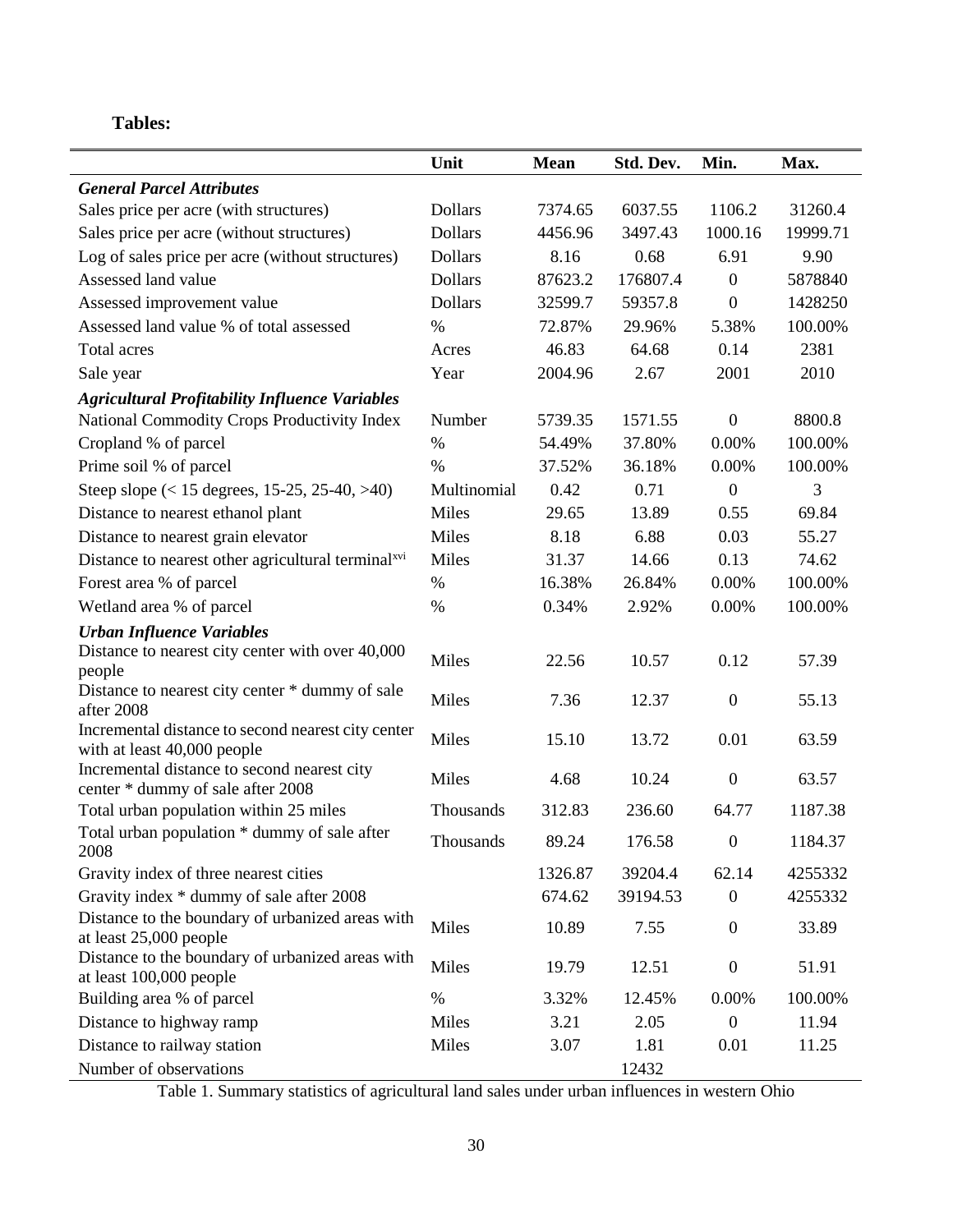|                                                                       | A. Census tract FE model |           | B. Spatial error model |           |  |
|-----------------------------------------------------------------------|--------------------------|-----------|------------------------|-----------|--|
| Variables                                                             | Coef.                    | Std. Err. | Coef.                  | Std. Err. |  |
| Intercept                                                             | 8.0343***                | 0.1743    | $8.10***$              | 0.0646    |  |
| Assessed land value % of total assessed                               | $0.4270***$              | 0.0226    | $0.4476***$            | 0.0216    |  |
| Total acres                                                           | $-0.0054***$             | 0.0002    | $-0.0056***$           | 0.0001    |  |
| Total acres squared                                                   | 2.95E-06***              | 1.26E-07  | 3.02E-06***            | 1.24E-07  |  |
| <b>Agricultural Profitability Influence Variables</b>                 |                          |           |                        |           |  |
| National Commodity Crops Productivity Index                           | 1.27E-05**               | 5.16E-06  | 2.16E-05**             | 4.86E-06  |  |
| Prime Soil area % of parcel                                           | $0.0473**$               | 0.0206    | $0.0487**$             | 0.0198    |  |
| Steep slope                                                           | $-0.0112$                | 0.0114    | 0.0035                 | 0.0112    |  |
| Forest area % of parcel                                               | 0.0053                   | 0.0303    | $0.0485*$              | 0.0294    |  |
| Wetland area % of parcel                                              | $-0.2851$                | 0.2198    | $-0.3232$              | 0.2155    |  |
| Distance to nearest ethanol plant * Post 2008 dummy                   | $-0.0023*$               | 0.0014    | $-0.0025*$             | 0.0014    |  |
| Distance to nearest grain elevator                                    | $-0.0011$                | 0.0014    | 1.29E-05               | 0.0012    |  |
| Distance to nearest other agricultural terminal                       | $-0.0040***$             | 0.0006    | $-0.0046***$           | 0.0006    |  |
| <b>Urban Influence Variables</b>                                      |                          |           |                        |           |  |
| Distance to city center*within 10 miles from urban boundary           | $-0.0088***$             | 0.0013    | $-0.0096***$           | 0.0012    |  |
| Distance to city center*within 10 miles from urban boundary*Post 2008 |                          |           |                        |           |  |
| dummy                                                                 | $0.0051**$               | 0.0026    | $0.0045**$             | 0.0025    |  |
| Distance to city center*beyond 10 miles from urban boundary           | $-0.0091***$             | 0.0012    | $-0.0083***$           | 0.0011    |  |
| Distance to city center*beyond 10 miles from urban boundary*Post 2008 |                          |           |                        |           |  |
| dummy                                                                 | $0.0057***$              | 0.0025    | $0.0064***$            | 0.0024    |  |
| Incremental distance to second nearest city center                    | $-0.0035***$             | 0.0008    | $-0.0044***$           | 0.0007    |  |
| Incremental distance to second nearest city center*Post 2008 dummy    | $0.0027*$                | 0.0016    | $0.0035**$             | 0.0016    |  |
| Total surrounding population within 25 miles                          | 2.30E-04***              | 4.64E-05  | 2.69E-04***            | 4.38E-05  |  |
| Total surrounding population within 25 miles*Post 2008 dummy          | 9.57E-05                 | 1.20E-04  | 1.56E-04               | 1.18E-04  |  |
| Gravity index of three nearest cities                                 | 2.14E-05***              | 5.68E-06  | 2.55E-05***            | 6.02E-06  |  |
| Gravity index of three nearest cities*Post 2008 dummy                 | $-2.20E - 05***$         | 5.71E-06  | $-2.60E - 05***$       | 6.05E-06  |  |
| Building area % of parcel                                             | $0.1014**$               | 0.0513    | $0.1014**$             | 0.0513    |  |
| Distance to highway ramp                                              | $-0.005$                 | 0.0033    | $-0.0052$              | 0.0033    |  |
| Distance to railway station                                           | $-0.0003$                | 0.0036    | 0.0036                 | 0.0036    |  |
| <b>Year 2001</b>                                                      | $-0.1802$                | 0.1126    |                        |           |  |
| <b>Year 2002</b>                                                      | $-0.088$                 | 0.1125    | $0.1054***$            | 0.0237    |  |
| <b>Year 2003</b>                                                      | $-0.0986$                | 0.1126    | $0.0972***$            | 0.0233    |  |
| <b>Year 2004</b>                                                      | $-0.03$                  | 0.1124    | $0.1674***$            | 0.0227    |  |
| <b>Year 2005</b>                                                      | 0.025                    | 0.1126    | $0.2137***$            | 0.0237    |  |
| <b>Year 2006</b>                                                      | 0.0462                   | 0.1126    | $0.2343***$            | 0.0243    |  |
| <b>Year 2009</b>                                                      | $-0.0406$                | 0.0332    | $0.1197***$            | 0.1075    |  |
| <b>Year 2010</b>                                                      |                          |           | $0.1462***$            | 0.1109    |  |
| Spatial auto-correlation coefficient                                  |                          |           | $0.1347***$            | 0.0101    |  |
| AIC or Adjusted R-square                                              | 0.2335                   |           | 19879                  |           |  |
| Root mean squared error                                               | 0.624                    |           | 0.6264                 |           |  |
| Number of observations                                                | 10604                    |           | 10378                  |           |  |

Table 2. Regression results with structural changes of urban influence variables

Note: the dependent variable in this model is the log of per-acre agricultural land prices without structures. \*, \*\*, and \*\*\* indicates the coefficient is significant at 10%, 5% and 1% level, respectively. Model A uses the 2-nearest-neighbor spatial weights matrix, while model B uses 505 census tract fixed effects. AIC is shown for model A, while adjusted R-square is shown for model B.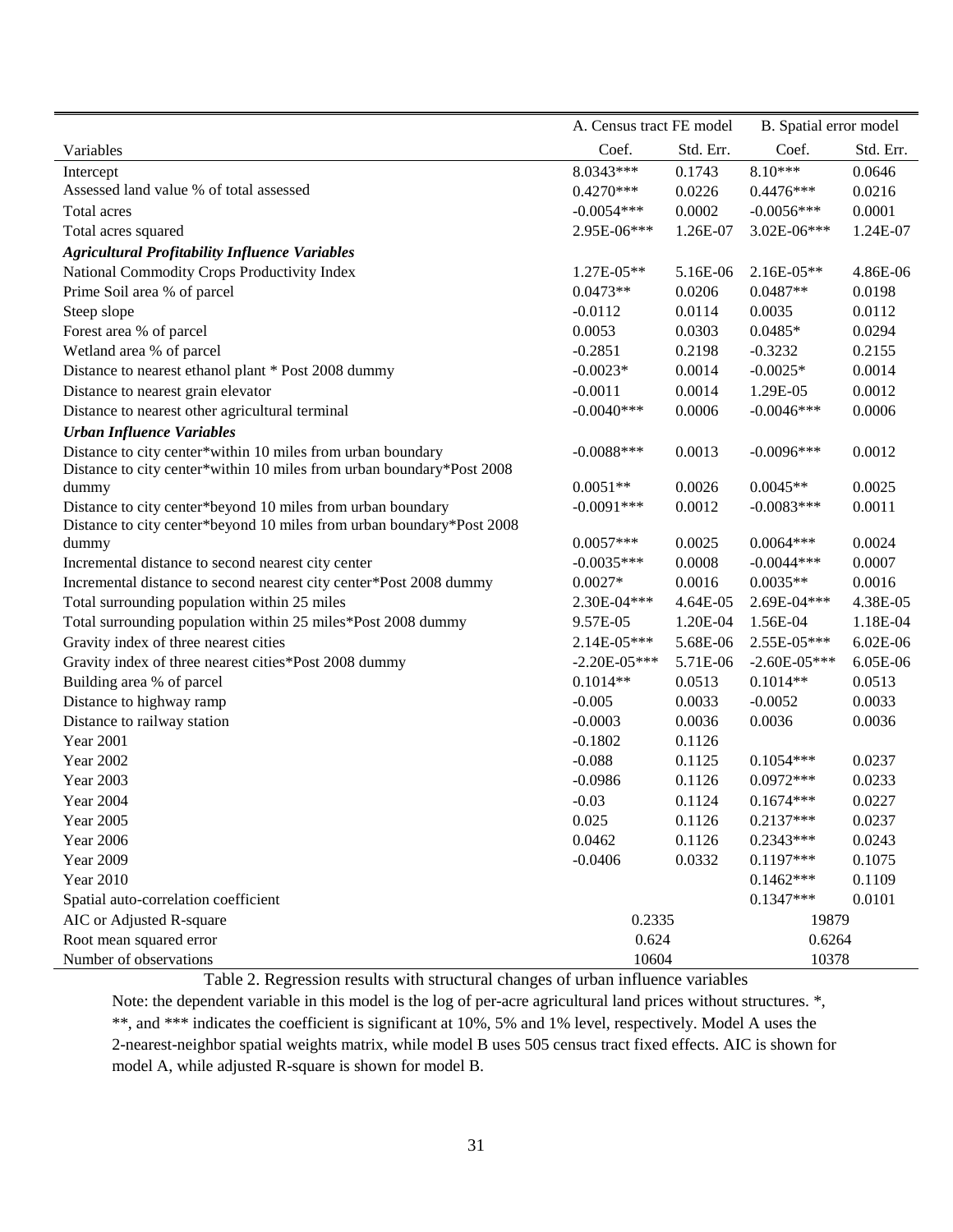|                                   |              |           |                                                                                    |           | Panel A: census tract fixed effects model |             |                                                                                                                                                                                 |             |
|-----------------------------------|--------------|-----------|------------------------------------------------------------------------------------|-----------|-------------------------------------------|-------------|---------------------------------------------------------------------------------------------------------------------------------------------------------------------------------|-------------|
|                                   | Whole sample |           | $<$ 10 miles                                                                       |           | $10-20$ miles                             |             |                                                                                                                                                                                 |             |
|                                   | Boom         | Bust      | Boom                                                                               | Bust      | Boom                                      | <b>Bust</b> | Boom                                                                                                                                                                            | <b>Bust</b> |
| <b>Total Urban Premium</b>        | \$1,947      | \$1,021   | \$2,993                                                                            | \$1,670   | \$2,258                                   | \$1,350     | \$1,158                                                                                                                                                                         | \$669       |
|                                   | (\$1,086)    | $(\$579)$ | (\$1,493)                                                                          | (\$739)   | (\$1,006)                                 | $($ \$635)  | $30-60$ miles<br>(\$281)<br>$(\$465)$<br>\$721<br>\$351<br>$(\$322)$<br>(\$140)<br>\$308<br>\$104<br>(\$122)<br>(\$45)<br>\$112<br>\$215<br>$(\$95)$<br>(\$140)<br>\$17<br>(S1) |             |
|                                   | \$1,374      | \$571     | \$2,185                                                                            | \$951     | \$1,631                                   | \$741       |                                                                                                                                                                                 |             |
| 1) miles to nearest city center   | (S727)       | $(\$279)$ | $(\$865)$                                                                          | (\$312)   | $(\$600)$                                 | $(\$252)$   |                                                                                                                                                                                 |             |
| 2) incremental distance to second | \$284        | \$85      | \$255                                                                              | \$75      | \$268                                     | \$70        |                                                                                                                                                                                 |             |
| nearest city center               | $(\$199)$    | $(\$54)$  | $(\$294)$<br>$(\$61)$<br>$(\$217)$<br>$(\$61)$<br>\$390<br>\$294<br>\$541<br>\$662 |           |                                           |             |                                                                                                                                                                                 |             |
| 3) surrounding urban population   | \$231        | \$368     |                                                                                    |           |                                           |             |                                                                                                                                                                                 |             |
|                                   | (\$231)      | $(\$320)$ | $(\$328)$                                                                          | $(\$404)$ | $(\$246)$                                 | $(\$399)$   |                                                                                                                                                                                 |             |
|                                   | \$59         | (S2)      | \$165                                                                              | ( \$17)   | \$66                                      | (S2)        |                                                                                                                                                                                 |             |
| 4) gravity index                  | $(\$93)$     | $(\$39)$  | (\$183)                                                                            | (\$133)   | $($ \$66)                                 | (S2)        | (\$12)                                                                                                                                                                          | ( \$1)      |
| Number of observations            | 9079         | 1517      | 1293                                                                               | 128       | 2854                                      | 406         | 2044                                                                                                                                                                            | 478         |

|                                   |              |             |              |             | Panel B: spatial error model         |             |                                                                                                                                          |               |
|-----------------------------------|--------------|-------------|--------------|-------------|--------------------------------------|-------------|------------------------------------------------------------------------------------------------------------------------------------------|---------------|
|                                   | Whole sample |             | $<$ 10 miles |             | $10-20$ miles                        |             |                                                                                                                                          | $30-60$ miles |
|                                   | <b>Boom</b>  | <b>Bust</b> | <b>Boom</b>  | <b>Bust</b> | <b>Boom</b>                          | <b>Bust</b> | Boom                                                                                                                                     | <b>Bust</b>   |
| <b>Total Urban Premium</b>        | \$2,042      | \$1,106     | \$3,194      | \$2,034     | \$2,387                              | \$1,554     | \$1,203                                                                                                                                  | \$669         |
|                                   | (\$1,118)    | $(\$791)$   | (\$1,457)    | (\$852)     | (\$1,045)                            | $(\$895)$   | $(\$455)$<br>\$801<br>\$683<br>$(\$551)$<br>$(\$351)$<br>\$79<br>\$376<br>$(\$65)$<br>(\$133)<br>\$676<br>\$124<br>$(\$92)$<br>$(\$455)$ | (\$392)       |
|                                   | \$1,388      | \$552       | \$2,316      | \$1,176     | \$1,679                              |             |                                                                                                                                          | \$289         |
| 1) miles to nearest city center   | (\$789)      | $(\$512)$   | $(\$866)$    | $($ \$455)  | $(\$665)$                            |             |                                                                                                                                          | $(\$319)$     |
| 2) incremental distance to second | \$339        | \$94        | \$290        | \$80        | \$317                                |             |                                                                                                                                          | \$113         |
| nearest city center               | $(\$220)$    | $(\$56)$    | $(\$325)$    | $(\$65)$    | $(\$240)$                            |             |                                                                                                                                          | $(\$42)$      |
|                                   | \$250        | \$462       | \$410        | \$793       | \$319                                |             |                                                                                                                                          | \$267         |
| 3) surrounding urban population   | (\$227)      | $(\$372)$   | $(\$309)$    | ( \$471)    | $(\$242)$<br>(\$149)<br>\$72<br>\$19 |             |                                                                                                                                          |               |
|                                   | \$64         | $(\$2)$     | \$178        | (\$15)      |                                      | $(\$2)$     |                                                                                                                                          | $($ \$1)      |
| 4) gravity index                  | $($ \$98)    | $(\$34)$    | (\$194)      | (\$118)     | $(\$67)$                             | $(\$1)$     | \$12)                                                                                                                                    | (\$1)         |
| Number of observations            | 8890         | 1484        | 1281         | 126         | 2796                                 | 401         | 2003                                                                                                                                     | 465           |

Table 3. Comparison of urban premiums before and after the housing market bust

Note: The values of *miles to nearest city center*, *incremental distance to second nearest city and gravity index* after 2008 are included in the calculation of the urban premium although their corresponding coefficients are not significant at 10% level. <10 miles, 10-20 miles, and 30-60 miles are the distance from a farmland parcel to the nearest city center. Standard deviations are in parentheses.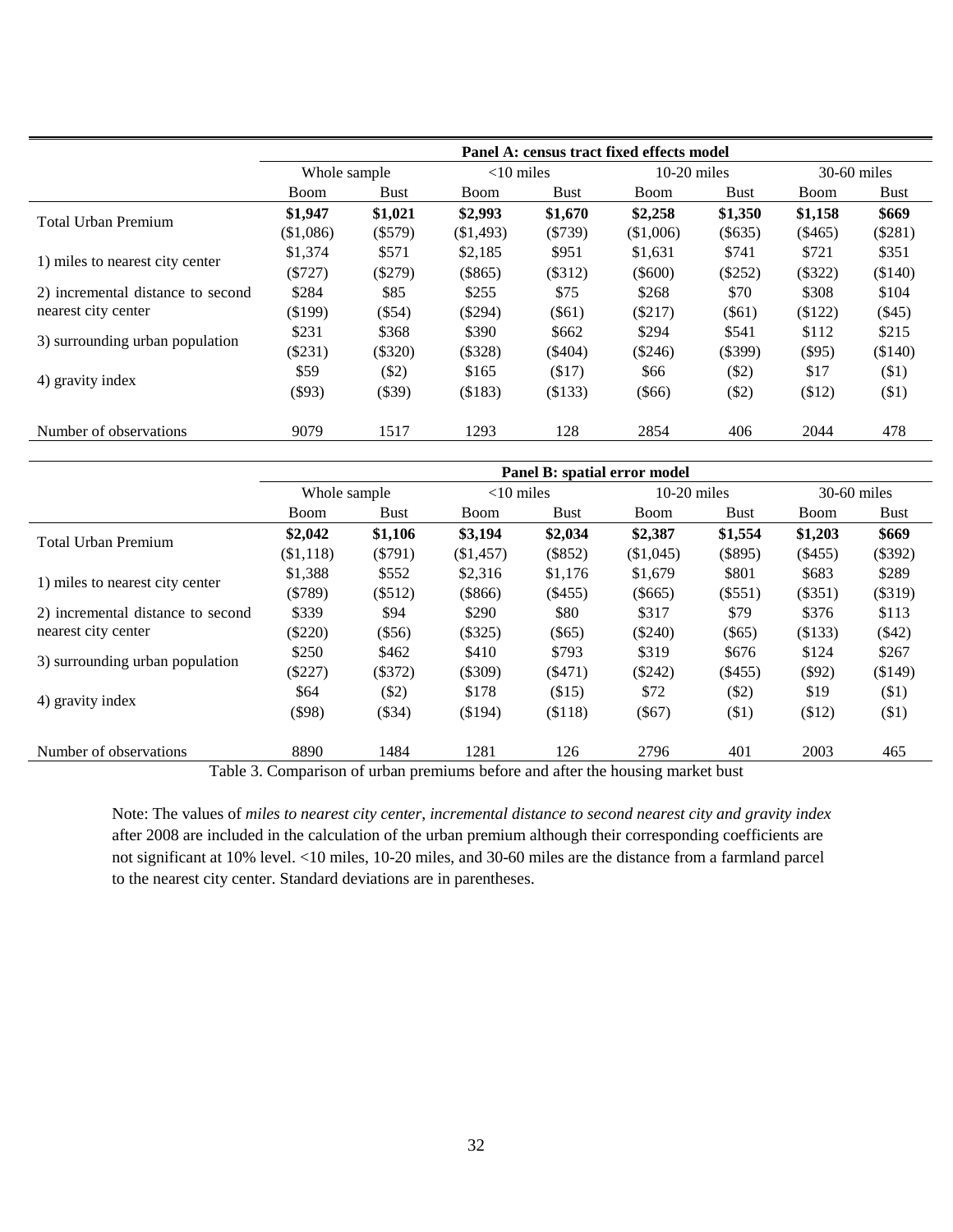|                                     |              | Spatial fixed effects |                  | Spatial error model |                |                |              |
|-------------------------------------|--------------|-----------------------|------------------|---------------------|----------------|----------------|--------------|
| Model                               | Model I      | Model II              | Model III        | Model IV            | Model V        | Model VI       | Model VII    |
| Dist_City*within 10 miles           | $-0.0103***$ | $-0.0085***$          | $-0.0119***$     | $-0.1001***$        | $-0.0096***$   | $-0.0104***$   | $-0.0111***$ |
|                                     | (0.0011)     | (0.0014)              | (0.0018)         | (0.0013)            | (0.0015)       | (0.0013)       | (0.0010)     |
| Dist_City*within 10 miles*Post 2008 | $0.0047**$   | $0.0052*$             | $0.0045**$       | $-0.0024$           | 0.0004         | $0.0049*$      | 0.0027       |
| dummy                               | (0.0022)     | (0.0027)              | (0.0025)         | (0.0029)            | (0.0017)       | (0.0025)       | (0.0022)     |
| Dist_City*beyond 10 miles           | $-0.0120***$ | $-0.0089***$          | $-0.0121***$     | $-0.0100***$        | $-0.0098***$   | $-0.0091***$   | $-0.0114***$ |
|                                     | (0.0008)     | (0.0012)              | (0.0018)         | (0.0012)            | (0.0013)       | (0.0012)       | (0.0008)     |
| Dist_City*beyond 10 miles*Post 2008 | $0.0053***$  | $0.0060**$            | $0.0051**$       | $-0.0033$           | 0.0008         | $0.0063**$     | $0.0045**$   |
| dummy                               | (0.0018)     | (0.0026)              | (0.0024)         | (0.0026)            | (0.0016)       | (0.0024)       | (0.0018)     |
| Incre Dist_2nd City                 |              | $-0.0034*$            | $-0.0072***$     | $-0.0038***$        | $-0.0041***$   | $-0.0046*$     |              |
|                                     |              | (0.0008)              | (0.0012)         | (0.0008)            | (0.0009)       | (0.0008)       |              |
| Incre Dist_2nd City*Post 2008 dummy |              | $0.0033**$            | 0.0022           | $-0.0004$           | $-0.001$       | $0.0031*$      |              |
|                                     |              | (0.0008)              | (0.0016)         | (0.0017)            | (0.0011)       | (0.0016)       |              |
| Urban population within 25 miles    |              | $0.0003***$           | 7.55E-06         | $0.0002***$         | $0.0002***$    | $0.0002***$    |              |
|                                     |              | (0.0000)              | (0.0001)         | (0.0000)            | (0.0001)       | (0.0000)       |              |
| Urban population *Post 2008 dummy   |              | 4.19E-05              | 0.0002           | $-0.0004$ ***       | $-1.60E-05$    |                | 0.0002       |
|                                     |              | (0.0001)              | (0.0001)         | (0.0001)            | (0.0001)       | (0.0001)       |              |
| Gravity index                       |              | 1.78E-05***           | $2.06E-05***$    | 1.95E-05***         | 1.87E-05***    | 2.41E-05***    |              |
|                                     |              | (0.0000)              | (0.0000)         | (0.0000)            | (0.0000)       | (0.0000)       |              |
| Gravity index*Post 2008 dummy       |              | $-1.90E - 05***$      | $-2.10E - 05***$ | $-1.89E - 05***$    | $-1.90E-05***$ | $-2.47E-05***$ |              |
|                                     |              | (0.0000)              | (0.0000)         | (0.0000)            | (0.0000)       | (0.0000)       |              |
| Building area % of parcel           | $0.1266**$   | $0.1386***$           | $0.1009**$       | 0.0657              | $0.0973**$     | $0.1014**$     | $0.1828***$  |
|                                     | (0.0511)     | (0.0534)              | (0.0500)         | (0.0535)            | (0.0481)       | (0.0513)       | (0.0522)     |
| Distance to highway ramp            | $-0.0071**$  | $-0.0052$             | $-0.0042$        | $-0.0051$           | $-0.0036$      | 0.0049         | $-0.0077**$  |
|                                     | (0.0033)     | (0.0034)              | (0.0032)         | (0.0033)            | (0.0031)       | (0.0035)       | (0.0035)     |
| Distance to railway station         | 0.0018       | 0.0018                | 0.0023           | 0.0005              | $-4.42E-06$    | $-0.0038$      | 0.0019       |
|                                     | (0.0036)     | (0.0037)              | (0.0035)         | (0.0036)            | (0.0034)       | (0.0036)       | (0.0036)     |
|                                     |              |                       |                  |                     |                |                |              |
| Number of neighbors                 |              |                       |                  |                     |                | 4              | 2            |
| Prices with structures              |              | Yes                   |                  |                     |                |                |              |
| County fixed effects                |              |                       | Yes              |                     |                |                |              |
| Census tract fixed effects          | Yes          | Yes                   |                  | Yes                 | Yes            |                |              |
| The post period is 2008 only        |              |                       |                  | Yes                 |                |                |              |
| Shifting the year of change to 2005 |              |                       |                  |                     | Yes            |                |              |
| Spatial autocorrelation coefficient |              |                       |                  |                     |                | 0.0228         | 0.1541       |
|                                     |              |                       |                  |                     |                | $-0.013$       | $-0.010$     |
| Root mean squared error             | 0.6239       | 0.6502                | 0.6169           | 0.6227              | 0.6203         | 0.6219         | 0.6317       |
| AIC                                 |              |                       |                  |                     |                | 19769          | 20060        |
| <b>Adjusted R-square</b>            | 0.2314       | 0.5033                | 0.2508           | 0.2355              | 0.2197         |                |              |
| Number of observations              | 10604        | 10604                 | 10604            | 10350               | 11723          | 10378          | 10604        |

Table 4. Robustness checks across various spatial fixed effects and spatial error models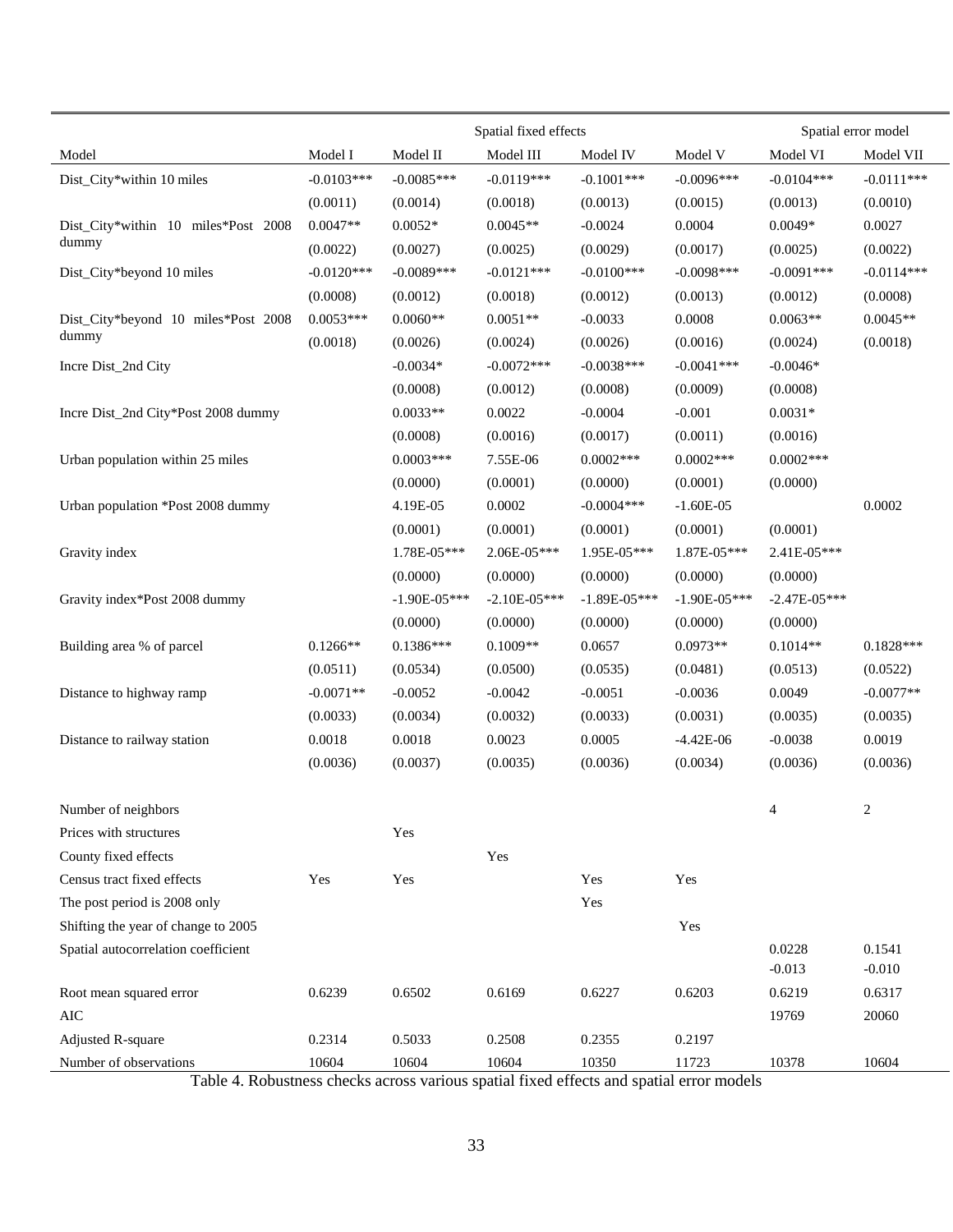Note: The dependent variable in all models except model II are the log of per-acre agricultural land prices without structures, and all models use year fixed effects and log-linear specification. The standard errors of the spatial autocorrelation coefficients for these two spatial error models (models III-IV) are shown in parentheses. \*, \*\*, and \*\*\* indicates the coefficient is significant at 10%, 5% and 1% level, respectively.

|                                           | Spatial fixed effects model |             |             |             |               |             |           |                     |           |             |                | Spatial error model |               |           |
|-------------------------------------------|-----------------------------|-------------|-------------|-------------|---------------|-------------|-----------|---------------------|-----------|-------------|----------------|---------------------|---------------|-----------|
|                                           |                             | Model I     |             | Model II    | Model III     |             |           | Model IV<br>Model V |           |             | Model VI       |                     | Model VII     |           |
|                                           | Boom                        | <b>Bust</b> | Boom        | <b>Bust</b> | Boom          | <b>Bust</b> | Boom      | <b>Bust</b>         | Boom      | <b>Bust</b> | Boom           | 2008                | 01-04         | $06-10$   |
| <b>Total Urban Premium</b>                | \$1,627                     | \$959       | \$3,379     | \$1,685     | \$2,273       | \$1,675     | \$2,056   | \$1,899             | \$2,016   | \$1,745     | \$2,105        | \$1,207             | \$1,394       | \$554     |
|                                           | (\$810)                     | ( \$420)    | $(\$2,292)$ | (\$1,513)   | (\$1,111)     | $(\$670)$   | (\$1,128) | $(\$870)$           | (\$1,127) | (S728)      | ( \$1,158)     | $($ \$799 $)$       | $(\$798)$     | $(\$514)$ |
| 1) miles to nearest city center           | \$1,627                     | \$959       | \$2,355     | \$978       | \$1,730       | \$1,079     | \$1,509   | \$1,734             | \$1,430   | \$1,403     | \$1,486        | \$643               | \$1,394       | \$554     |
|                                           | (\$810)                     | $(\$420)$   | (\$1,601)   | (S774)      | (\$882)       | $(\$871)$   | $(\$804)$ | $(\$871)$           | (\$765)   | $(\$626)$   | $(\$872)$      | $(\$557)$           | (5798)        | $(\$514)$ |
| 2) incremental distance to second nearest |                             |             | \$511       | \$5.30      | \$487         | \$447       | \$290     | \$311               | \$309     | \$270       | \$343          | \$156               |               |           |
| city center                               |                             |             | $(\$454)$   | (\$4.80)    | $($ \$332 $)$ | $(\$278)$   | $(\$201)$ | $(\$205)$           | $(\$221)$ | (\$174)     | $(\$221)$      | $($ \$93)           |               |           |
| 3) surrounding urban population           |                             |             | \$437       | \$710       | \$6.30        | \$151       | \$206     | (\$147)             | \$227     | \$71        | \$217          | \$411               |               |           |
|                                           |                             |             | $(\$429)$   | (\$802)     | $(\$6.20)$    | (\$128)     | $(\$203)$ | (\$129)             | (S227)    | $($ \$60)   | (\$194)        | (\$330)             |               |           |
| 4) gravity index                          |                             |             | \$76        | $($ \$8)    | \$50          | $(\$2)$     | \$51      | \$1.25              | \$49      | \$0.24      | \$59           | $(\$2)$             |               |           |
|                                           |                             |             | $(\$105)$   | (\$164)     | (\$81)        | (331)       | (\$81)    | $(\$37)$            | $(\$81)$  | $($ \$9)    | $(\$91)$       | (\$36)              |               |           |
| Number of nearest neighbors               |                             |             |             |             |               |             |           |                     |           |             | $\overline{4}$ |                     | 2             |           |
| Prices with structures                    |                             |             |             | yes         |               |             |           |                     |           |             |                |                     |               |           |
| County fixed effects                      |                             |             |             |             | yes           |             |           |                     |           |             |                |                     |               |           |
| Census tract fixed effects                |                             | yes         |             | yes         |               |             | yes       |                     |           |             |                |                     |               |           |
| The post period is 2008 only              |                             |             |             |             |               |             | yes       |                     |           |             |                |                     |               |           |
| Shifting the year of change to 2005       |                             |             |             |             |               |             |           |                     | yes       |             |                |                     |               |           |
| Spatial autocorrelation coefficient       |                             |             |             |             |               |             |           |                     |           |             | 0.0228(0.013)  |                     | 0.1541(0.010) |           |
| Root mean squared error                   | 0.6239                      |             | 0.6502      |             | 0.6169        |             | 0.6227    |                     | 0.6203    |             | 0.6219         |                     | 0.6317        |           |
| <b>Adjusted R-square</b>                  | 0.2314                      |             |             | 0.5033      | 0.2508        |             | 0.2355    |                     | 0.2197    |             |                |                     |               |           |
| <b>Number of observations</b>             | 9086                        | 1477        | 9086        | 1513        | 9083          | 1517        | 9079      | 1262                | 6271      | 5445        | 8892           | 1484                | 8892          | 1484      |

Table 5. Predicted urban premium for Table 4's robustness checks across spatial fixed effects and spatial error models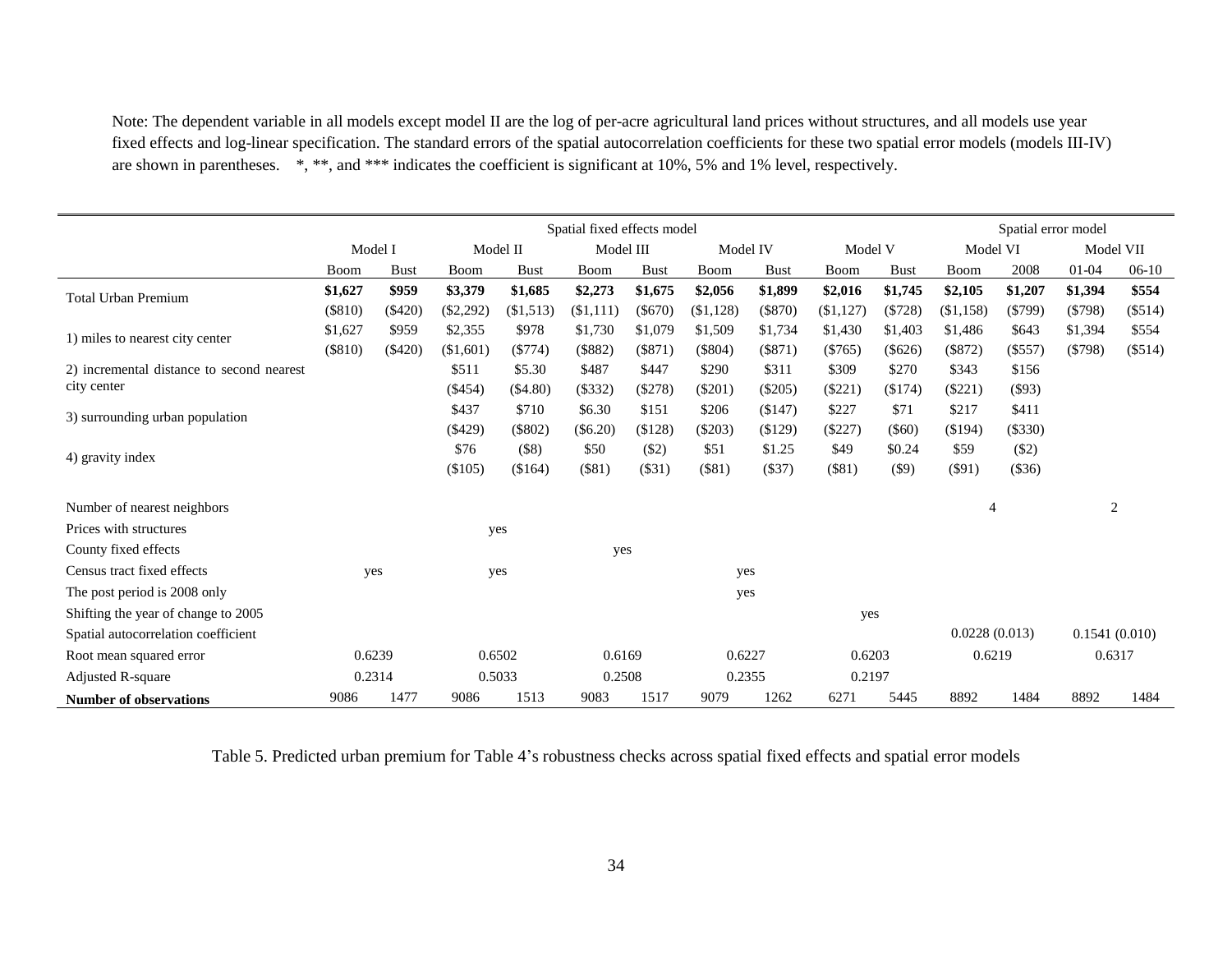| Model                                              | (a)              | (b)            | (c)             | (d)            | (e)            | (f)              |
|----------------------------------------------------|------------------|----------------|-----------------|----------------|----------------|------------------|
| Dist_City*within 10 miles                          | $-0.0096***$     | $-0.0092***$   | $-0.0094***$    | $-0.1300***$   | $-0.0095***$   |                  |
|                                                    | (0.0015)         | (0.0012)       | (0.0013)        | (0.0229)       | (0.0013)       |                  |
| Dist_City*within 10 miles*Post 2008 dummy          | 0.0038           | $0.0051**$     | $0.0050***$     | $0.0991**$     | $0.0048*$      |                  |
|                                                    | (0.0027)         | (0.0026)       | (0.0016)        | (0.0492)       | (0.0026)       |                  |
| Dist_City*beyond 10 miles                          | $-0.0102***$     | $-0.0081***$   | $-0.0087***$    | $-0.1370***$   | $-0.0090$ ***  |                  |
|                                                    | (0.0013)         | (0.0011)       | (0.0011)        | (0.0218)       | (0.0012)       |                  |
| Dist_City*beyond 10 miles*Post 2008 dummy          | $0.0049*$        | $0.0051**$     | $0.0070***$     | $0.1111**$     | $0.0060**$     |                  |
|                                                    | (0.0026)         | (0.0026)       | (0.0011)        | (0.0472)       | (0.0025)       |                  |
| Dist_City                                          |                  |                |                 |                |                | $-0.0091$ ***    |
|                                                    |                  |                |                 |                |                | (0.0012)         |
| Dist_City*Post 2008 dummy                          |                  |                |                 |                |                | $0.0055**$       |
|                                                    |                  |                |                 |                |                | (0.0024)         |
| Incre Dist_2nd City                                | $-0.0037***$     | $-0.0038***$   | $-0.0053***$    | $-0.0252***$   | $-0.0036*$     | $-0.0035*$       |
|                                                    | (0.0008)         | (0.0007)       | (0.0007)        | (0.0068)       | (0.0008)       | (0.0008)         |
| Incre Dist_2nd City*Post 2008 dummy                | 0.0016           | $0.0038**$     | $0.0082***$     | 0.0123         | 0.0024         | $0.0027*$        |
|                                                    | (0.0017)         | (0.0017)       | (0.0012)        | (0.0159)       | (0.0016)       | (0.0016)         |
| Urban population within 25 miles                   | $0.0002***$      | $0.0003***$    | $0.0002$ ***    | $0.0003***$    | $0.0002$ ***   | $0.0002***$      |
|                                                    | (0.0001)         | (0.0000)       | (0.0000)        | (0.0000)       | (0.0000)       | (0.0000)         |
| Urban population within 25 miles*Post 2008         |                  |                |                 |                |                |                  |
| dummy                                              | 7.99E-05         | 0.0001         | $0.0002**$      | 9.82E-05       | 0.0001         | 8.23E-05         |
|                                                    | (0.0001)         | (0.0001)       | (0.0001)        | (0.0001)       | (0.0001)       | (0.0001)         |
| Gravity index                                      | 1.85E-05***      | 2.62E-05***    | 2.2E-05***      | $1.15E-05*$    | 2.09E-05***    | 2.12E-05***      |
|                                                    | (0.0000)         | (0.0000)       | (0.0000)        | (0.0000)       | (0.0000)       | (0.0000)         |
| Gravity index*Post 2008 dummy                      | $-1.90E - 05***$ | $-2.70E-05***$ | $-2.3E - 05***$ | $-1.20E - 05*$ | $-2.10E-05***$ | $-2.20E - 05***$ |
|                                                    | (0.0000)         | (0.0000)       | (0.0000)        | (0.0000)       | (0.0000)       | (0.0000)         |
| Building area % of parcel                          | 0.0793           | $0.0961*$      | $0.1112**$      | 0.0592         | $0.1001*$      | $0.1015**$       |
|                                                    | (0.0534)         | (0.0518)       | (0.0511)        | (0.0523)       | (0.0513)       | (0.0512)         |
| Distance to highway ramp                           | $-0.0021$        | $-0.0045$      | $-0.0019$       | $-0.0129***$   | $-0.0055*$     | $-0.0051*$       |
|                                                    | (0.0034)         | (0.0033)       | (0.0032)        | (0.0050)       | (0.0033)       | (0.0033)         |
| Distance to railway station                        | $-0.0008$        | $-0.0045$      | $-0.0045$       | 0.0006         | 0.0005         | 0.0004           |
|                                                    | (0.0038)         | (0.0036)       | (0.0036)        | (0.0086)       | (0.0036)       | (0.0036)         |
|                                                    |                  |                |                 |                |                |                  |
| Year fixed effects                                 | yes              | yes            |                 | yes            | yes            | yes              |
| Price deflator using quarterly Housing Price Index |                  |                | yes             |                |                |                  |
| Functional form                                    | Log-linear       | Log-linear     | Log-linear      | $Log-log$      | Log-linear     | Log-linear       |
|                                                    | Census Block     |                |                 | Census         |                |                  |
| Spatial fixed effects                              | group            | Township       | Census tract    | tract          | Census tract   | Census tract     |
| Root mean squared error                            | 0.617            | 0.6301         | 0.62            | 0.6244         | 0.6239         | 0.6239           |
| <b>Adjusted R-square</b>                           | 0.2505           | 0.2216         | 0.2432          | 0.2324         | 0.2336         | 0.2336           |
| Number of observations                             | 10604            | 10604          | 10817           | 10604          | 10604          | 10604            |

Table A1 (a). Additional robustness checks for spatial fixed effects model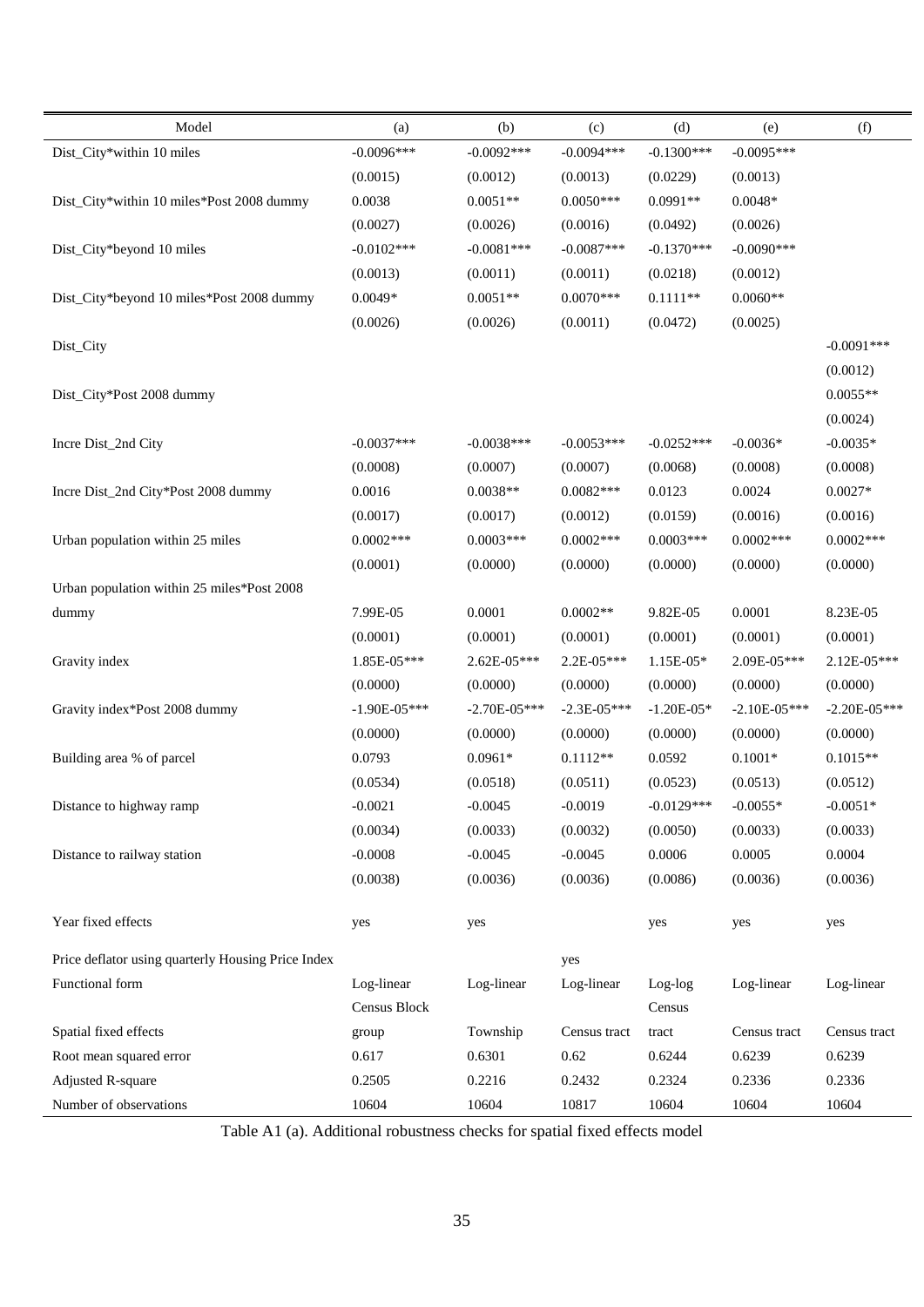Note: Column (c) uses quarterly Housing Price Index from Federal Housing Finance Agency following suggestions from one reviewer, while the other specifications just use year fixed effects without a price deflator. In column (e), we change "within 10 miles from the boundary of urbanized areas with at least 50,000 people" to "within 20 miles from the boundary of urbanized areas with at least 100,000 people" to account for the greater urban influence of larger cities. In all models the dependent variable in this model is the log of per-acre agricultural land prices without structures. \*, \*\*, and \*\*\* indicates the coefficient is significant at 10%, 5% and 1% level, respectively.

|                                     | (a)         |             | (b)         |             | (c)       |             | (d)       |             | (e)         |             | (f)        |           |
|-------------------------------------|-------------|-------------|-------------|-------------|-----------|-------------|-----------|-------------|-------------|-------------|------------|-----------|
|                                     | <b>Boom</b> | <b>Bust</b> | <b>Boom</b> | <b>Bust</b> | Boom      | <b>Bust</b> | Boom      | <b>Bust</b> | Boom        | <b>Bust</b> | Boom       | Bust      |
| <b>Total Urban Premium</b>          | \$1,927     | \$1,363     | \$1,985     | \$906       | \$1,931   | \$680       | \$1,261   | \$718       | \$1,993     | \$1,136     | \$1,829    | \$826     |
|                                     | (\$1,177)   | $(\$743)$   | (\$1,089)   | $(\$637)$   | (\$1,073) | $(\$698)$   | $(\$948)$ | $(\$539)$   | $(\$1,127)$ | $(\$693)$   | (\$1,028)  | $(\$456)$ |
|                                     | \$1,404     | \$874       | \$1,355     | \$489       | \$1,301   | \$492       | \$689     | \$139       | \$1,417     | \$633       | \$1,296    | \$465     |
| 1) miles to nearest city center     | (\$849)     | ( \$471)    | (\$721)     | (\$330)     | $(\$720)$ | $(\$360)$   | $(\$516)$ | (\$100)     | $(\$770)$   | $(\$367)$   | $($ \$694) | $(\$219)$ |
| distance<br>incremental<br>2)<br>to | \$292       | \$216       | \$304       | (\$5)       | \$376     | $(\$324)$   | \$158     | \$96        | \$282       | \$119       | \$262      | \$73      |
| second nearest city center          | $(\$217)$   | (\$148)     | $(\$206)$   | (\$3)       | $(\$264)$ | $(\$200)$   | (\$156)   | $(\$88)$    | (\$197)     | (575)       | (\$184)    | $($ \$46) |
| 3)<br>surrounding<br>urban          | \$182       | \$275       | \$256       | \$424       | \$203     | \$515       | \$374     | \$487       | \$238       | \$387       | \$218      | \$290     |
| population                          | ( \$189)    | (\$250)     | (\$239)     | (\$353)     | (\$198)   | $(\$402)$   | $(\$377)$ | $(\$427)$   | $(\$234)$   | $(\$327)$   | (\$217)    | $(\$253)$ |
|                                     | \$50        | $(\$1)$     | \$70        | (\$2)       | \$52      | (\$3)       | \$40      | (\$3)       | \$56        | $(\$2)$     | \$54       | (\$2)     |
| 4) gravity index                    | $(\$81)$    | $(\$21)$    | (\$107)     | $(\$30)$    | (\$82)    | ( \$41)     | $(\$64)$  | $($ \$51)   | $(\$87)$    | $(\$36)$    | (\$85)     | ( \$32)   |
|                                     |             |             |             |             |           |             |           |             |             |             |            |           |
| Number of observations              | 9071        | 1517        | 8902        | 1476        | 9190      | 1621        | 9082      | 1517        | 9078        | 1517        | 9079       | 1517      |

Table A1(b). Predicted urban premium across additional robustness checks shown in Table A1(a).

Note: standard deviations are in parenthesis.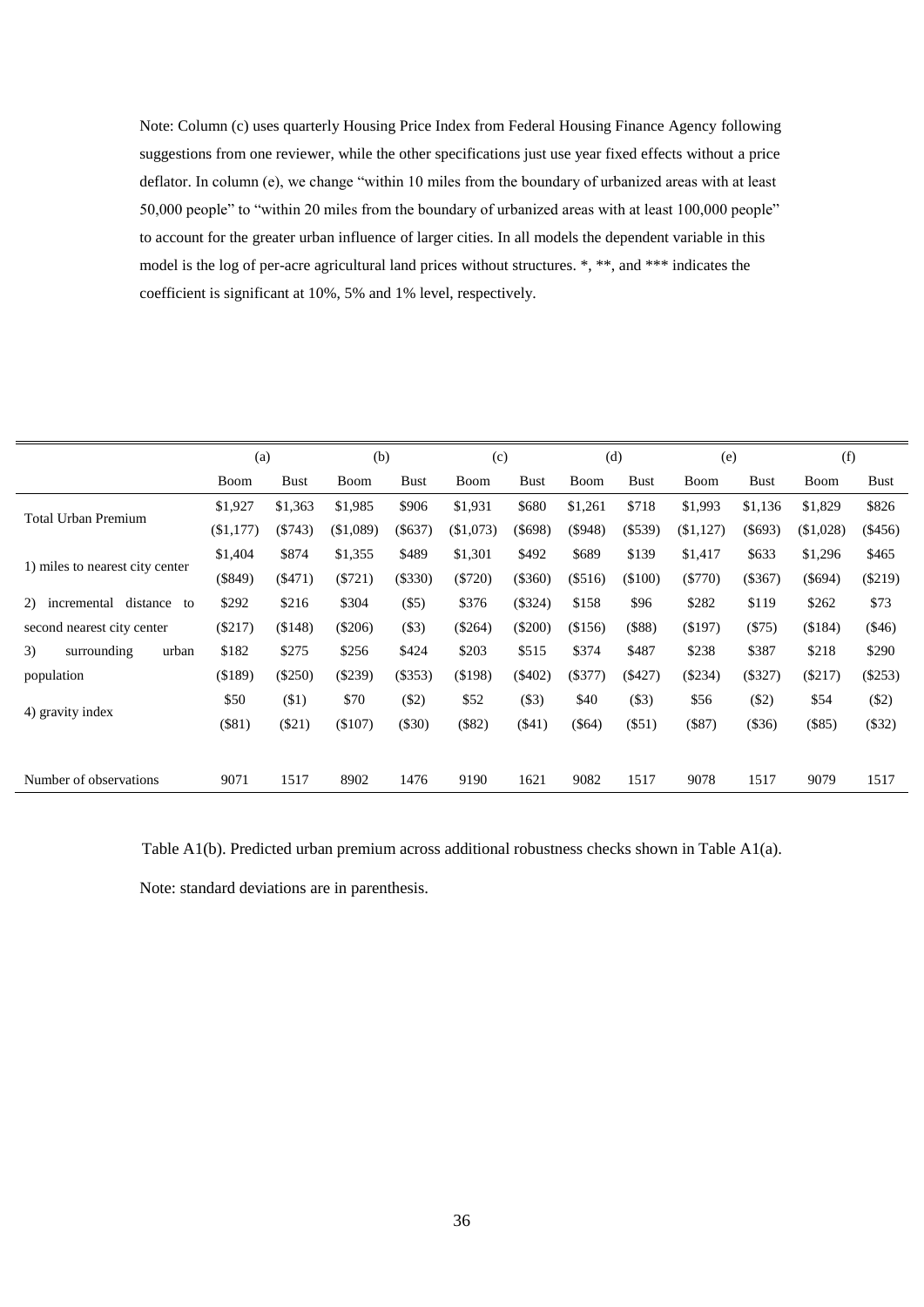| Model                               | (a)            | (b)               | (c)            | (d)            | (e)              | (f)              | (g)            |
|-------------------------------------|----------------|-------------------|----------------|----------------|------------------|------------------|----------------|
|                                     | $-0.0086***$   | $-0.0103***$      | $-0.0094***$   | $-0.0096***$   | $-0.0099$ ***    | $-0.0093***$     | $-0.0106***$   |
| Dist_City*within 10 miles           | (0.0013)       | (0.0012)          | (0.0013)       | (0.0012)       | (0.0013)         | (0.0012)         | (0.0014)       |
| Dist_City*within 10 miles*Post      | $0.0046*$      | 0.0022            | 0.0003         | $0.0045*$      | $0.0048*$        | $0.0046*$        | $0.0052**$     |
| 2008 dummy                          | (0.0026)       | (0.0027)          | (0.0027)       | (0.0025)       | (0.0025)         | (0.0025)         | (0.0025)       |
|                                     | $-0.0076***$   | $-0.0083***$      | $-0.0073***$   | $-0.0083***$   | $-0.0086***$     | $-0.0080***$     | $-0.0096***$   |
| Dist_City*beyond 10 miles           | (0.0012)       | (0.0011)          | (0.0012)       | (0.0011)       | (0.0012)         | (0.0011)         | (0.0013)       |
| Dist_City*beyond 10                 | $0.0067***$    | 0.0028            | 0.0002         | $0.0064***$    | $0.0063***$      | $0.0064***$      | 0.0066***      |
| miles*Post 2008 dummy               | (0.0025)       | (0.0024)          | (0.0015)       | (0.0024)       | (0.0024)         | (0.0024)         | (0.0024)       |
|                                     | $-0.0036***$   | $-0.0043***$      | $-0.0044***$   | $-0.0044***$   | $-0.0045***$     | $-0.0042***$     | $-0.0049***$   |
| Incre Dist_2nd City                 | (0.0007)       | (0.0007)          | (0.0008)       | (0.0007)       | (0.0007)         | (0.0007)         | (0.0008)       |
| Incre Dist_2nd City*Post 2008       | $0.0038**$     | 0.0010            | 0.0004         | $0.0035**$     | $0.0034**$       | $0.0036**$       | $0.0030*$      |
| dummy                               | (0.0017)       | (0.0016)          | (0.0010)       | (0.0016)       | (0.0016)         | (0.0016)         | (0.0016)       |
| Urban population within 25          | $0.0003***$    | $0.0003***$       | $0.0003***$    | $0.0003***$    | $0.0003***$      | $0.0003***$      | $0.0002***$    |
| miles                               | (0.0000)       | (0.0000)          | (0.0000)       | (0.0000)       | (0.0000)         | (0.0000)         | (0.0000)       |
| Urban population within 25          | 1.00E-04       | $-3.64E - 04$ *** | $-1.54E-04**$  | 1.56E-04       | 1.58E-04         | 1.33E-04         | 1.60E-04       |
| miles*Post 2008 dummy               | (0.0001)       | (0.0001)          | (0.0001)       | (0.0001)       | (0.0001)         | (0.0001)         | (0.0001)       |
|                                     | 2.08E-05***    | 2.29E-05***       | 2.56E-05***    | 2.55E-05***    | 2.47E-05***      | 2.54E-05***      | 2.43E-05***    |
| Gravity index                       | (0.0000)       | (0.0000)          | (0.0000)       | (0.0000)       | (0.0000)         | (0.0000)         | (0.0000)       |
| Gravity index*Post 2008             | $-2.14E-05***$ | $-2.28E - 05***$  | $-2.55E-05***$ | $-2.61E-05***$ | $-2.50E - 05***$ | $-2.60E - 05***$ | $-2.50E-05***$ |
| dummy                               | (0.0000)       | (0.0000)          | (0.0000)       | (0.0000)       | (0.0000)         | (0.0000)         | (0.0000)       |
|                                     | $0.1790***$    | 0.0307            | 0.0402         | $0.1511**$     | $0.1437***$      | $0.1534***$      | $0.1498***$    |
| Building area % of parcel           | (0.0542)       | (0.0540)          | (0.0498)       | (0.0521)       | (0.0520)         | (0.0521)         | (0.0517)       |
|                                     | $-0.0063*$     | $-0.0076**$       | $-0.0069**$    | $-0.0052$      | $-0.0054$        | $-0.0056$        | $-0.0044$      |
| Distance to highway ramp            | (0.0035)       | (0.0033)          | (0.0031)       | (0.0034)       | (0.0035)         | (0.0033)         | (0.0036)       |
|                                     | 0.0053         | 0.0021            | 0.0004         | 0.0036         | 0.0039           | 0.0043           | 0.0039         |
| Distance to railway station         | (0.0036)       | (0.0034)          | (0.0032)       | (0.0036)       | (0.0036)         | (0.0035)         | (0.0036)       |
| Prices with assessed building       |                |                   |                |                |                  |                  |                |
| values                              | Yes            |                   |                |                |                  |                  |                |
| The post period is 2008 only        |                | Yes               |                |                |                  |                  |                |
| Shifting the year of change to 2005 |                |                   | Yes            |                |                  |                  |                |
|                                     |                |                   |                | scalar-        | inverse-         |                  |                |
| Spatial weights matrix              | 2nn            | 2nn               | 2nn            | normalized     | distance         | 1 <sub>nn</sub>  | 4nn            |
| Spatial autocorrelation             |                |                   |                |                |                  |                  |                |
| coefficient                         | $0.1255***$    | $0.1459***$       | $0.1454***$    | $0.0673***$    | $0.1814***$      | $0.0844***$      | $0.2827***$    |
|                                     | (0.0102)       | (0.0105)          | (0.0099)       | (0.0051)       | (0.0118)         | (0.0077)         | (0.0148)       |
| $\rm AIC$                           | 20692          | 17035             | 19189          | 19878          | 19821            | 19931            | 19711          |
| Root mean squared error             | 0.6517         | 0.5849            | 0.5836         | 0.6264         | 0.6240           | 0.6287           | 0.6197         |
| Number of observations              | 10378          | 10378             | 10378          | 10378          | 10378            | 10378            | 10378          |
|                                     |                |                   |                |                |                  |                  |                |

Table A2 (a): Additional robustness checks for the spatial error model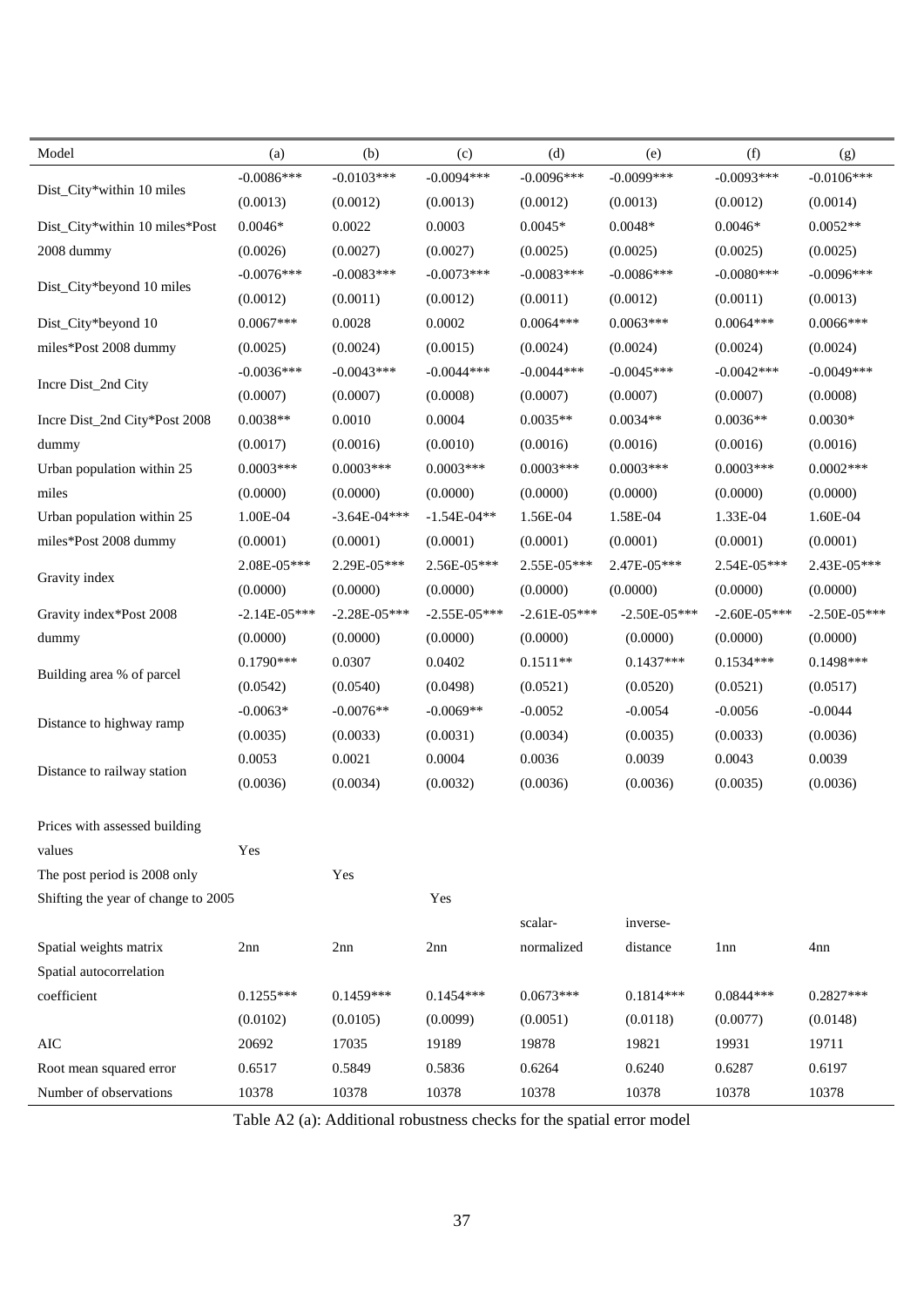Note: In all models the dependent variable in this model is the log of per-acre agricultural land prices without structures except column (a). In column (d), we use a scalar-normalized spatial weights matrix instead of a row-standardized one following suggestions of Kelejian and Prucha (2010), in which the scalar is the minimum of the maximum row sums and maximum column sums of the input weights. In column (e), we use an inverse-distance spatial weights matrix rather than a k-nearest-neighbor one. 1nn, 2nn, and 6nn denote a 1-nearest-neighbor, 2-nearest-neighbor, and 6-nearest-neighbor spatial weights matrix, respectively. \*, \*\*, and \*\*\* indicates the coefficient is significant at 10%, 5% and 1% level, respectively.

|                            |             | (a)         | (b)         |             | (c)       |               | (d)        |             | (e)       |             | (f)       |             | (g)       |             |
|----------------------------|-------------|-------------|-------------|-------------|-----------|---------------|------------|-------------|-----------|-------------|-----------|-------------|-----------|-------------|
|                            | <b>Boom</b> | <b>Bust</b> | Boom        | <b>Bust</b> | Boom      | <b>Bust</b>   | Boom       | <b>Bust</b> | Boom      | <b>Bust</b> | Boom      | <b>Bust</b> | Boom      | <b>Bust</b> |
| <b>Total Urban Premium</b> | \$3,345     | \$1,587     | \$1,925     | \$2,012     | \$1,805   | \$1,654       | \$2,042    | \$1,106     | \$2,065   | \$1,131     | \$2,012   | \$1,029     | \$2,138   | \$1,236     |
|                            | $(\$2,273)$ | (\$1,776)   | ( \$1, 115) | $(\$963)$   | (\$1,066) | $(\$775)$     | ( \$1,118) | $(\$791)$   | (\$1,139) | $(\$830)$   | (\$1,102) | $(\$766)$   | (\$1,176) | (\$813)     |
| 1) miles to nearest city   | \$2,208     | \$709       | \$1,334     | \$1,385     | \$1,207   | \$1,197       | \$1,388    | \$552       | \$1,425   | \$568       | \$1,348   | \$506       | \$1,529   | \$653       |
| center                     | (\$1,558)   | (\$1,065)   | (\$809)     | (\$736)     | (\$746)   | $($ \$654 $)$ | (\$789)    | (\$512)     | $(\$830)$ | (\$532)     | $(\$750)$ | ( \$478)    | $(\$910)$ | (\$582)     |
| 2) incremental distance to | \$546       | $(\$65)$    | \$300       | \$339       | \$307     | \$324         | \$339      | \$94        | \$339     | \$114       | \$327     | \$59        | \$357     | \$189       |
| second nearest city center | (\$484)     | $(\$59)$    | $(\$202)$   | $(\$219)$   | $(\$208)$ | $(\$204)$     | $(\$220)$  | $(\$56)$    | $(\$219)$ | $($ \$69)   | (\$213)   | $(\$36)$    | (\$230)   | \$113)      |
| 3) surrounding urban       | \$505       | \$950       | \$239       | \$232       | \$242     | \$133         | \$251      | \$462       | \$238     | \$450       | \$272     | \$466       | \$193     | \$397       |
| population                 | $(\$478)$   | (\$1,009)   | (\$221)     | (\$170)     | (\$238)   | (\$103)       | (\$227)    | $($ \$372)  | (\$215)   | $(\$363)$   | $(\$247)$ | $(\$375)$   | (\$173)   | (\$319)     |
|                            | \$87        | $($ \$8)    | \$52        | \$56        | \$49      | \$1           | \$64       | ( \$2)      | \$62      | $(\$2)$     | \$65      | ( \$2)      | \$59      | $($ \$3)    |
| 4) gravity index           | (\$121)     | (\$154)     | (\$82)      | (\$143)     | (\$89)    | ( \$18)       | $(\$98)$   | $(\$34)$    | $(\$95)$  | (\$37)      | (\$101)   | (\$36)      | $(\$89)$  | $(\$39)$    |
|                            |             |             |             |             |           |               |            |             |           |             |           |             |           |             |
| Number of observations     | 8890        | 1484        | 8890        | 1484        | 8890      | 1484          | 8890       | 1484        | 8890      | 1484        | 8891      | 1484        | 8890      | 1484        |

Table A2(b). Predicted urban premium across additional robustness checks shown in Table A2(a).

Note: standard deviations are in parenthesis.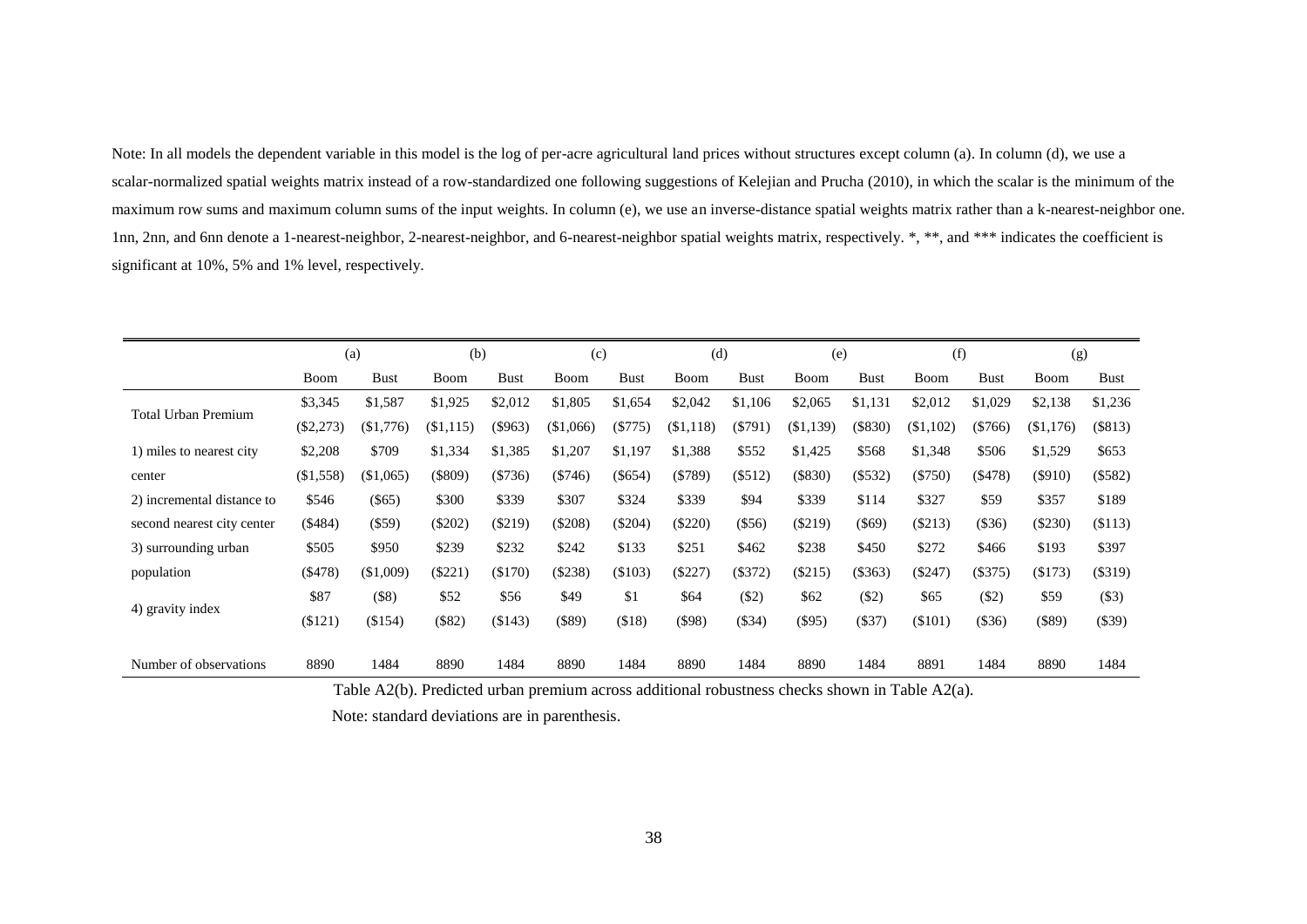## **Figures:**

Figure 1. Farmland land sales transactions from 2001 to 2010 under urban influence in western Ohio

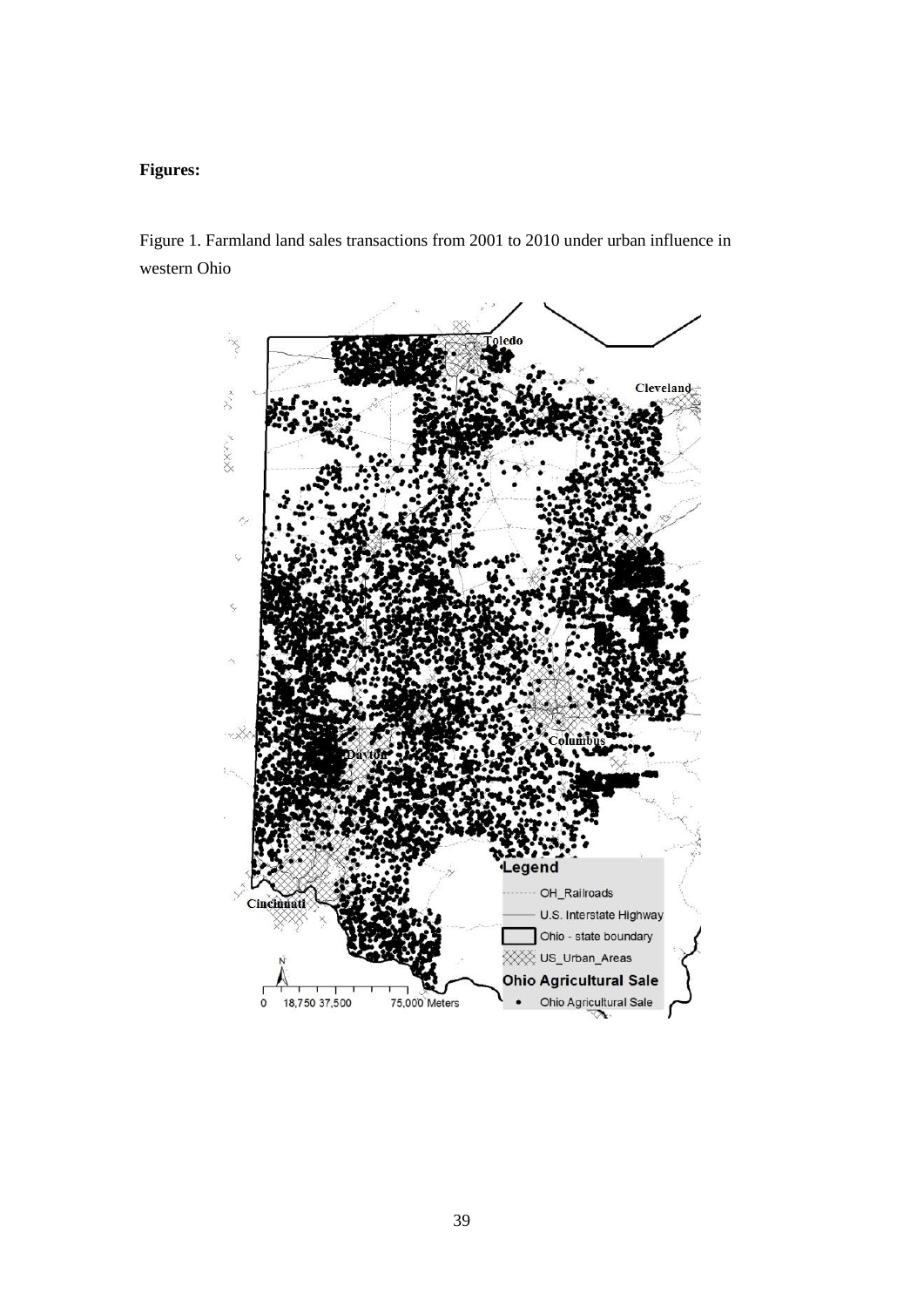Figure 2. Average arm's length farmland prices with and without structures 2001-2010 in western Ohio



## **Appendix:**

Figure A1. Semiparametric analysis – miles to the boundary of urbanized areas with at least 100,000 people



Miles to the boundary of urbanized areas with >100,000 people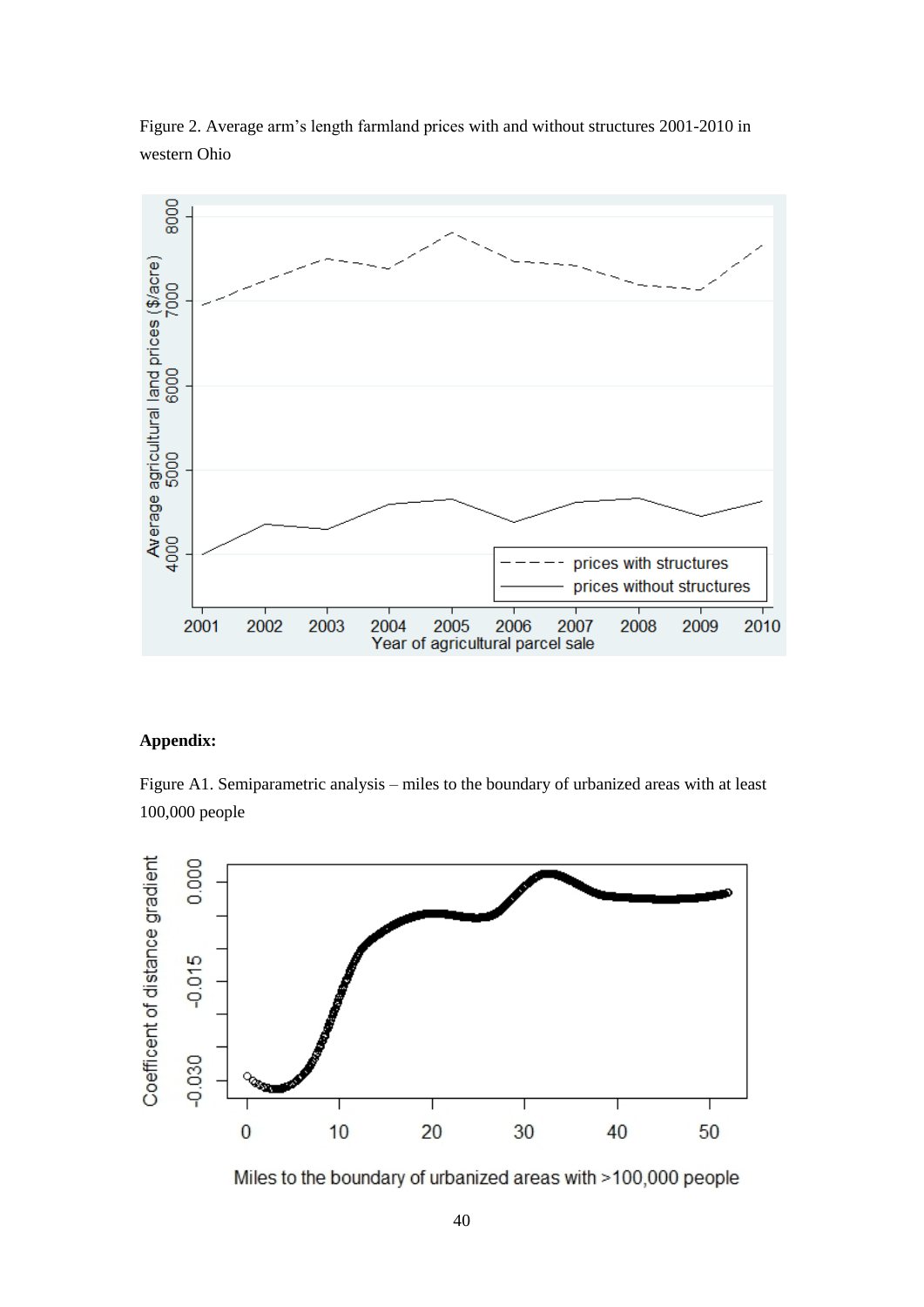#### **Grouped Footnotes:**

**.** 

<sup>i</sup> The increased access to customers could also influence farmland values by increasing expected agricultural returns. However this effect may be most relevant when there are many dairy, fruit and vegetable farms, which is not the case for our study region.

ii We choose a log-linear functional form rather than the Box-Cox transformation of both dependent and independent variables because our interaction terms of urban influence have many zeros: Box-Cox transformation requires positive values. A robustness check using a Box-Cox transformation of the dependent variable (sale prices of farmland parcels) only yields a Box-Cox transformation parameter of 0.27, which is close to 0 as the parameter implied by log-linear functional form; also, the Box-Cox regression yields qualitatively similar results. We also add one robustness check using log-log specification and the results shown in Table A1 column (d) yield qualitatively similar conclusions.

iii If unobserved characteristics are not correlated with distance, spatially correlated error terms will only result in inefficient rather than biased parameter estimates (Rubin 1988).  $\mu$ <sup>iv</sup> In this paper, we define cities as those with at least 40,000 people, and this threshold is used throughout the paper for distance calculations unless noted otherwise. While 50,000 people are used by the U.S. Census Bureau to define urbanized areas, we choose the threshold of 40,000 people because some core cities in Ohio Metropolitan Statistical Area such as Lima, OH have less than 50,000 people. The results are similar when a 50,000 threshold is used.

<sup>v</sup> The incremental distance to second nearest city is defined as the difference between the distance from the second nearest city center and the distance from the nearest city center. For example, a parcel located 10 miles away from the nearest city center and 30 miles away from the second nearest city center will have an incremental distance to the second nearest city of 20 miles.

 $\gamma$ <sup>i</sup>. The semiparametric regressions are estimated using the semip() function from the McSpatial package in R, and the model specification is following equation (4) with county fixed effects, with either distance to nearest city center or incremental distance to the second nearest city center estimated nonparametrically using locally weighted regressions. A robustness check using 50 miles and 30 miles for the thresholds of distance to nearest city center and incremental distance to second nearest city center respectively yield qualitatively similar results regarding the parcel-level urban premium.

vii Core Based Statistical Areas (CBSAs) are defined by the U.S. Census Bureau as "consist[ing] of the county or counties or equivalent entities associated with at least one core (urbanized area or urban cluster) of at least 10,000 population, plus adjacent counties having a high degree of social and economic integration with the core as measured through commuting ties with the counties associated with the core. The general concept of a CBSA is that of a core area containing a substantial population nucleus, together with adjacent communities having a high degree of economic and social integration with that core."

viii The sale is deemed arm's length if it contains an arm's length indicator in the tax assessor's database and the buyer and the seller do not share the same last name.

 $i<sup>x</sup>$  For these geocoded parcels, the parcel boundaries are proxied by square-shaped parcels with the same acreage.